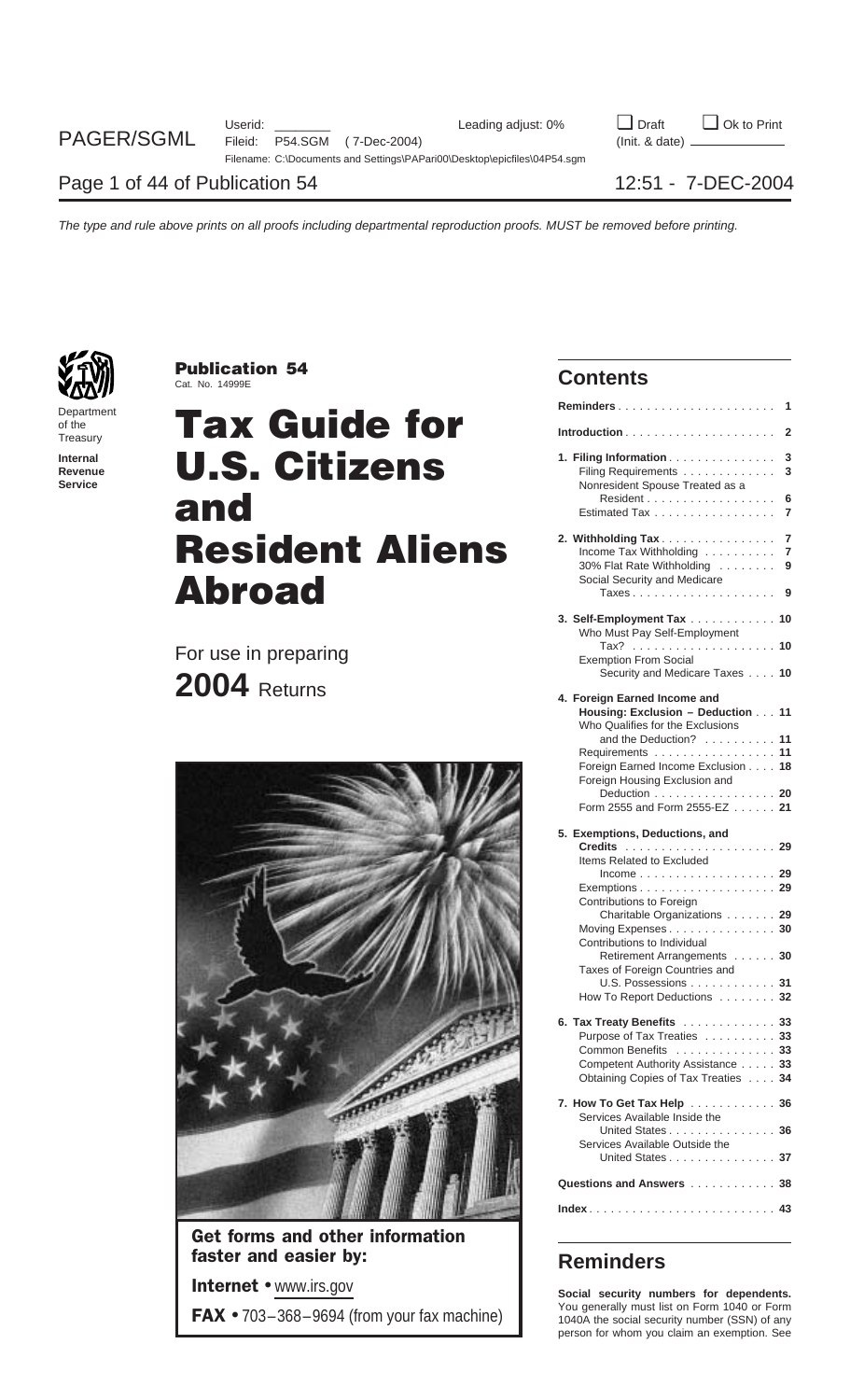Social security number under Exemptions in • **Substantial presence test.** You are con- **Exemptions, deductions, and credits.** chapter 5. sidered a U.S. resident if you meet the Chapter 5 discusses exemptions, deductions,

- 
- 

in chapter 4. the first preceding year, and only  $\frac{1}{6}$  the

cannot claim those taxes on your U.S. income For more information on resident and nonresitive residence and the

**Change of address.** If you change your mail-<br>ing address, be sure to notify the Internal Reve-<br>**How to report your income if it is paid in** tion of how to get information and assistance nue Service using Form 8822, Change of foreign currency, from the IRS.<br>Address. If you are changing both your home

nal Revenue Service is a proud partner with the dren. Photographs of missing children selected withholding of income, social security, and Medi- your comments about this publication and but the Center may appear in this publication on care taxes from the pay of U.S. cit by the Center may appear in this publication on care taxes from the pay of U.S. citizens and suggestions for future editions.<br>pages that would otherwise be blank. You can resident aliens. It will help you determine if the pages that would otherwise be blank. You can resident aliens. It will help you determine if the You can write to us at the following address:<br>help bring these children home by looking at the correct amounts of taxes are be

if you were a lawful permanent resident of rules are explained in chapter 4.

- 
- 
- Your return is not for a short year. 2. 183 days during the current year and the 2 topics discussed in chapter 5 are: preceding years, counting all the days of **Exemptions you can claim,**<br>Form 2555-EZ has fewer lines than Form physical presence in the current year, but<br>2555. For more information, see Form 2555-EZ only 1/3 the number of da only 1/3 the number of days of presence in in chapter 4.<br>
Foreign income tax withheld. If your em-<br>
ployer withheld foreign taxes from your pay, you<br>
ployer withheld foreign taxes from your pay, you<br>
ployer withheld foreign taxes from your pay, you<br>
ployer withheld

- 
- 
- 
- 
- 

**Self-employment tax.** Chapter 3 discusses **SE:W:CAR:MP:T:I**<br>who must nove of employment to **self** 1111 Constitution Ave. NW who must pay self-employment tax.<br>1111 Constitution Ave. 1<br>1111 Washington, DC 20224

**Introduction Foreign earned income exclusion and hous-**This publication discusses special tax rules for<br>U.S. citizens and resident aliens who work cusses income tax benefits that apply if you<br>abroad or who have income earned in foreign meet certain requirements while living ab Using a modular term is engageless of where you are and the state of the deluct part of your can email us at *\*taxforms@irs.gov*. (The U.S. income tax, regardless of where you are income housing expenses from your income o **Resident alien.** A resident alien is an individ-<br> **Resident alien.** A resident alien is an individ-<br>
uncome exclusion and the foreign housing de-<br>
we revise our tax products<br>
we revise our tax products

United that is not a citizen or national of the United duction and exclusion.<br>
States and who meets either the green card test<br>
or the substantial presence test for the calendar<br>
year.<br>
• **Green card test.** You are a U.S.

calendar year. This is known as the green income as discussed above, you must file Form www.irs.gov/formspubs to download forms and<br>card test because resident aliens hold im-<br>2555 or Form 2555 or You will find an example p card test because resident aliens hold im-<br>2555 or Form 2555-EZ. You will find an example migrant visas (also known as green with filled-in Forms 2555 and 2555-EZ in chap- one of the three addresses shown under How To cards). ter 4. the 4. Cards and the back of this publication.

**Form 2555-EZ.** Instead of the longer Form substantial presence test for the calendar and credits you may be able to claim on your<br>2555, Foreign Earned Income, you may be able cally present in the United States on at the U • Your foreign earned income for the year 1. 31 days during the current calendar year, any item or take a credit for any item that is was \$80,000 or less, and **and** and and related to the amounts you exclude. Among the amounts you exclude. Among the

- 
- 
- 
- 

tax return as federal income tax withheld. dent status, the tests for residence, and the<br>
or a foreign tax deduction based on the amount<br>
withheld and paid to a foreign tax authority.<br>
For more information about foreign ta

ing address, be sure to notify the Internal Reve- . How to report your income if it is paid in tion of how to get information and assistance

Address. If you are changing both your home and business addresses, you need to complete and business addresses, you need to complete spouse is a nonresident alien, and **Questions and answers**. Frequently asked spouse is a

National Center for Missing and Exploited Chil- **Withholding tax.** Chapter 2 discusses the **Comments and suggestions.** We welcome

the United States at any time during the If you are going to exclude or deduct your **Ordering forms and publications.** Visit calendar vear. This is known as the green income as discussed above, you must file Form www.irs.g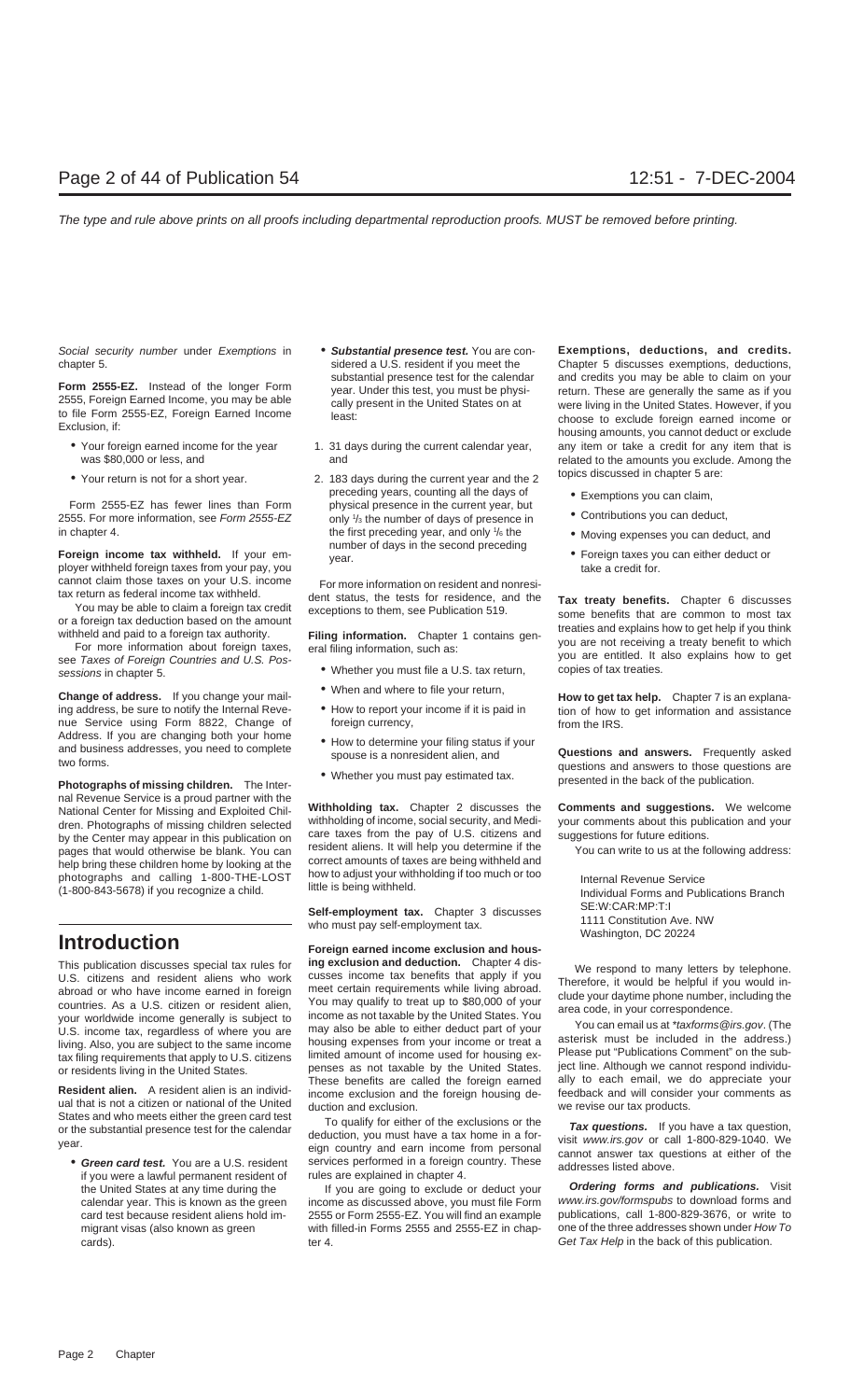- 
- When to file your return and pay any tax
- 
- 
- 
- 

- 
- 
- 
- 
- 

- 
- 
- 
- 
- 
- 
- 
- 
- 
- 

Filing Requirements<br>
If you are a U.S. citizen or resident alien, the<br>
rules for filing income, estate, and gift tax returns<br>
and for paying estimated tax are generally the<br>
same whether you are in the United States or<br>
ab

return. Generally, you must file a return for 2004 your return and pay any federal income tax that<br>if your gross income from worldwide sources is is due. You will be allowed the extension if you if your gross income from worldwide sources is is due. You will be allowed the extension if you<br>at least the amount shown for your filing status in are a U.S. citizen or resident, and on the regular **Topics** at least the amount shown for your filing status in are a U.S. citizen or resident, and on the regular<br>This chapter discusses:<br>due date of your return: This chapter discusses: the following table. This chapter discusses: the following table. This chapter due date of your return:

| • whether you have to file a return,                               | Filing Status*<br>Amount                                                                                                                                                 | and Puerto Rico and your main place of                                                               |
|--------------------------------------------------------------------|--------------------------------------------------------------------------------------------------------------------------------------------------------------------------|------------------------------------------------------------------------------------------------------|
| • When to file your return and pay any tax                         |                                                                                                                                                                          | business or post of duty is outside the                                                              |
| due.                                                               | 65 or older $\ldots \ldots \ldots \ldots \ldots$ \$ 9.150                                                                                                                | United States and Puerto Rico, or                                                                    |
| • How to treat foreign currency,                                   | Head of household $\ldots \ldots \ldots \ldots$ \$10,250<br>65 or older \$11,450                                                                                         | • You are in military or naval service on duty                                                       |
| • Where to file your return,                                       | Qualifying widow(er) $\ldots \ldots \ldots \ldots$ \$12,800<br>65 or older \$13,750                                                                                      | outside the United States and Puerto Rico.                                                           |
| • When you can treat your nonresident<br>spouse as a resident, and | Married filing jointly $\ldots \ldots \ldots \ldots$ \$15,900<br>Not living with spouse at end of year<br>\$ 3,100                                                       | If you use a calendar year, the regular due<br>date of your return is April 15.                      |
| • When you may have to make estimated<br>tax payments.             | One spouse 65 or older $\ldots \ldots \ldots$ \$16,850<br>Both spouses 65 or older $\ldots \ldots$ \$17,800<br>Married filing separately $\ldots \ldots \ldots$ \$ 3,100 | <b>Service in a combat zone.</b> If you served in<br>a combat zone or qualified hazardous duty area. |

□ 3 Armed Forces' Tax Guide and services that is not exempt from tax.<br>
The separate returns, this automatic extension approvement of the separate returns, this automatic extension approvement of the spontaneously and Fili

includes the amount on line 7 of Schedule C (Form 1040), Profit or Loss From Business, or extension. ❏ **970** Tax Benefits for Education line 1 of Schedule C-EZ (Form 1040), Net Profit **4-month extension.** If you are not able to file

<table>\n<tbody>\n<tr>\n<td>□ 1040-ES Estimateed Tax for Individual income</td>\n<td>Self-employed individuals. If your net self-employed more likely to be a more relevant idea.</td>\n<td>Self-employed individuals. If your net self-employed more likely to be a more relevant idea.</td>\n<td>Setf-employed more likely to be a more relevant idea.</td>\n<td>Setf-employed more likely to be a more relevant idea.</td>\n<td>Setf-employed more likely to be a more relevant idea.</td>\n<td>Setf-exployment listed for your filing status in the table shown earlier. Net self-emboyment is a more important idea.</td>\n<td>Setf-emboyment more important information about filing electron in the table.</td>\n<td>Setf-emboyment more important information about filing electron in the table.</td>\n<td>Setf-emboyment more important information

<p>Q 2555-EZ Foreign Example: 2555-EZ Foreign Example: The image is a mathematical expression of a linear combination of a linear combination is <math>2555-EZ</math> (a) The first solution is <math>2555-EZ</math> (b) The first solution is <math>2555-EZ</math> (c) The first solution is <math>2555-EZ</math> (d) The first solution is <math>2555-EZ</math> (e) The first solution is <math>2555-EZ</math> (f) The first solution is <math>2555-EZ</math> (g) The first solution is <math>2555-EZ</math> (h) The first solution is <math>2555-EZ</math> (i.e., <math>2555-EZ</math>) is <

Income Tax Return<br> **When To File and Pay**<br> **Extension**<br>
of Time To File U.S. Individual<br>
Income Tax Return<br>
Income Tax Return<br>
Income Tax Return<br>
Income Tax Return<br>
Income Tax Return<br>
Income Tax Return<br>
ing year. If you f ❏ **8822** Change of Address ending on the last day of any month except ❏ December), the due date is 3 months and 15 **When to file.** Generally, you must request **SS-5** Application for a Social Security Card days after the close of your fiscal year. In gen- the 4-month card<br>eral, the tax shown on your return should be paid your return. eral, the tax shown on your return should be paid □ W-7 Application for IRS Individual by the due date of the return, without regard to<br>Taxpayer Identification Number any extension of time for filing the return. The view our return within the automatic 2-month

See chapter 7 for information about getting A tax return delivered by the U.S. mail extension period, you generally can get an addi-<br>or a designated delivery service that is tional 2-month extension of time to file your or a designated delivery service that is tional 2-month extension of time to file your these publications and forms.<br>postmarked or dated by the delivery return, for a total of 4 months. The automatic **!** service on or before the due date is considered 2-month extension and the 4-month extension to have been filed on or before that date. See start at the same time. You do not have to your Form 1040 or Form 1040A instructions for a request the 4-month extension until the new due list of designated delivery services. date allowed by the first extension, but the total

### **Extensions**

**Information**<br> **Informatic 2-month extension.** You may be<br> **Informatic 2-month extension to file**<br> **Information** determine whether you must file an income tax allowed an automatic 2-month extension to file<br> **Information** d

- Whether you have to file a return,<br>• When to file your return and pay any tax **Filing Status\* Filing Status Amount Amount** and Puerto Rico and your main place of **and Puerto Rico and your main place of When to fi** 
	-

<sup>\*</sup>If you are the dependent of another taxpayer, see the  $\frac{1}{2}$  you may be eligible for a longer extension of  $\frac{1}{2}$  instructions for Form 1040 for more information on time to file. See *Extension of Deadline* in Pub **Useful Items**<br>instructions for Form 1040 for more information on time to file. See Extension of Deadline in Publi-<br>You may want to see: **the cation 3.** Whether you must file a return.

**Married taxpayers.** If you file a joint return,<br> **Publication**<br> **Cross income.** This includes all income you<br>
receive in the form of money, goods, property,<br>
and services that is not exempt from tax.<br>
The senarate returns

**income or as a foreign housing amount.** tomatic 2-month extension, you must attach a Tax Withholding and Estimated Tax if you are self-employed, your gross income statement to your return explaining which of the includes

**Form (and Instructions)** From Business. The same system of the due date, you generally can



- 
-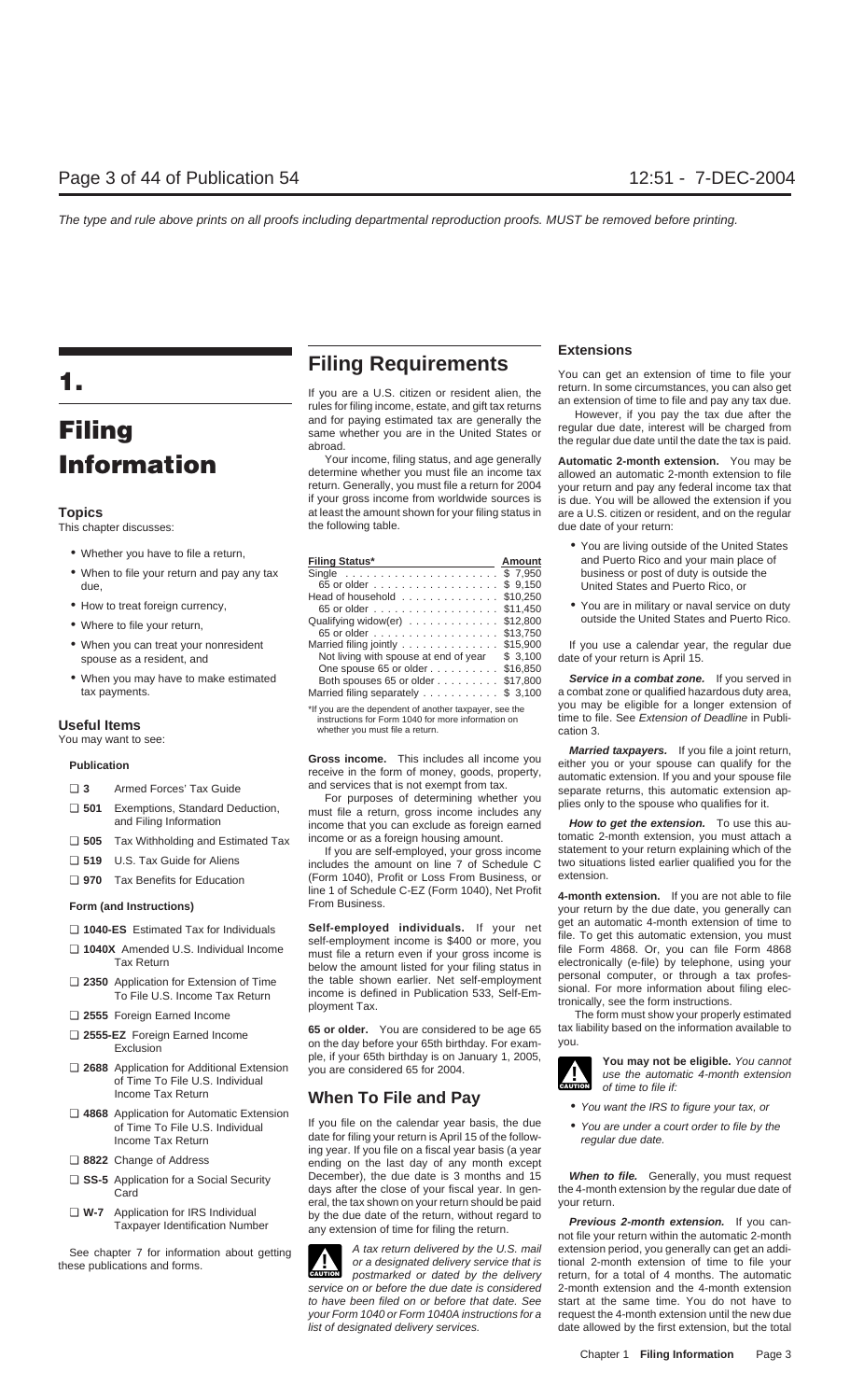combined extension will still only be 4 months You can get an extension of more than 6 **Foreign Currency** from the regular due date. months to file your tax return if you need the time

the IRS or by filing Form 2688. You should If you are granted an extension, it generally<br>request the extension early so that, if refused, will be to 30 days beyond the date on which you<br>you still will be able to file on ti you still will be able to file on time. Except in cases of undue hardship, Form 2688 or a re-<br>quest by letter will not be accepted unless you ance test. However, if you have moving ex- dollar as your functional currency. quest by letter will not be accepted unless you ence test. However, if you have moving ex-<br>have first filed Form 4868. Form 2688 or your penses that are for services performed in 2 have first filed Form 4868. Form 2688 or your penses that are for services performed in 2 • The business books and records are not letter will not be considered if you send it after vegars you may be granted an extension t

4-month extension, you must give all the follow-

- 
- 
- 
- 

you are unable to sign the request because of **What if tests are not met.** If you obtain an dollar, make all income tax determinations in illness or for another good reason, a person in extension and unforeseen events make it im-<br>close personal or business relationship to you possible for you to satisfy either the bona fide translate the results, such as inc close personal or business relationship to you possible for you to satisfy either the bona fide

your application for this extension, you will be possible because you must pay interest on any **Blocked Income**

If an extension is granted and the IRS later (even though an extension was granted). You generally must report your foreign income<br>determines that the statements made on your extension was granted and represent for any int determines that the statements made on your<br>request for an in terms of U.S. dollars and, with one exception<br>and an extension would not have been granted<br>and an extension would not have been granted<br>we say to still can file

ever, if you are outside the United States and between the amount of tax already paid and the If you choose to postpone the reporting of the meet certain tests, you may be able to get a tax liability as figured after the e meet certain tests, you may be able to get a tax liability as figured after the exclusion or de-<br>income, you must file an information return with longer extension. duction. your tax return. For this information return, you

**Time to pay not extended.** A 4-month ex-<br>prion of time to file is not an extension of time physical presence test to qualify for either the your U.S. tax return in U.S. dollars. If you receive

- 
- 
- the 4-month extension period, you may be able and the steps in a foreign country (or the 4-month extension period, you may be able to get 2 more months to file, for a total of 6 countries) throughout your period of bona cu

letter will not be considered if you send it after vears, you may be granted an extension to 90 ept in the currency of the economic envi-<br>To get an extension beyond the automatic days beyond the close of the year following

ing information.<br>
• Your reason for requesting the extension.<br>
• Your reason for requesting the extension.<br>
• The tax year to which the extension ap-<br>
PA 19255-0002, or the local IRS representative,<br>
or other IRS employee.

Whether you have already requested an-<br>other extension for time to file for this tax<br>other extension for time to file for this tax<br>States and Puerto Rico on the regular due date<br>states and Puerto Rico on the regular due da year.<br>
You can sign the request for this extension, or it<br>
can be signed by your attorney, CPA, enrolled<br>
agent, or a person with a power of attorney. If<br>
agent, or a person with a power of attorney. If<br>
agent, or a person

can sign the request. The residence test or the physical presence test, you U.S. dollars to report on your income tax return. **Extension granted.** If the IRS approves should file your income tax return as soon as ified.<br>If an extension is granted and the IRS later (even though an extension was granted).

**!**

for this extension is not approved, you must file return before you meet the bona fide residence come is "blocked" or "deferrable" income.<br>your return by the extended due date of the test or the physical presence test, you automatic extension. You may be allowed to file include all income from both U.S. and foreign<br>within 10 days of the date of the notice you get sources and pay the tax on that income. If you<br>from the IRS if the end of the 1 Further extensions. You generally cannot duction, you can file a claim for refund of tax on 2. Postpone the reporting of the income until<br>get an extension of more than 6 months. How-<br>ever, if you are outside the United Sta

Frainco of time to file is not an extension of time by sical presence test to qualify for either the your U.S. tax return in U.S. dollars. If you receive<br>to pay. You must make an accurate estimate to foreign earned income

- 
- 
- 
- 

• The amount of additional time you need. You must file Form 2350 by the due date for crue in a foreign currency and that will affect  $\frac{1}{2}$ .

based on the true facts, the extension is null and<br>void. You may have to pay the failure-to-file otherwise, if you file late and additional tax is<br>penalty if you file after the regular due date. due, you may be subject to **Extension not granted.** If your application **Return filed before test is met.** If you file a is readily convertible into U.S. dollars, your in-<br>If this extension is not approved you must file return before you meet the bo

- 
-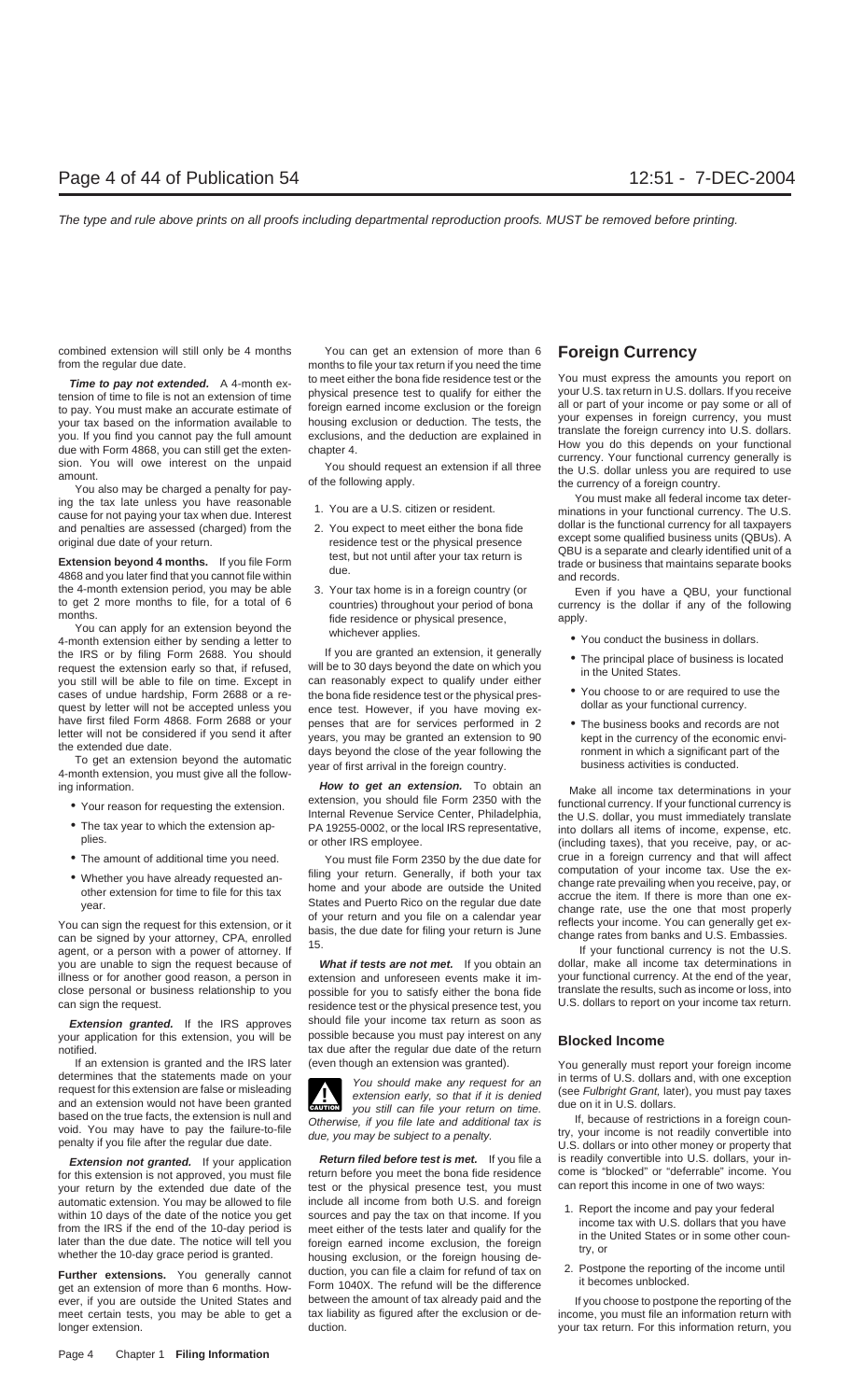should use another Form 1040 labeled "Report and keep the other copy for identification pur- a receipt in duplicate. The original of this receipt of Deferrable Foreign Income, pursuant to Rev. poses when you make a tax deposit of noncon- (showing the amount of foreign currency depos-Rul. 74-351." You must declare on the informa-<br>tion return that you will include the deferrable<br>
Figures and its equivalent in U.S. dollars) should be<br>
Figures and its equivalent in U.S. dollars) should be tion return that you will include the deferrable<br>income in your taxable income for the year that it<br>becomes unblocked. You also must state that your income tax return, you may owe tax or the<br>you waive any right to claim th

mation return using the foreign currency in formula.

If you have received blocked income on return. which you have not paid tax, you should check to see whether that income is still blocked. If it is  $\bullet$  A copy of the certified statement dis-<br>
not you should take immediate steps to pay tax cussed earlier. <br>
a. You can p not, you should take immediate steps to pay tax cussed earlier. The manuscript of the state it to pay tax cussed earlier. on it, file a declaration or amended declaration of<br>example a declaration of the income on your<br>tax return for the year in which the income be-<br>in foreign currency and the rates of ex-<br>cally to the IRS, or

blocked, you must obtain the permission of the ance of tax due that you paid in noncon-<br>IRS to do so. To apply for permission, file Form vertible foreign currency. 2. Using your personal computer. 3115, Application for Change in Accounting<br>Method. You also must request permission from Figuring estimated tax on nonconvertible instructions for your tax return Method. You also must request permission from Figuring estimated tax on nonconvertible instructions for your tax return.<br>the IRS on Form 3115 if you have not chosen to foreign currency. If you are liable for esti-<br>defer th defer the reporting of blocked income in the mated tax (discussed later), figure the amount **Where To File** past, but now wish to begin reporting blocked you can pay to IRS in nonconvertible foreign<br>income under the deferr income under the deferred method. See the currency using the following formula. If any of the following situations apply to you, file instructions for Form 3115 for information.

All income must be reported in U.S. dollars. In most cases, the tax must also be paid in U.S. most cases, the tax must also be paid in U.S.<br>
dollars. If, however, at least 70% of your Ful-<br>
bright grant has been paid in nonconvertible<br>
bright grant has been paid in nonconvertible<br>
adjusted<br>
adjusted<br>
adjusted<br>
adj Foreign currency (blocked income), you can use gross<br>the currency of the host country to pay the part income<br>of the U.S. tax that is based on the blocked<br>income.<br>If you must pay your host country income tax<br>on your grant,

qualify for this method of payment, you must mated tax on the blocked income.<br>
prepare a statement that shows the following<br>
prepare a statement that shows the following prepare a statement that shows the following<br>Deposit of foreign currency with disbursing session and have no legal residence or<br>principal place of business in the United information. **Deposit of foreign currency with disbursing** principal plane plane plane plane plane plane plane p

- 
- 
- 

educational foundation or commission paying the first installment due date or make four equal<br>the grant or other person having control of grant payments before the installment due dates. See delphia Service Center if you a

statement. Attach one copy to your Form 1040 eign currency, the disbursing officer will give you during your entire tax year.

From the part due to (and payable in) the nonconvert-<br>earlier year.<br>You must report your income on your infor-<br>ble foreign currency by using the following **Have To Be On Paper?** You must report your income on your infor- ible foreign currency by using the following



- 
- tax return for the year in which the income be-<br>
in foreign currency and the rates of ex-<br>
If you choose to postpone reporting blocked<br>
income and in a later tax year you wish to begin<br>
including it in gross income althoug
	-

| <b>Fulbright Grant</b>                                                                                                                                                                              | Adjusted<br>gross<br>income that          |                                             |                                          | Internal Revenue Service Center<br>Philadelphia, PA 19255-0215. |
|-----------------------------------------------------------------------------------------------------------------------------------------------------------------------------------------------------|-------------------------------------------|---------------------------------------------|------------------------------------------|-----------------------------------------------------------------|
| All income must be reported in U.S. dollars. In<br>most cases, the tax must also be paid in U.S.<br>dollars. If, however, at least 70% of your Ful-<br>bright grant has been paid in nonconvertible | is blocked<br>income<br>Total<br>adjusted | Total<br>$\times$ estimated =<br>$U.S.$ tax | Estimated<br>tax on<br>blocked<br>income | • You claim the foreign earned inc<br>clusion.                  |
| foreign currency (blocked income), you can use<br>the currency of the host country to pay the part                                                                                                  | gross<br>income                           |                                             |                                          | • You claim the foreign housing ex                              |

**Paying U.S. tax in foreign currency.** To credit that applies to your grant from the esti-<br>qualify for this method of payment, you must mated tax on the blocked income.

• You were a Fulbright grantee and were **officer.** Once you have determined the States.<br>
paid in nonconvertible foreign currency.<br>
The exclusions and the deduction are ex-<br>
The exclusions and the deduction are ex-<br>
The exc • The total grant you received during the deposit that amount with the disbursing officer of plained in chapter 4.<br>year and the amount you received in non-<br>the Department of State in the foreign country in If you do not kn year and the amount you received in non-<br>convertible foreign currency.<br>which the foundation or commission paying the

Estimated tax installments. You may el-<br>The statement must be certified by the U.S. ther deposit the full estimated tax amount before earlier.<br>educational foundation or commission paying the first installment due date or m

- -
	-
- 

- 
- 
- 
- 

which the foundation or commission paying the is and you do not have a principal place of business in the United States, you can file with • At least 70% of the grant was paid in non-<br>convertible foreign currency. **Estimated tax installments.** You may ei-<br>**Estimated tax installments.** You may ei-<br>for the Philadelphia Service Center is shown

You should prepare at least two copies of this **Deposit receipt.** Upon accepting the for- Commonwealth of the Northern Mariana Islands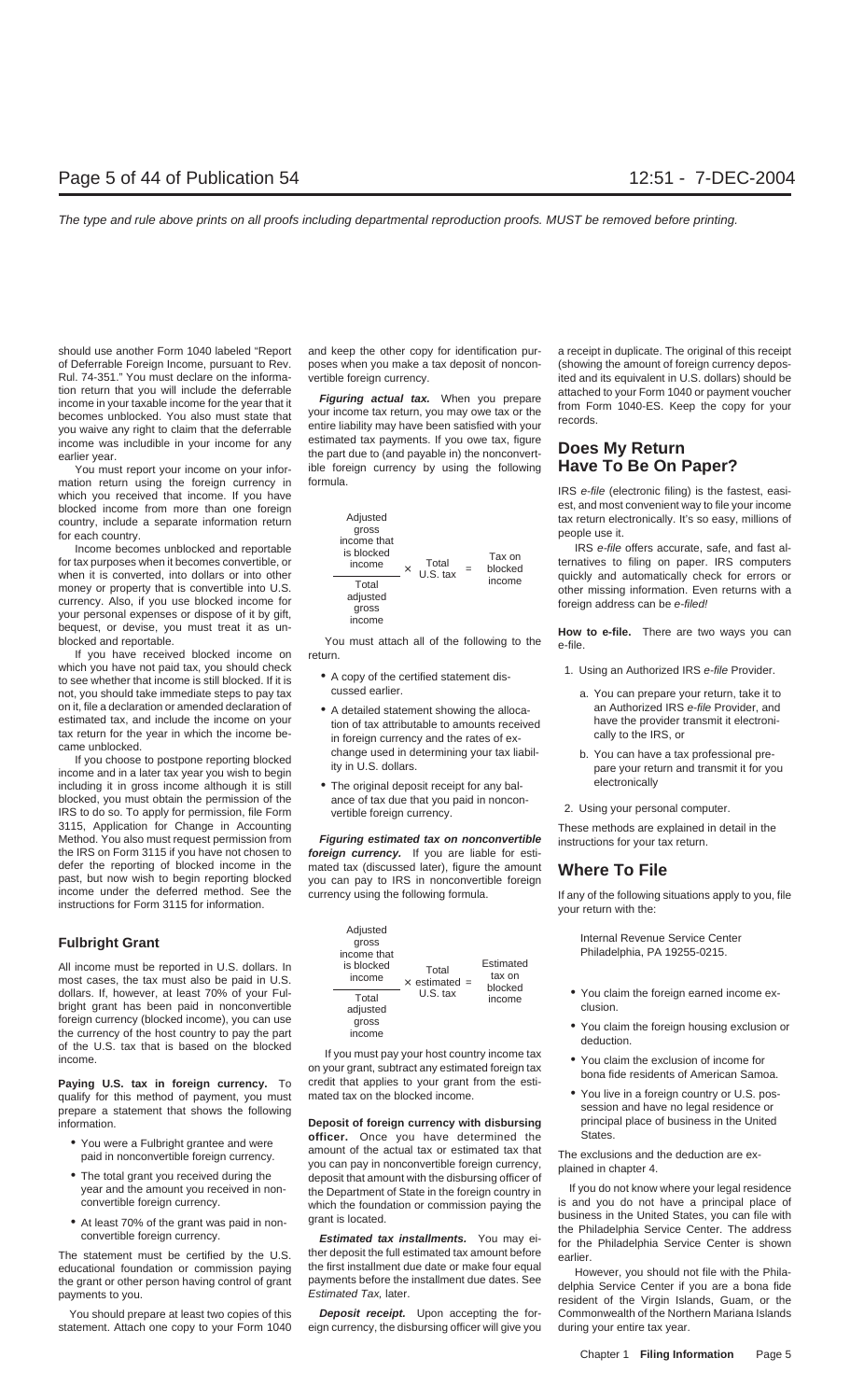

From all sources to the tax word and stands during your entire tax was dependence or the origin Islands during your entire tax was equiped principal place of business is in the United States), you generally are not require

Virgin Islands Bureau of Internal Revenue<br>for an ITIN. 9601 Estate Thomas **If**, at the end of your tax year, you are married

lands income. If you are a U.S. citizen or you is a nonresident alien at the beginning of the resident and you have income from sources in the vear and a resident alien at the end of the resident and you have income from sources in<br>the Virgin Islands or income effectively con-<br>nected with the conduct of a trade or business in end of the year.<br>nected with the conduct of a trade or business in end of the yea original return with the United States and file a<br>
come tax purposes, as residents for all tax<br>
copy of the U.S. return (including all attach-<br>
ments, forms, and schedules) with the Virgin<br>
ears that the choice is in effec

Individual Income Tax to the Virgin Islands, and This means that neither of you can claim tax the deceased spouse.)<br>attach it to your U.S. return. You should file your treaty benefits as a resident of a foreign country



P.O. Box 23607<br>GMF, GU 96921 turns for later years. **Suspending the Choice** 

States for any day of your tax year, you should got married, both were nonresident aliens. In not apply to any later tax year if neither of you is<br>file a return with the United States and pay your June of last year, Bob be



P.O. Box 5234, CHRB **Ending the Choice** Saipan, MP 96950. **Social Security**

file a return with the United States and pay your If your spouse is a nonresident alien and you file (as explained earlier) or ended in one of the tax on income you have from all sources to the a joint or separate return, your spouse must ways shown in Table 1-1 on the next page.

Charlotte Amalie<br>
Charlotte Amalie **Amalie** and one spouse is a U.S. citizen or a resident **How To Make the Choice**<br>
St. Thomas, Virgin Islands 00802 alien and the other is a nonresident alien, you St. Thomas, Virgin Islands 00002 and thomas of the other is a nonresident as a U.S. Attach a statement, signed by both spouses, to can choose to treat the nonresident as a U.S. Attach a statement, signed by both spouses, t **Non-Virgin Islands resident.** This includes situations in which one of your joint return for the first tax year for which the resident alien at the hegipning of the choice applies. It should contain the following:

- 
- 

**Resident of Guam** married to Norman, a nonresident alien. Pat and an amended return, you and your spouse must norman make the choice to treat Norman as a also amend any returns that you may have filed If you are a bona fide resident of Guam<br>If you are a bona fide resident of Guam<br>If you are a bona fide resident of Guam<br>If it is a return with Guam and pay your<br>If it is a return with Guam and pay your<br>If a return with Gua Department of Revenue and Taxation ended or suspended. Although Pat and Norman the date you paid your income tax for that year,<br>Government of Guam choice, they can file either joint or separate re-<br>P.O. Box 23607

However, if you are a resident of the United **Example 2.** When Bob and Sharon Williams The choice to be treated as a resident alien does<br>States for any day of your tax year, you should got married, both were nonresident al PA 19255-0215. resident aliens by attaching a statement to their **Example.** Dick Brown was a resident alien

**TIP** and Islands and pay your tax on income you<br>have from all sources to the:<br>Division of Revenue and Taxation<br>Division of Revenue and Taxation<br>Commonwealth of the Northern Mariana<br>Islands<br>Islands<br>Islands<br>and the Northern Maria

Resident of Virgin Islands **Internal Revenue Service Center, Philadelphia,** have either an SSN or an individual taxpayer

- 
- ments, forms, and schedules) with the Virgin 2. You must file a joint income tax return for the spouse died, include the name and ad-<br>Islands Bureau of Internal Revenue. 2. You must file a joint income tax return for spous You must complete Form 8689, Allocation of the year you make the choice. The verso of the person making the choice for

attach it to your U.S. return. You should file your treaty benefits as a resident of a foreign country<br>
U.S. return with the Internal Revenue Service for a tax year for which the choice is in effect.<br>
Center, Philadelphia,

See Publication 570 for information about joint return for last year. Bob and Sharon must on December 31, 2001, and married to Judy, a report their worldwide income for last year and nonresident alien. They chose to treat **Resident of the Commonwealth of the**<br> **Northern Mariana Islands**<br> **Northern Mariana Islands**<br> **Example 1999** and Sharon must file a joint return. On January 10, 2003, Dick became a<br> **If** you are a bona fide resident of th If you are a bona fide resident of the separate returns for later years. The dent alien. Because both were resident aliens<br>Commonwealth of the Northern Mari-<br>Commonwealth of the Northern Mari-Commonwealth of the Northern Mari-<br>ana Islands during your entire tax year,<br>you should file a return with the Northern Mari-<br>may be able to use head of household<br>and say your tax on income you

However, if you are a resident of the United **Number (SSN)** Once made, the choice to be treated as a resisted as a resi-<br>States for any day of your tax year, you should dent applies to all later years unless suspended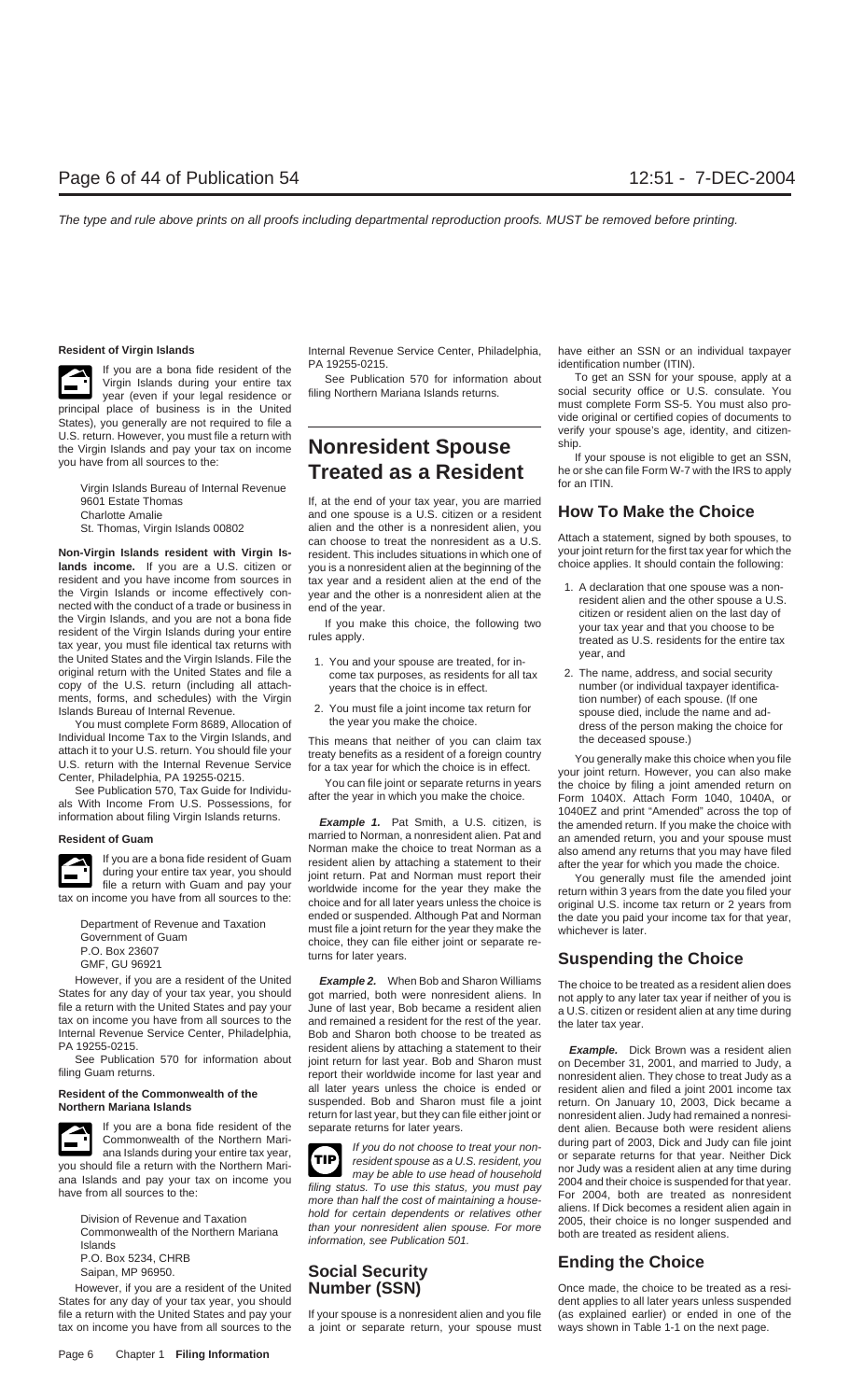### Table 1–1. **Ending the Choice**

| <b>Revocation</b>              | Either spouse can revoke the choice for any tax year.                                                                                                                                                                                                                |
|--------------------------------|----------------------------------------------------------------------------------------------------------------------------------------------------------------------------------------------------------------------------------------------------------------------|
|                                | The revocation must be made by the due date for filing the tax return for that tax year.                                                                                                                                                                             |
|                                | The spouse who revokes must attach a signed statement declaring that the choice is being revoked. The statement<br>revoking the choice must include the following:                                                                                                   |
|                                | • The name, address, and social security number (or taxpayer identification number) of each spouse.                                                                                                                                                                  |
|                                | • The name and address of any person who is revoking the choice for a deceased spouse.                                                                                                                                                                               |
|                                | • A list of any states, foreign countries, and possessions that have community property laws in which either spouse<br>is domiciled or where real property is located from which either spouse receives income.                                                      |
|                                | If the spouse revoking the choice does not have to file a return and does not file a claim for refund, send the<br>statement to the Internal Revenue Service Center where the last joint return was filed.                                                           |
| <b>Death</b>                   | The death of either spouse ends the choice, beginning with the first tax year following the year the spouse died.                                                                                                                                                    |
|                                | If the surviving spouse is a U.S. citizen or resident and is entitled to the joint tax rates as a surviving spouse, the<br>choice will not end until the close of the last year for which these joint rates may be used.                                             |
|                                | If both spouses die in the same tax year, the choice ends on the first day after the close of the tax year in which the<br>spouses died.                                                                                                                             |
| Divorce or<br>Legal separation | A divorce or legal separation ends the choice as of the beginning of the tax year in which the legal separation occurs.                                                                                                                                              |
| Inadequate records             | The Internal Revenue Service can end the choice for any tax year that either spouse has failed to keep adequate<br>books, records, and other information necessary to determine the correct income tax liability, or to provide adequate<br>access to those records. |
|                                |                                                                                                                                                                                                                                                                      |

The requirements for determining who must pay example about performation about getting this publication and these forms.<br>
estimated tax are the same for a U.S. citizen or resident abroad as for a taxpayer in the United States. For current instructions on making esti-

mated tax payments, see Form 1040–ES.<br>
If you had a tax liability for 2004, you may<br>
have to pay estimated tax for 2005. Generally, **2. Withholding** have to pay estimated tax for 2005. Generally, you must make estimated tax payments for For these that the commatical tax payments for payments for the case of the payments of the payments of the pay<br>2005 if you expect to owe at least \$1,000 in tax **Withhold Ing Tax** U.S. employers generally must withhold U.S

- 
- 

If less than two-thirds of your gross income for<br>
2004 or 2005 is from farming or fishing and your<br>
adjusted gross income for 2004 is more than<br>
\$150,000 (\$75,000 if you are married and file<br>
\$150,000 (\$75,000 if you are m

When figuring your estimated gross income, **Form (and Instructions)** to the IRS.<br>subtract amounts you expect to exclude under **Form (and Instructions)** to the IRS. subtract amounts you expect to exclude under<br>the foreign earned income exclusion and the<br>foreign housing exclusion. In addition, you can<br>reduce your income by your estimated foreign<br>reduce your income by your estimated for housing deduction. However, if the actual ❏ **W-4** Employee's Withholding Allowance your employer has reason to believe that you will amount of the exclusion or deduction is less than Certificate not pure income not qualify for either the foreign earned income

you estimate, you may have to pay a penalty for ❏ **W-9** Request for Taxpayer Identification **Estimated Tax** underpayment of estimated tax. Number and Certification

- 
- 
- 

- 
- 

for 2005 after subtracting your withholding and  $\overline{\phantom{a}}$  =  $\overline{\phantom{a}}$  =  $\overline{\phantom{a}}$  =  $\overline{\phantom{a}}$  =  $\overline{\phantom{a}}$  income tax from the pay of U.S. citizens working credits and you expect your withholding and  $\overline{\phantom{a}}$  credits and you expect your withholding and <br>credits to be less than the smaller of:  $\qquad \qquad$ 

credits to be less than the smaller of:<br> **Topics** Topics This chapter discusses:<br>
This chapter discusses:<br>
This chapter discusses:<br>
This chapter discusses:<br>
U.S. income tax from any wages earned abroad<br>
U.S. income tax fro tax return, or<br>2. 100% of the tax shown on your 2004 tax<br>100% of the tax shown on your 2004 tax<br>112 U.S. citizens, the pay of the foreign housing exclusion.<br>112 U.S. citizens, the stream of the foreign housing exclusion.

months.) • Withholding tax at a flat rate, and **Statement.** You can give a statement to your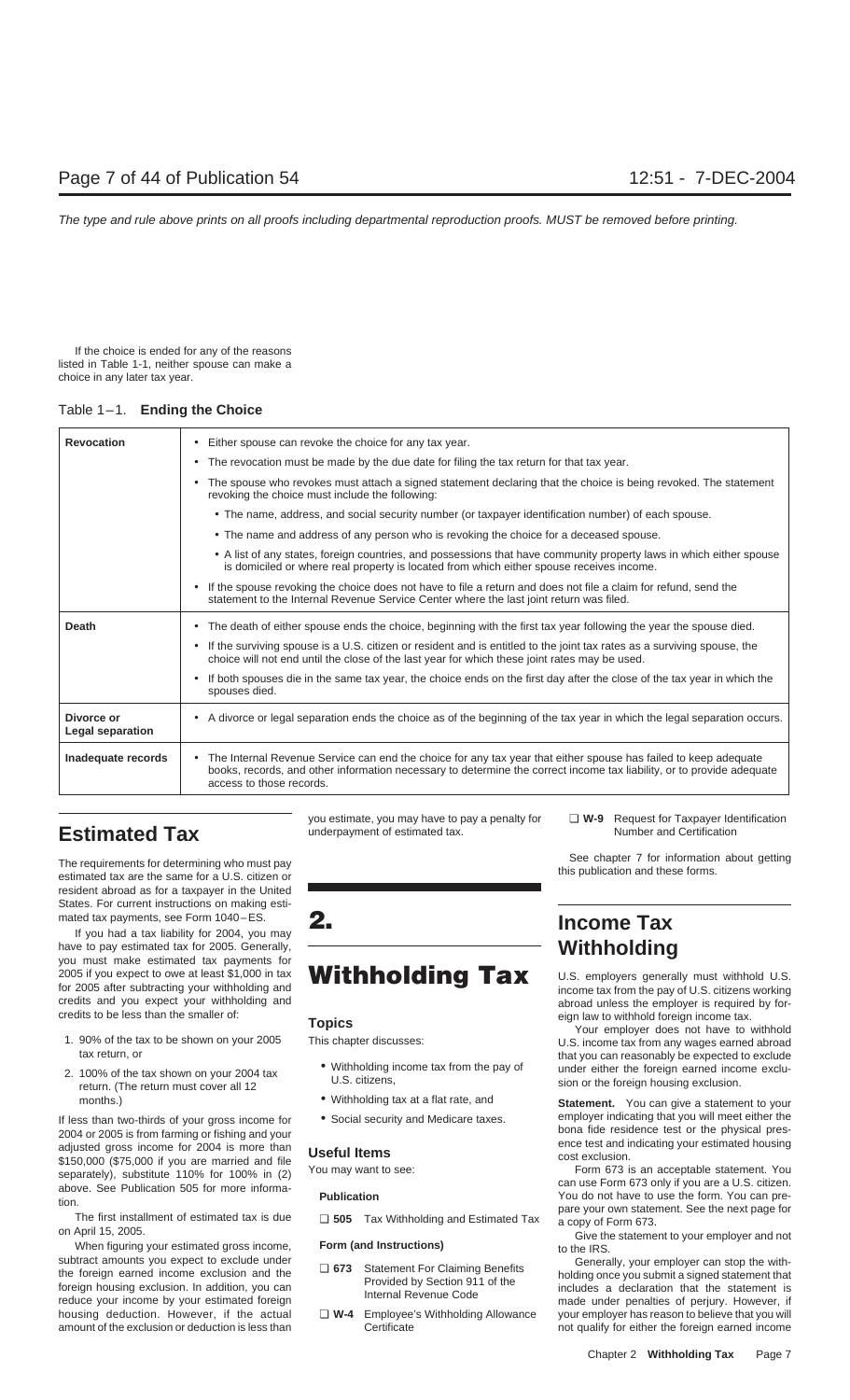| Form | 673               |  |
|------|-------------------|--|
|      | (Rev. March 1997) |  |

| 673         | Department of the Treasury - Internal Revenue Service |
|-------------|-------------------------------------------------------|
| larch 1997) | <b>Statement For Claiming Benefits Provided</b>       |
|             | by Section 911 of the Internal Revenue Code           |

*(See Instructions on Reverse)*

The following statement, when completed and furnished by a citizen of the United States to his or her employer, permits the employer to exclude from income tax withholding all or a part of the wages paid for services performed outside the United States.

| <b>Name</b> (please print)                                                                                                                                                                                                     | Social security number                                                                                                                                                 |
|--------------------------------------------------------------------------------------------------------------------------------------------------------------------------------------------------------------------------------|------------------------------------------------------------------------------------------------------------------------------------------------------------------------|
|                                                                                                                                                                                                                                | I expect to qualify for the foreign earned income exclusion under either the bona fide residence or physical presence test for calendar                                |
| Please check applicable box                                                                                                                                                                                                    |                                                                                                                                                                        |
| <b>Bona Fide Residence Test</b>                                                                                                                                                                                                |                                                                                                                                                                        |
| I am a citizen of the United States. I have been a bona fide resident of and my tax home has been located in                                                                                                                   | foreign country or countries) for an uninterrupted period which includes an entire (foreign country or countries) for an uninterrupted period which includes an entire |
|                                                                                                                                                                                                                                |                                                                                                                                                                        |
|                                                                                                                                                                                                                                | I expect to remain a bona fide resident and retain my tax home in a foreign country (or countries) until the end of the tax year for which                             |
|                                                                                                                                                                                                                                |                                                                                                                                                                        |
|                                                                                                                                                                                                                                | (date within tax year)                                                                                                                                                 |
| statement, the authorities of that country thereafter made a determination to the effect that I am a resident of that country.                                                                                                 | I have not stated to the authorities of any foreign country named above that I an not a resident of that country. Or, if I made such a                                 |
| bona fide foreign residence requirements prescribed by the section 911(d)(1)(A) of the Internal Revenue Code and qualify for the exclusion Code<br>section 911(a) allows.                                                      | Based on the facts in my case, I have good reason to believe that for this period of foreign residence I will satisfy the tax home and the                             |
| <b>Physical Presence Test</b>                                                                                                                                                                                                  |                                                                                                                                                                        |
|                                                                                                                                                                                                                                | I am a citizen of the United States. Except for occasional absences that won't disqualify me for the benefit of section 911(a) of the Internal                         |
| Revenue Code, I expect to be present in and maintain my tax home in _____________________________(foreign country or countries) for                                                                                            |                                                                                                                                                                        |
|                                                                                                                                                                                                                                |                                                                                                                                                                        |
|                                                                                                                                                                                                                                |                                                                                                                                                                        |
| satisfy the tax home and the 330 full-day requirements within a 12-month period under section 911(d)(1)(B).                                                                                                                    | Based on the facts in my case, I have good reason to believe that for this period of presence in a foreign country or countries, I will                                |
| <b>Estimated Housing Cost</b>                                                                                                                                                                                                  |                                                                                                                                                                        |
|                                                                                                                                                                                                                                |                                                                                                                                                                        |
|                                                                                                                                                                                                                                |                                                                                                                                                                        |
|                                                                                                                                                                                                                                |                                                                                                                                                                        |
|                                                                                                                                                                                                                                |                                                                                                                                                                        |
|                                                                                                                                                                                                                                |                                                                                                                                                                        |
|                                                                                                                                                                                                                                |                                                                                                                                                                        |
|                                                                                                                                                                                                                                |                                                                                                                                                                        |
| (8) Estimated Base Housing Amount for my qualifying period is entitled by the control of the control of the control of the control of the control of the control of the control of the control of the control of the control o |                                                                                                                                                                        |
| (9) Subtract line 8 from line 7. This is your estimated housing cost amount.                                                                                                                                                   |                                                                                                                                                                        |
| my expected housing cost amount exclusion.                                                                                                                                                                                     | I understand that this total, plus the total reported on any other statements outstanding with other employers, should not be more than                                |
| for.                                                                                                                                                                                                                           | If I become disqualified for the exclusions, I will immediately notify my employer and advise what part, if any, of the period I am qualified                          |
| the Internal Revenue that any amount paid to me for any services performed during the tax year is excludable form gross income under the<br>provisions of Code section 911(a).                                                 | I understand that any exemption form income tax withholding permitted by reason of furnishing this statement is not a determination by                                 |
| Your Signature                                                                                                                                                                                                                 | Date                                                                                                                                                                   |
|                                                                                                                                                                                                                                |                                                                                                                                                                        |
|                                                                                                                                                                                                                                |                                                                                                                                                                        |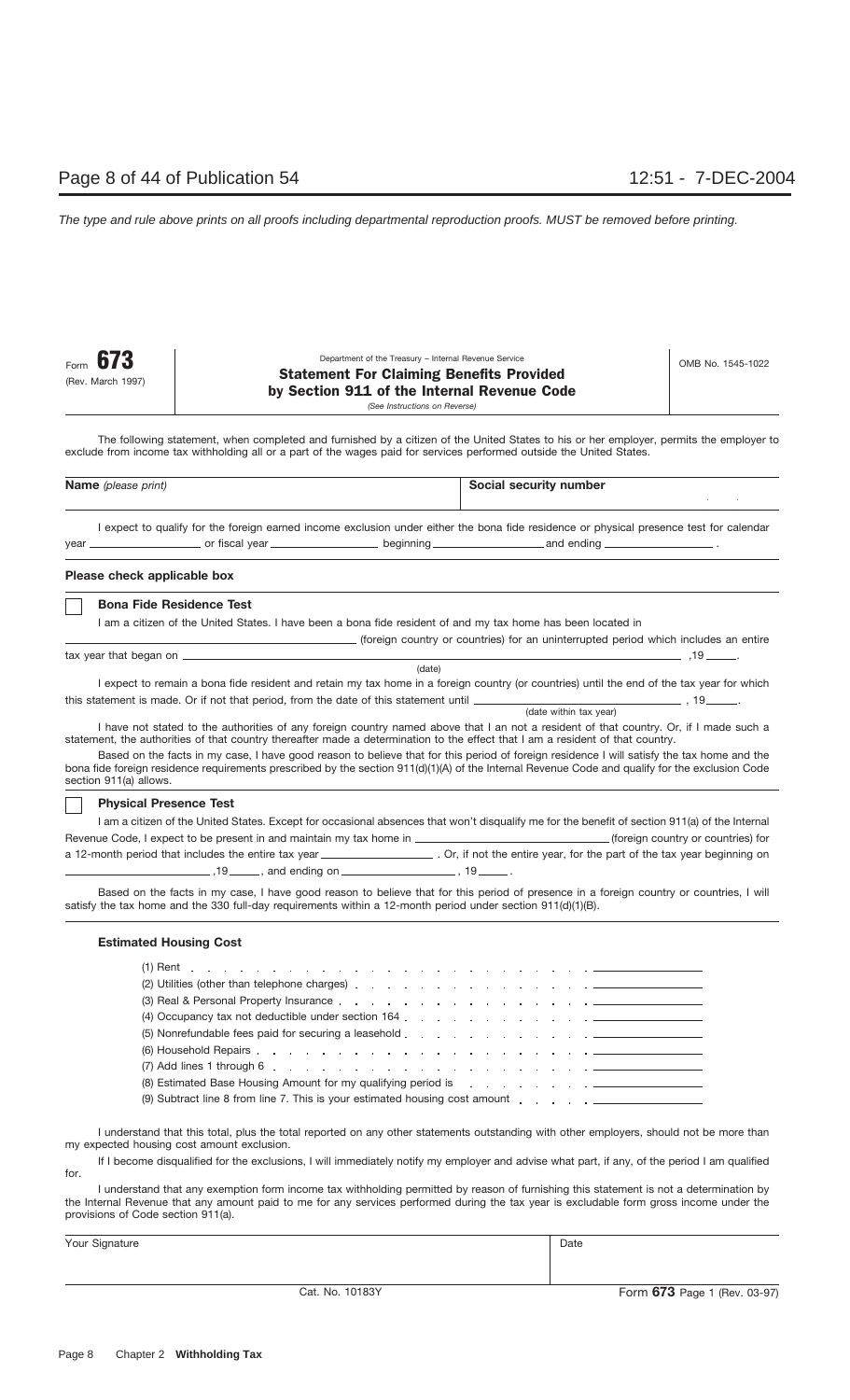In determining whether your foreign earned following information must be submitted with income is more than the limit on either the for-<br>
eign earned income exclusion or the foreign earned income exclusion or the foreign e Security Benefit Statement. SA-1042S, Social **Actual Convention about pay you received from** Security Benefit Statement. **any information about pay you received from** Security Benefit Statement. **and residents**.

**Foreign tax credit.** If you plan to take a for-<br>  $\frac{1}{2}$  am a U.S. lawful permanent resident and<br>  $\frac{1}{2}$  my green card has been peither revoked

payers of benefits from employer-deferred com-<br>negation plane individual refirement plane that treaty as a nonresident alien. pensation plans, individual retirement plans, tax treaty as a nonresident alien. Form 2032, Contract Coverage Under Title II<br>and commercial annuities generally must withand commercial annuities generally must with- on the Social Security Act, is used by American<br>And income tax from payments delivered the state of the Social Security Act, is used by American to extend social security cover hold income tax from payments delivered<br>
nutside of the United States. You can choose outside of the United States. You can choose<br>exemption from withholding if you:<br>**Social Security** foreign affiliates of the American employers.

- Provide the payer of the benefits with a **and Medicare Taxes** cannot be terminated. residence address in the United States or
- 

**Check your withholding.** Before you report **Check your withholding.** Before you report<br>U.S. income tax withholding on your tax return, In general, U.S. social security and Medicare **Binational Social Security**<br>vou should carefully review all information docu- taxes U.S. income tax with indicing on your tax return, the system of apply to wages for services you **(Totalization) Agreements** you should carefully review all information docu-<br>ments such as Form W-2 Wage and Tax State- perfo ments, such as Form W-2, Wage and Tax State-<br>ment and the Form 1099 information returns States unless one of the following exceptions ment, and the Form 1099 information returns.<br>
States unless one of the following exceptions The United States has entered into agreements<br>
Compare other records, such as final pay rec-<br>
ords or bank statements, with Form W

Generally, U.S. payers of income other than  $\frac{3.700 \text{ m}}{1 \text{ cm}}$  are working for an American employer wages, such as dividends and royalties, are

tration (SSA) or the IRS. SSA will refund the tax<br>withheld if the refund can be processed during<br>the same calendar year in which the tax was includes any of the following employers. Office of International Operations withheld. If SSA cannot refund the tax withheld, <br>you must file a Form 1040 or 1040A with the mentalities. <br>Baltimore, MD 21235-7775. you must file a Form 1040 or 1040A with the mentalities.

or the foreign housing exclusion, your employer Internal Revenue Service Center in Philadelphia • An individual who is a resident of the must continue to withhold. The to determine if you are entitled to a refund. The United States.

- 
- 
- 

- -
	-
- **30% Flat Rate**<br> **Withholding** and the United States has entered Finland South Korea<br>
Withholding the a binational social security agreement Germany Sweden<br>
(discussed later). Greece Switzerland
	-
	-

- 
- 
- 
- any other source outside the United States. The United States of the "green card."<br>
Your employer should withhold taxes from the United States, any U.S. state, or the United States, any U.S. state, or the United States any

eign tax credit, you may be eligible for additional<br>withholding allowances on Form W-4. You can<br>take these additional withholding allowances<br>only for foreign tax credits attributable to taxable<br>salary or wage income. The s **Withholding from pension payments.** U.S. worldwide income. I have not claimed ben-<br>navers of benefits from employer-deferred com-<br>efits for the taxable year under an income est must be in its profits.

exemption from withholding if you:<br>**Social Security** foreign affiliates of the American employers.<br> **Social Security** foreign affiliates of the American employers.

a U.S. possession, or<br>
• Certify to the payer that you are not a U.S. wages paid to an employee regardless of where<br>
inter or resident alien or someone who<br>
let the United States to avoid tax.<br>
Ceneral Information<br>
Ceneral

| Australia | Italy          |
|-----------|----------------|
| Austria   | Luxembourg     |
| Belgium   | Netherlands    |
| Canada    | Norway         |
| Chile     | Portugal       |
| Finland   | South Korea    |
| France    | Spain          |
| Germany   | Sweden         |
| Greece    | Switzerland    |
| reland    | United Kingdom |

wages, such as dividends and royalties, are (defined later).<br>
required to withhold tax at a flat 30% (or lower<br>
retaily rate on nonwage income paid to nonresi-<br>
dent aliens. If you are working for a foreign affiliate (de-<br>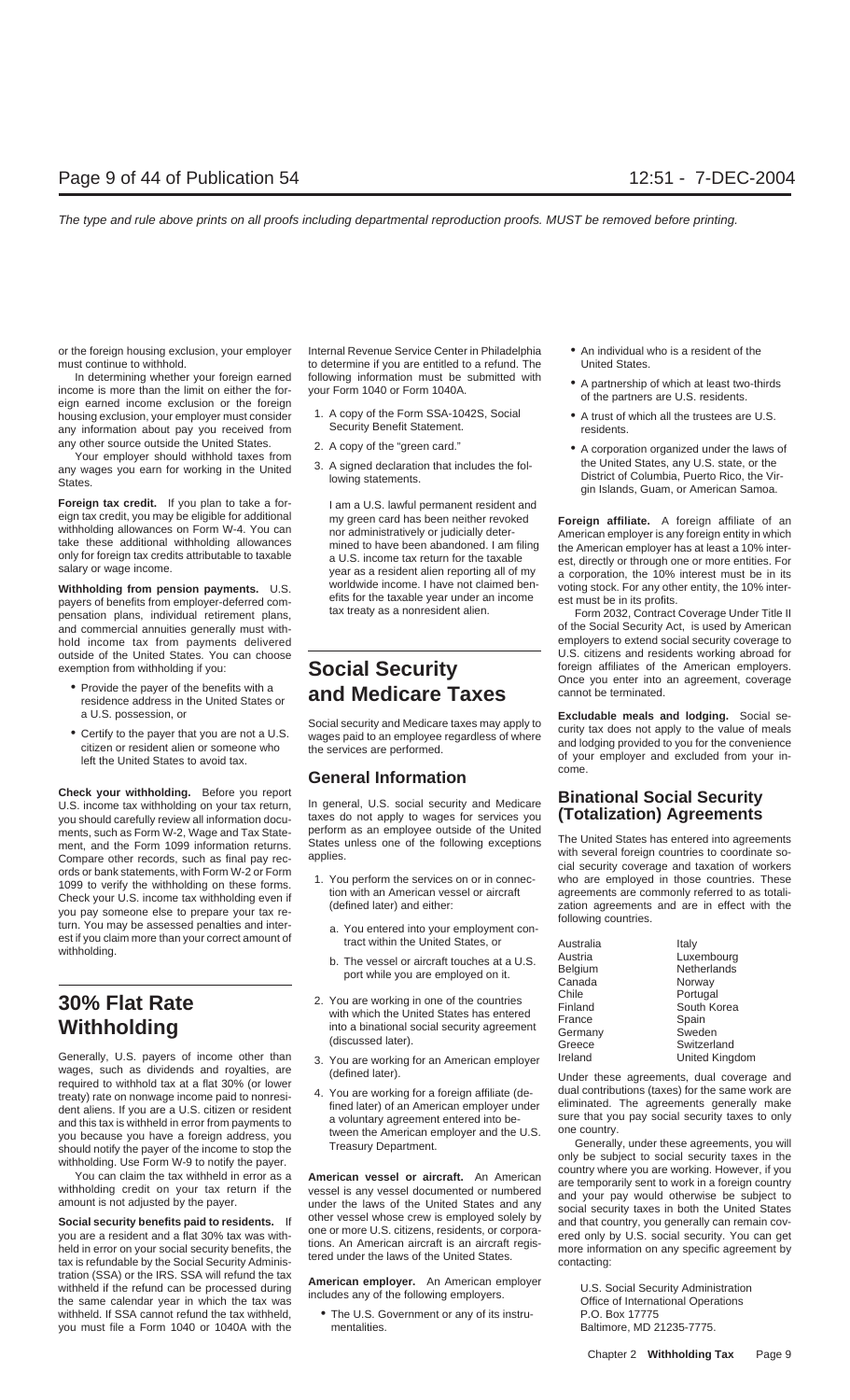Practitioners This subject is discussed in further detail in<br>
country is subject only to U.S. social security tax<br>
Self-Employment Tax<br>
Self-Employment Tax and is exempt from foreign social security tax,<br>
your employer should get a certificate of compli-<br>
See chapter 7 for information about getting<br> **Possessions** ance from the Office of International Operations. See chapter 7 for information about these publications and forms.

permanently working in a foreign country with <br>which the United States has a social security **NALL DEALL DEALL DEALLY DEALLY AND SECURE**<br>the Commonwealth of the Northern Mariana Iswhich the United States has a social security which the United States has a social security **Who Must Pay** and security lands, American Samoa, or the Virgin Islands, is exempt from U.S. social security tax, you or **Calf Emple with Algent Text** of you must pay tax on y is exempt from U.S. social security tax, you or is exempt from U.S. social security tax, you or **Self-Employment Tax?** you must pay tax on your net earnings from vour employer should get a statement from the **Self-Employment (if they are \$400 or more)** from

# **Self-Employment** of a recognized religious sect. See Publication The United States may reach agreements with 517 for more information about church employ-<br>517 for more information about church employ-

- 
- 

- 
- 

- 
- 
- If you have access to the Internet, you can get ❏ **Form 4361** Application for Exemption oppose public insurance due to religious rea-Orders and Christian Science Form 4361 to apply for this exemption.<br>Practitioners Fite authorities discussed in further
	-

If you were employed by a U.S. church or a qualified church-controlled organization that chose exemption from social security and Medi- **Exemption From** care taxes and you received wages of \$108.28 **3.** or the organization, the amounts paid **Social Security and** to you are subject to self-employment tax. How-<br>ever, you can choose to be exempt from social **Medicare Taxes** ever, you can choose to be exempt from social security and Medicare taxes if you are a member

\$27,000, and your net profit is \$68,000. You If your self-employment earnings should be

If you are a member of the clergy, you are security tax. **Form (and Instructions)** treated as self-employed for self-employment Send the request to the:<br>tax purposes. Your U.S. self-employment tax is □ Form 1040-PR Planilla para la tax purposes. Your U.S. self-employment tax is<br>Declaración de la Contribución beta contribución figured without regard to the foreign earned in-<br>Cuenta Propia come exclusion or the foreign Sion. Baltimore, MD 21235-7775.<br>E **Form 1040-SS** U.S. Self-Employment You can receive exemption from coverage<br>Vou can receive exemption from coverage Paltimore, MD 21235-7775.

Tax Return **For Struth and Tax Return** for your ministerial duties if you conscientiously

more information at: The same of the religious From Self-Employment Tax for Use sons or if you oppose it due to the religious http://www.socialsecurity.gov/international by Ministers, Members of Religious principles of your denomination. You must file<br>Orders and Christian Science Form 4361 to apply for this exemption.

**Covered by foreign country only.** If you are If you are If you are a U.S. citizen or resident and you own permanently working in a foreign country with  $\sim$  and operate a business in Puerto Rico, Guam, authorized official or agency of the foreign coun-<br>security coverage in that country.<br>the subject to social if you are a self-employed U.S. citizen or resi-<br>met ax whether or not the income is exempt<br>security coverage in t

517 for more information about church employ-<br>617 foreign countries to eliminate dual coverage and<br>618 dual contributions (taxes) to social security sysees and self-employment tax. dual contributions (taxes) to social security sys-<br>tems for the same work. See *Binational Social*<br>**Effect of Exclusion** Security (Totalization) Agreements in chapter 2 Security (Totalization) Agreements in chapter 2 under Social Security and Medicare Taxes. As a **Topics**<br>
This chapter discusses:<br>
This chapter discusses:<br>
This chapter discusses:<br>
Some into account in figuring your net earnings<br>
to all taxation will only be covered by<br>
to must pay self-employment tax, and<br>
earned in

**Publication**<br>must pay self-employment tax on all of your net exempt from foreign social security tax and sub-<br>profit. including the amount you can exclude ject only to U.S. self-employment tax, you □ 517 Social Security and Other profit, including the amount you can exclude ject only to U.S. self-employment tax, you<br>Information for Members of the from income.<br>Clergy and Religious Workers **Members of the Clergy** busi **Members of the Clergy** and tongless wender **Members of the Clergy** and tongless of the Funder and the foreign social<br>tablish your exemption from the foreign social and tablish your exemption from the foreign social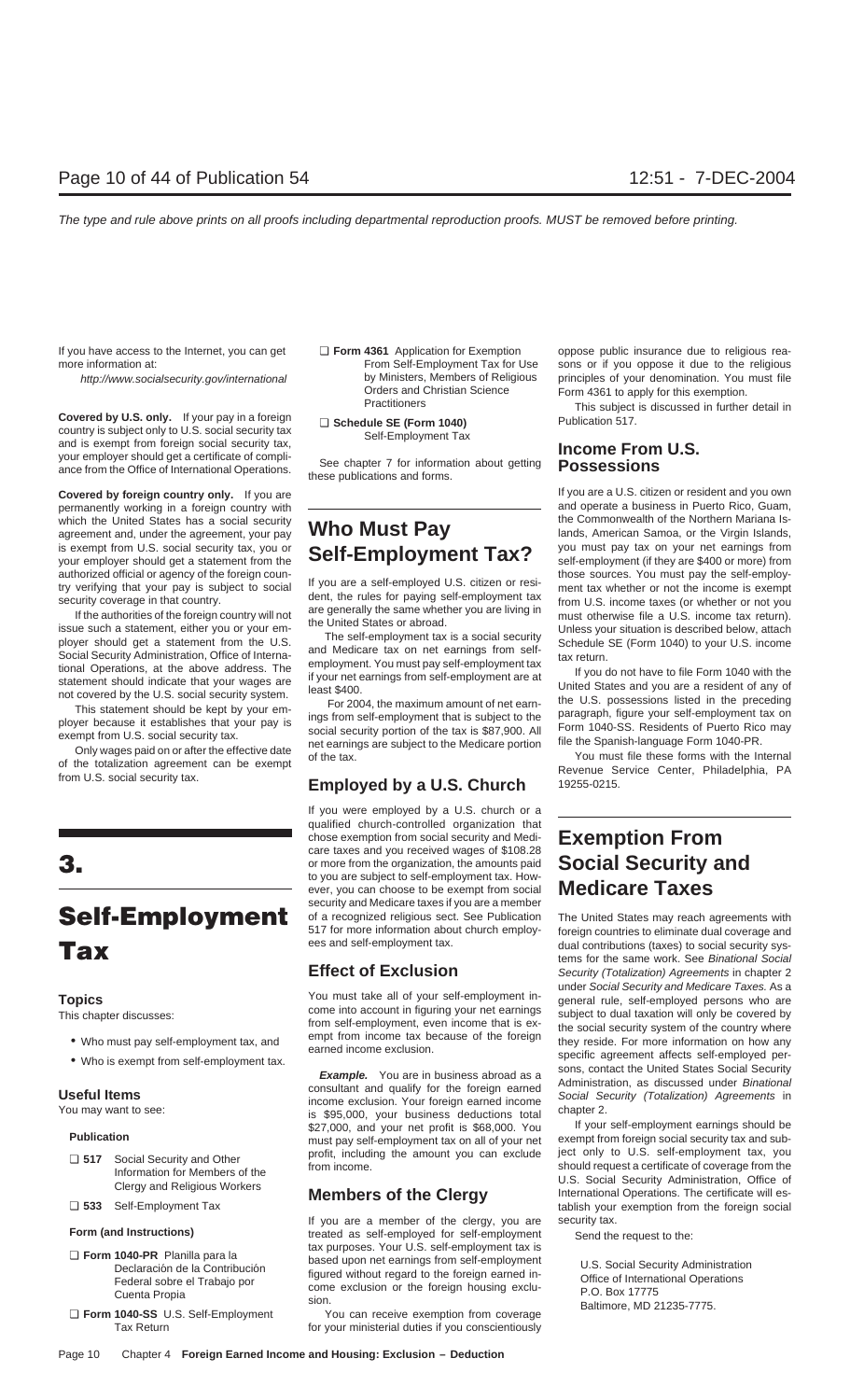# **Housing:** To claim the foreign earned income exclusion, If you do not have a regular or main place of the nature of your work

- 
- 
- 

- 
- 
- 
- 

- 
- 
- 

\$80,000 of your foreign earnings. In addition, bona fide residence or physical presence<br>you can exclude or deduct certain foreign hous- abroad. Bona fide residence and physical presing amounts. See Foreign Earned Income Ex- ence are explained later. The the tax home test in the foreign country.

clusion and Foreign Housing Exclusion and **Tax Home** Deduction, later.

the foreign housing exclusion, or the foreign business because of the nature of your work,<br>housing deduction, you must satisfy all three of your tax home may be the place where you

- 
- 
- -
- exclusion, and exclusion, and national of a country with which the or dependents use the dwelling.<br>United States has an income tax treaty the hand the hand results of the dwelling.
- Who is physically present in a foreign often will depend on where you maintain your<br>country or countries for at least 330 full economic, family, and personal ties.<br>**⊑ 519** U.S. Tax Guide for Aliens tive months.<br>tive month

1990 Tax Return<br>
1990 Tax Return Exclusions are a resident alien married to a<br>
1990 Tax Return Example U.S. Individual Income<br>
1991 Tax Return Spouse choose to treat you as a resident, you<br>
29555 Foreign Earned Income<br>
29

the United States and you live abroad, you are sion, the foreign housing exclusion, or the for-<br>taxed on your worldwide income. However you eign housing deduction, your tax home must be league and both you and your spouse taxed on your worldwide income. However, you eign housing deduction, your tax home must be league and both you and your spouse became<br>may qualify to exclude from income up to in a foreign country throughout your period of may qualify to exclude from income up to in a foreign country throughout your period of active in the neighborhood civic association and<br>\$80,000 of your foreign earnings. In addition, bona fide residence or physical presen you can exclude or deduct certain foreign hous- abroad. Bona fide residence and physical pres- London for the time you live there. You satisfy

You may also be entitled to exclude from Your tax home is the general area of your main income the value of meals and lodging provided place of business, employment, or post of duty, to you by your employer. See *Exclusion* home. Your tax home is the place where you are and Lodging, later.<br>and Lodging, later. **Foreign Earned** and Ecolyman, Ideol. **Foreign permanently or indefinitely engaged to work as** an employee or self-employed individual. Hav-**Income and Requirements ing a "tax home" in a given location does not Income And Requirements** residence or domicile for tax purposes.

**Exclusion** – housing deduction, you must satisfy all three of your tax home may be the place where you the following requirements. **Deduction** 1. Your tax home must be in a foreign coun-<br>try. The must have foreign earned income.<br>2. You must have foreign earned income.<br>2. You must have foreign earned income.

You are not considered to have a tax home in **Topics** 3. You must be either: a foreign country for any period in which your<br>This chapter discusses: a structure of a structure of a structure abode is in the United States. However, your This chapter discusses:<br>
• Who qualifies for the foreign earned in-<br>
other discusses and the United States dent of a foreign country or countries for<br>
the United States dent of a foreign country or countries for<br>
sin the U • How to figure the foreign earned income b. A U.S. resident alien who is a citizen or in the United States, whether or not your spouse in the United States, whether or not your spouse income b. A U.S. resident alien who i

• How to figure the foreign housing exclusion and the foreign housing deduction.<br>
Useful Items<br>
Useful Items<br>
Useful Items<br>
Useful Items<br>
Useful Items<br>
Useful Items<br>
Useful Items<br>
Conditions<br>
Useful Items<br>
Conditions<br>
Cond You may want to see: c. A U.S. citizen or a U.S. resident alien same as "tax home." The location of your abode<br>who is physically present in a foreign often will depend on where you maintain your

<table>\n<tbody>\n<tr>\n<td>■ 570</td>\n<td>Tax Guide for individuals With<br/>Income from U.S. Possessions</td>\n<td>See Publication 519 to find out if you qualify<br/>wether you keep that alien for tax purposes and<br/>temperature you keep that alien status when you<br/>comided States during your off periods. You are<br/>considered to have an abode in the United</td>\n</tr>\n</tbody>\n</table>\n<p>570</p>\n<p>731</p>\n<p>582</p>\n<p>74</p>\n<p>759</p>\n<p>76</p>\n<p>78</p>\n<p>79</p>\n<p>70</p>\n<p>70</p>\n<p>71</p>\n<p>73</p>\n<p>7

See chapter 7 for information about getting<br>these publications and forms.<br>these publications and forms.<br>these publications and forms.<br>these publications and forms.<br>these publications and forms.<br>these a distributed business

If you meet certain requirements, you may qual-<br>If you meet certain requirements, you may qual-<br>If you and you and your spouse got British driving licenses.<br>housing exclusions and the foreign housing de-**Foreign Country** T wer...<br>If you are a U.S. citizen or a resident alien of To qualify for the foreign earned income exclu- bank accounts with a London bank and secured<br>I lnited States and you live abroad you are sion, the foreign housing exc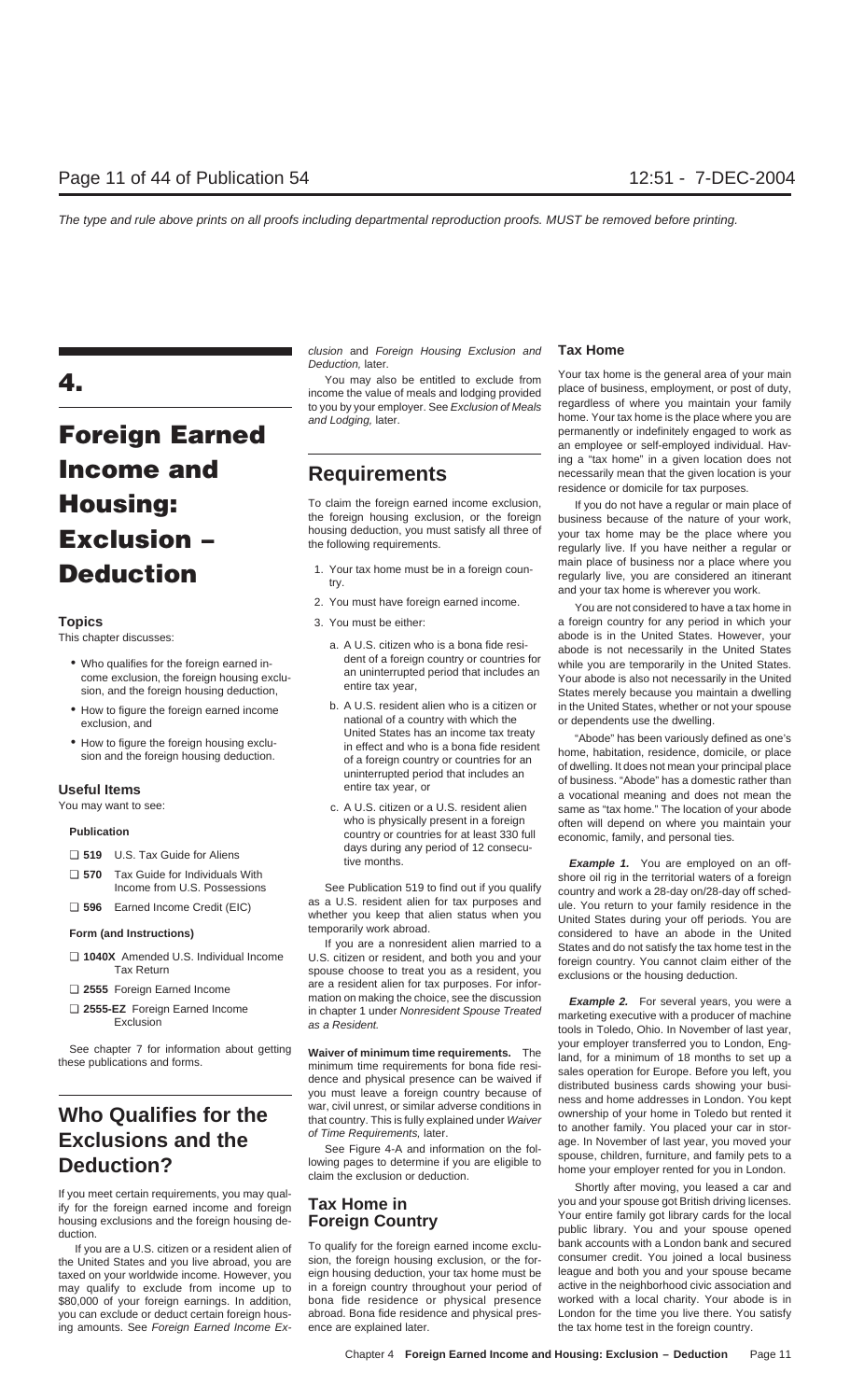Figure 4–A. **Can I Claim the Exclusion or Deduction?**



\* Foreign housing exclusion applies only to employees. Foreign housing deduction applies only to the self-employed.

# **Indefinite Assignment**

The location of your tax home often depends on whether your assignment is temporary or indefi- **Foreign Country American Samoa,** nite. If you are temporarily absent from your tax<br>**Formula in the United States on business** you may. To meet the bona fide residence test or the **Commonwealth** home in the United States on business, you may The meet the bona fide residence test or the **Commonwealth of the**<br>be able to deduct your away-from-home ex-<br>physical presence test, you must live in or be **Northern Mariana I** be able to deduct your away-from-home ex-<br>physical presence test, you must live in or be<br>able to deduct your away-from-home ex-<br>present in a foreign country. A foreign country The spenses (for travel, meals, and lodging), but you<br>
youted in a foreign country. A foreign country<br>
would not qualify for the foreign earned income<br>
sexuction. If your new work assignment is for and territorial waters)

than 1 year, it is temporary (in the absence of Commonwealth of the Northern Mariana Is- **ern Mariana Islands.** A possession exclusion

**Temporary or facts and circumstances indicating otherwise** ands, Puerto Rico, the Virgin Islands, and the **indefinite Assignment** and the until your expectation changes. Antarctic region.

and circumstances indicate otherwise. If you sion, the foreign nousing exclusion, and the for-<br>expect it to last for more than 1 year, it is indefi- eign housing deduction, the terms "foreign," Samoa, to figure the exclusi at some later date you expect it to last longer the United States, American Samoa, Guam, the **Guam and the Commonwealth of the North-**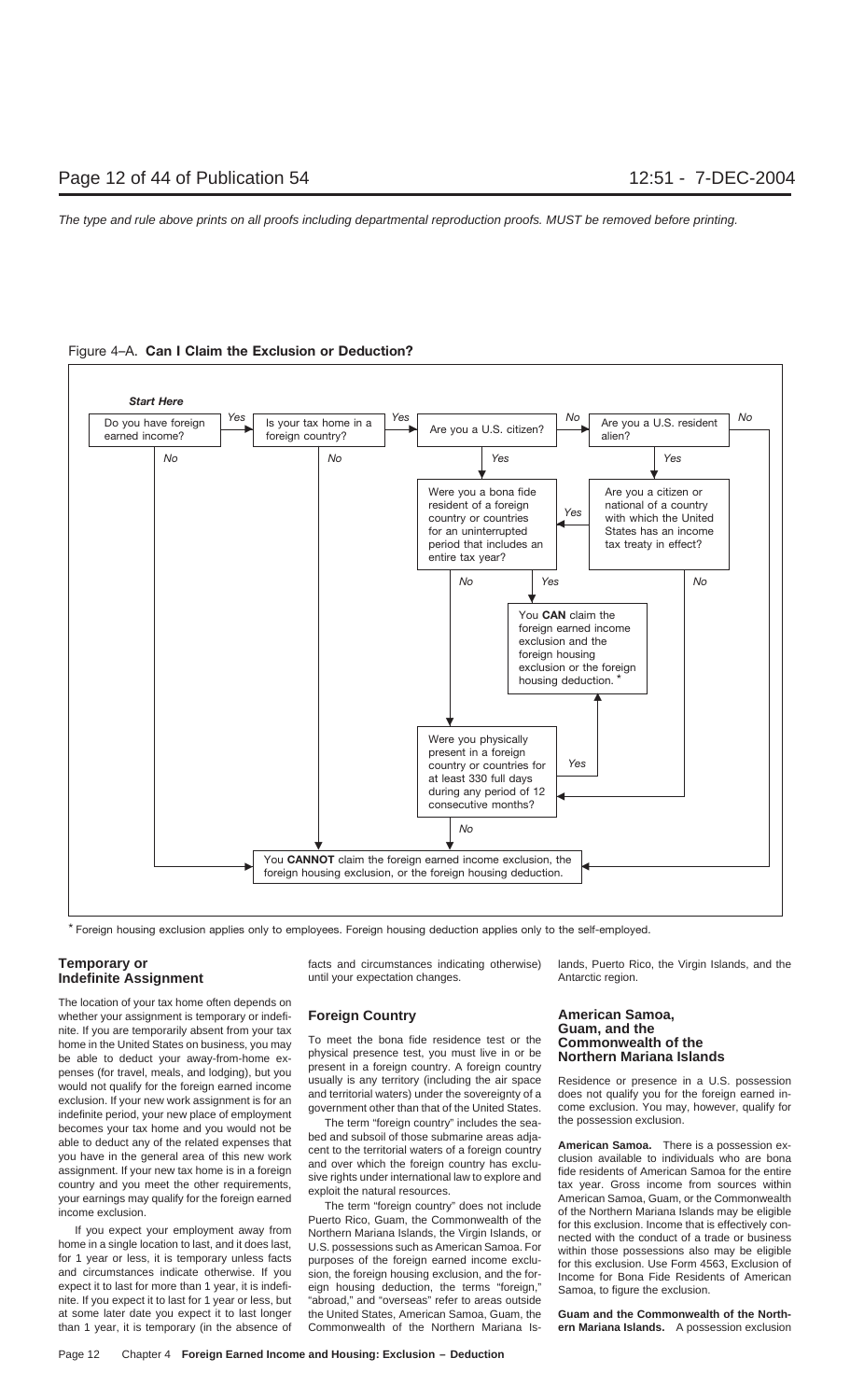Commonwealth of the Northern Mariana Islands States. The requirements for that status.

sion, the foreign housing exclusion, or the pos-<br>nature and length of your stay abroad.<br>nature and length of your stay abroad. session exclusion. The conclusive conclusive and length of your stay abroad. Status, but will not necessarily be conclusive.

zen who is a bona fide resident of Puerto Rico dent of a foreign country or countries for an **year.** To qualify for bona fide residence, you for the entire tax year, you are not subject to uninterrupted period that include income from sources outside Puerto Rico. In Form 2555. Details a puring the period of bona fide residence in a<br>figuring your U.S. tax, you cannot deduct ex-<br>foreign country, you can leave the country for

Vou meet the bona fide residence test if you are that country, and the authorities:<br>
a bona fide resident of a foreign country or<br>
countries for an uninterrupted period that in-<br>
cludes an entire tax year. You can use the

- 
- 

automatically make London your bona fide resi-<br>
Cooperation and Security between the United<br>
operation content States and Japan. You do not qualify as a bona<br>
States and Japan. You do not qualify as a bona business trip, and return to the United States, fide resident. **Example.** You were a bona fide resident of vou have not established bona fide residence in vou have not established bona fide residence in London. But if you go to London to work for an **Example 4.** You are a U.S. citizen em- tember 14, 2004. On September 15, 2004, you fide residence in a foreign country, even though United Nations. This does not prevent you from from March 1, 2002, through the end of 2002

if, and when, new implementation agreements<br>take effect between the United States and those the first instance. However, in the second, you<br>possessions. The second in the second of the second of the second of the second of

Residents of Puerto Rico and the Virgin Islands dence are determined according to each individ-<br>cannot claim the foreign earned income exclus ual case, taking into account factors such as the information given in connectio cannot claim the foreign earned income exclu-<br>sion, the foreign housing exclusion, or the pos-<br>your intention, the purpose of your intention with as the websing will be considered in determining your

You must show the Internal Revenue Serv-**Puerto Rico.** Generally, if you are a U.S. citi- ice (IRS) that you have been a bona fide resident of Puerto Rico. don't ice (IRS) that you have been a bona fide resident of Puerto Rico. don't given a bona fide residence,

not considered a bona fide resident of a foreign or elsewhere for vacation or business. To keep<br>country if you make a statement to the authori- vour status as a bona fide resident of a foreign **Bona Fide Residence Test**<br>ties of that country that you are not a resident of country, you must have a clear intention of re-<br>You meet the here ide residence test if you are that country and the authorities:<br>turning from

- 
- 

• A U.S. resident alien who is a citizen or<br>
mational of a country with which the United<br>
States has an income tax treaty in effect.<br>
States has an income tax treaty in effect.<br>
Trom being a bona fide resident of a foreign

regarded as a bona fide resident of that country<br>example 1. You are a U.S. citizen em-<br>longer. The length of your stay and the nature of<br>longer. The length of your stay and the nature of<br>your job are only some of the facto

the same as your domicile. Your domicile is your of an armed service or as a member of a "civilian **Bona fide resident for part of a year.** Once permanent home, the place to which you always component" under the North Atlantic Treaty Sta-<br>tus of Forces Agreement You do not qualify as a foreign country for an uninterrupted period that tus of Forces Agreement. You do not qualify as a foreign country for an uninterrupted period that bona fide resident. **includes** an entire tax year, you will qualify as a

States and Japan. You do not qualify as a bona

indefinite or extended period and you set up ployed as an "official" by the United Nations in returned to the United States. Since you were a permanent quarters there for yourself and your Switzerland. You are exempt from Swiss taxa- bona fide resident of a foreign country for all of family, you probably have established a bona tion on the salary or wages paid to you by the 2003, you also qualify as a bona fide resident

will be available to residents of Guam and the you intend to return eventually to the United qualifying as a bona fide resident if you meet all

**Puerto Rico**<br>you have established a bona fide residence.<br>**Determination.** Questions of bona fide residence.<br>Determination. Questions of bona fide resi-<br>your stay abroad that does not match the infor-

my your C.C. tax, you cannot doctor of the Statement to foreign authorities. You are brief or temporary trips back to the United States penses allocable to income not subject to tax. Statement to foreign authorities. You a

• A U.S. citizen, or there with your family until your company sends<br>Special agreements and treaties. An income you to a new post. You immediately established You do not automatically acquire bona fide<br>resident status merely by living in a foreign becoming a bona fide resident of a foreign coun-<br>resident status merely by living in a foreign<br>country is determined under all provis

**Bona fide residence.** To meet the bona fide income taxes and may qualify as a bona fide not include a full tax year. You may, however,<br>residence test, you must have established such<br>a residence in a foreign country.<br>Four

**Example.** You could have your domicile in **Example.** Solutionally bona fide resident for the period starting with the Cleveland, Ohio, and a bona fide residence in **Example 3** You are a U.S. citizen em- date you actually Cleveland, Ohio, and a bona fide residence in **Example 3.** You are a U.S. citizen em-<br>London, England, if you intend to return eventu-<br>ployed in Japan by a U.S. employer under con-<br>ing with the date you abandon the foreign London, England, if you intend to return eventu-<br>tract with the U.S. Armed Forces. You are adone You culd qualify as a bona fide resident tract with the U.S. Armed Forces. You are dence. You could qualify as a bona fide resident The fact that you go to London does not subject to the agreement of the Treaty of Mutual for an entire tax year plus parts of 1 or 2 other tax

Singapore from March 1, 2002, through Sep-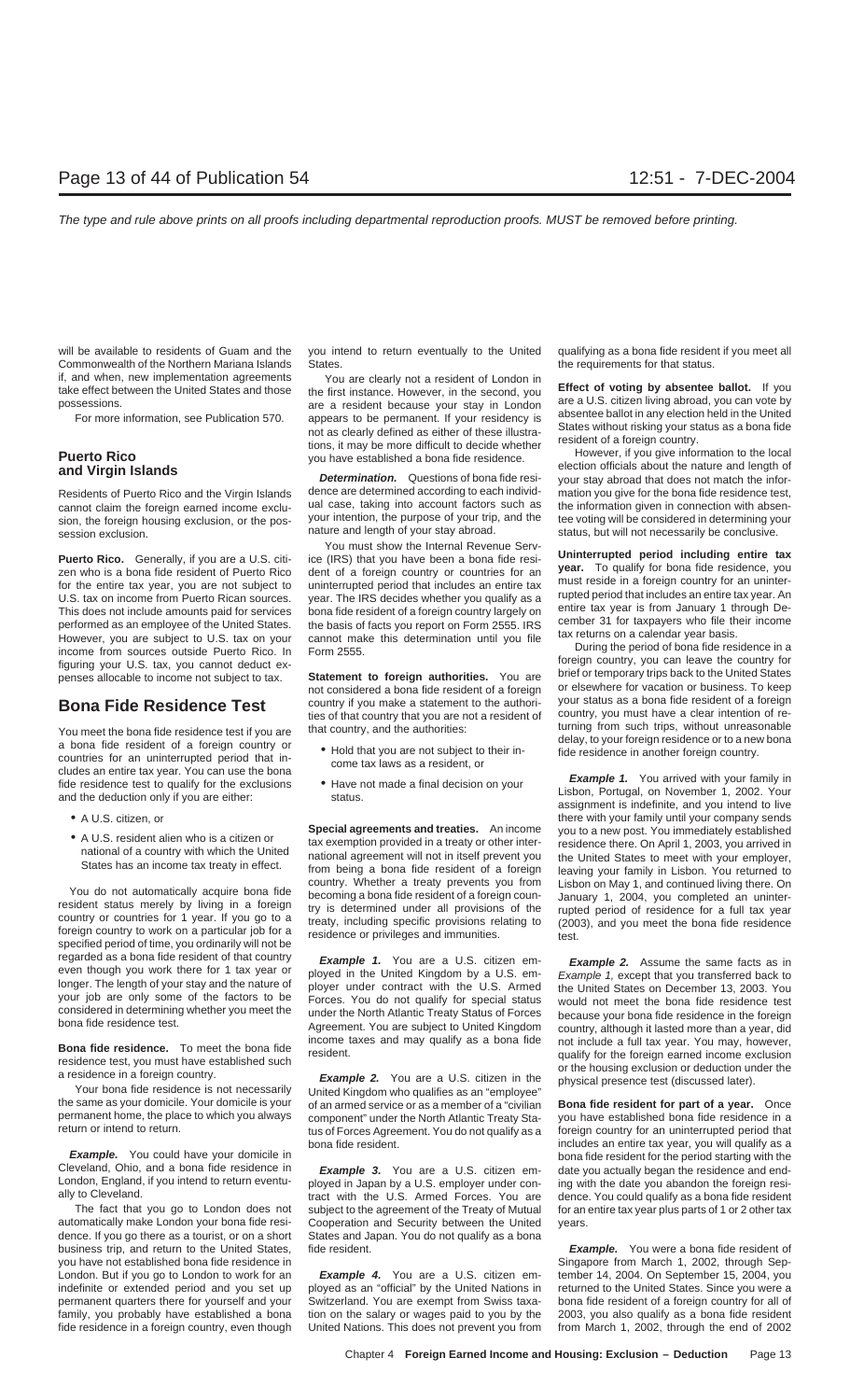You may, however, qualify for the foreign June 10 and arrive in Kenya at 12:30 a.m. on earned income exclusion or the housing exclu-<br>sion or deduction under the physical presence June 11.<br>test, discussed later.

a foreign country or countries for at least 330 full 12-month period. Internal Revenue Service Internal Revenue Service days during a 12-month period. You can count<br>
days you spent abroad for any reason, You do a 1. Your 12-month period can begin with any P.O. Box 920 days you spent abroad for any reason. You do 1. Your 12-month period can begin with any P.O. Box 920<br>not have to be in a foreign country only for day of the month. It ends the day before Bensalem, PA 19020-8518. not have to be in a foreign country only for employment purposes. You can be on vacation the same calendar day, 12 months later.

illness, family problems, a vacation, or your consecutive months. Any 12-month period **U.S. Travel Restrictions**

Requirements, later. The state of the 4. In determining whether the 12-month pe- qualify as foreign earned income. Your housing

and from January 1, 2004, through September **Travel.** When you leave the United States to **Example 1.** You are a construction worker 14, 2004. go directly to a foreign country or when you who works on and off in a foreign country over a

330 full days. Generally, to meet the physical **How to figure the 12-month period.** There copy of the list of countries by writing to: presence test, you must be physically present in are four rules you should know when fi are four rules you should know when figuring the

- 
- time.<br>2. Your 12-month period must be made up of<br>2. You do not meet the physical presence test if<br>2. Your 12-month period<br>2. Your the physical presence test if
	-
	-

**Reassignment.** If you are assigned from return directly to the United States from a foreign 20-month period. You might pick up the 330 full<br>one foreign post to another, you may or may not<br>have a break in foreign residence

**Example 1.** You were a resident of Pakistan **Example.** You leave the United States for to the United States.<br>
from October 1, 2003, through November 30, France by air on June 10. You arrive in France is the United States

test, discussed later.<br> **Example 2.** Assume the same facts as in from one place to another in a foreign country or cal presence test and the physi-<br> **Example 1,** except that upon completion of your<br>
Example 1, except that **Physical Presence Test** Example 2. You leave Norway by ship at the foreign country on or before the beginning<br>Example 2. You leave Norway by ship at date of the waiver.<br>10:00 p.m. on July 6 and arrive in Portugal at Early

You meet the physical presence test if you are  $10:00$  p.m. on July 6 and arrive in Portugal at Early in 2005, the IRS will publish in the physically present in a foreign country or coun-<br>
fries 330 duldays during a perio

Exception. The exercise you to be present for<br>
Less than the required amount of time.<br>
Less than the required amount of time.<br>
Less than the required amount of time.<br>
Less than the required amount of time.<br>
Less than the r riod falls within a longer stay in the foreign expenses within that country (or outside that Full day. A full day is a period of 24 consecu-<br>
country for housing your spouse or dependents) tive hours, beginning at midnight. **Another** another. **another.** while you are in violation of the law cannot be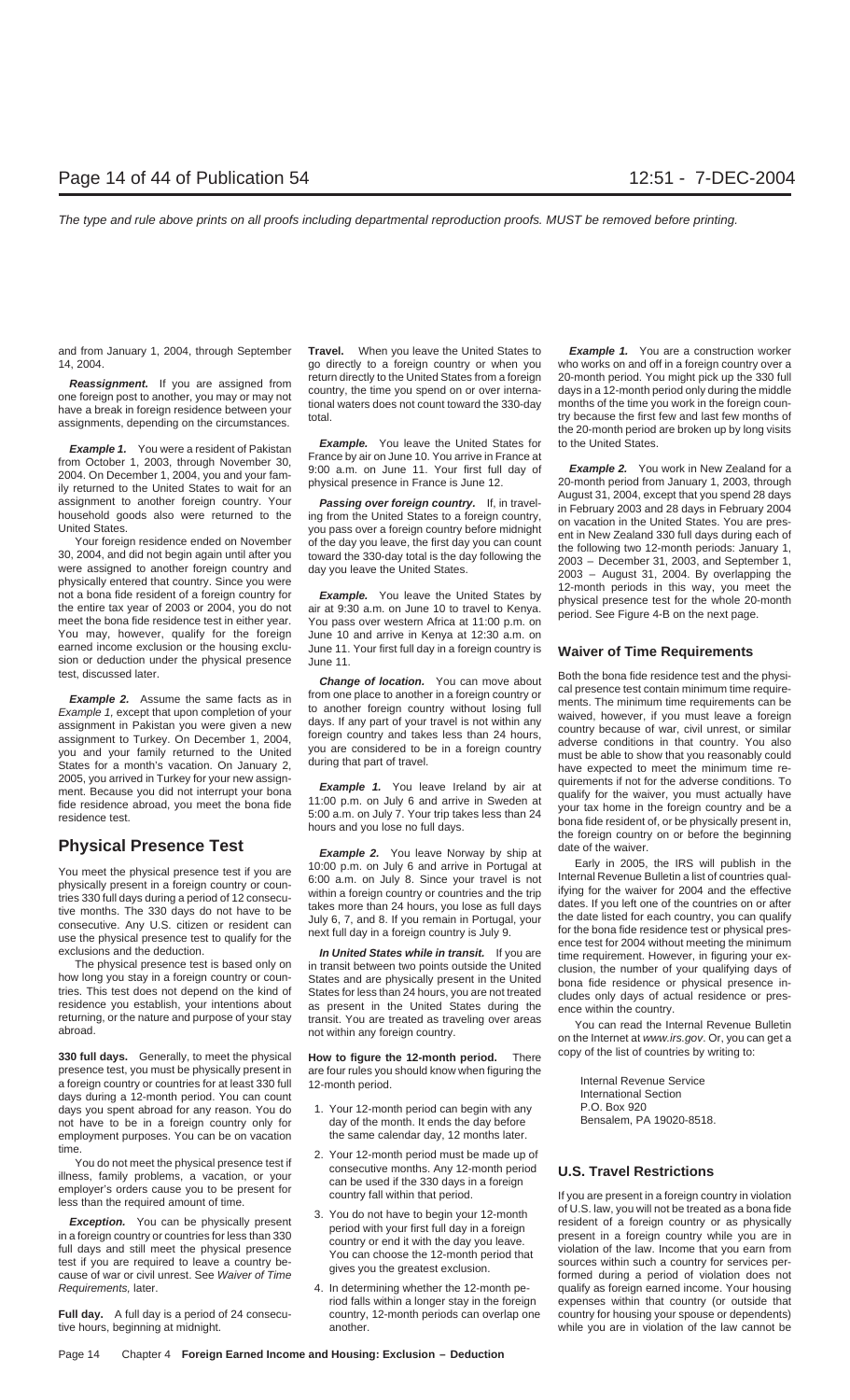Figure 4–B. **How To Figure Overlapping 12-Month Periods**

First Full 12-Month Period \* 28-day vacation in the United States Second Full 12-Month Period Second Full 12-Month Period Jan | Feb | Mar | Apr | May | Jun | Jul | Aug | Sep | Oct | Nov | Dec | Jan | Feb | Mar | Apr | May | Jun | Jul | Aug '03 | '03 | '03 | '03 | '03 | '03 | '03 | '03 | '03 | '03 | '03 | '03 | '04 | \* This figure illustrates Example 2 under *How to figure the 12-month period.* \* '03 '03 '03 '03 '03 '03 '03 '03 '03 '03 '03 '04 '04 '04 '04 '04 '04 '04

included in figuring your foreign housing • Any unallowable moving expense deduc- **Source of Earned Income**

strictions applied and the dates of the restric-<br>in chapter 5. The orient of the restrictions are as follows:<br>in chapter 5.

- 
- 
- 

ted by the license. The method that most correctly shows the method that most correctly shows the

- 
- 

- furnished for the convenience of your em-<br>ployer.
- Family allowance.<br>
 Pension or annuity payments you receive,<br>
including social security benefits (see Pen-<br>
 Reimbursement for education or education<br>
allowance. sions and annuities, later).<br>
Downey researce an ample year (the single leave allowance.
- Pay you receive as an employee of the Tome leave allowance.<br>U.S. Government. (See U.S. Government Quarters allowance. U.S. Government. (See U.S. Government<br>Employees, later.)
- a nonexempt employee trust or to a non- ployee expenses under Earned and qualified annuity contract.<br>
Unearned Income). qualified annuity contract.
- amount.<br>For 2004, the countries to which travel re-<br>For 2004, the countries to which travel re-<br>plained under Moving Expense
	-

21, 2004. **Earned income.** This is pay for personal services performed, such as wages, salaries, or pro- New York City. \*Individuals whose activities in Iraq and Libya fessional fees. The list that follows classifies If you receive a specific amount for work<br>e or were permitted by a specific or general many types of income into three catego are or were permitted by a specific or general many types of income into three categories. The done in the United States, you must report that license issued by the Department of the column headed Variable Income lists income amount as U.S. source income. If you cannot Treasury's Office of Foreign Assets Control that may fall into either the earned income cate- determine how much is for work done in the (OFAC) were not in violation of U.S. law. Ac- gory, the unearned income category, or partly United States, or for work done partly in the cordingly, the restrictions did not apply to such into both. For more information on earned and United States and partly in a foreign country, individuals with respect to the activities permit- unearned income, see *Earned* individuals with respect to the activities permit- unearned income, see Earned and Unearned determine the amount of U.S. source income

| <b>Foreign Earned Income</b>                                                                                                                                  | Earned<br><b>Income</b>                                                | Unearned<br>Income                                                    | Variable<br><u>Income</u>                                        | proper source of your income.<br>In most cases you can make this determina-<br>tion on a time basis. U.S. source income is the                                                                  |
|---------------------------------------------------------------------------------------------------------------------------------------------------------------|------------------------------------------------------------------------|-----------------------------------------------------------------------|------------------------------------------------------------------|-------------------------------------------------------------------------------------------------------------------------------------------------------------------------------------------------|
| To claim the foreign earned income exclusion,<br>the foreign housing exclusion, or the foreign<br>housing deduction, you must have foreign<br>earned income.  | Salaries and<br>wages<br>Commissions<br><b>Bonuses</b><br>Professional | <b>Dividends</b><br>Interest<br>Capital gains<br>Gambling<br>winnings | <b>Business</b><br>profits<br>Royalties<br>Rents<br>Scholarships | amount that results from multiplying your total<br>pay (including allowances, reimbursements<br>other than for foreign moves, and noncash<br>fringe benefits) by a fraction. The numerator (top |
| Foreign earned income generally is income<br>you receive for services you perform during a<br>period in which you meet both of the following<br>requirements. | fees<br>Tips                                                           | Alimony<br>Social security<br>benefits<br>Pensions                    | and<br>fellowships                                               | number) is the number of days you worked<br>within the United States. The denominator (bot-<br>tom number) is the total number of days of work<br>for which you were paid.                      |
| 1 Voustor bomp in in o foroign country                                                                                                                        |                                                                        | Annuities                                                             |                                                                  | <b>Example.</b> You are a U.S. citizen, a bona                                                                                                                                                  |

- 
- 
- 
- 
- 
- 
- Employees, (att.) **and all example 1990)** Reimbursement for moving or moving al-<br>• Amounts you include in your income be-<br>cause of your employer's contributions to discussed later in *Reimbursement of em-*

For 2004, the countries to which travel re-<br>
plained under Moving Expense The source of your earned income is the place<br>
Attributable to Foreign Farnings in 2 Years where you perform the services for which you Figure of the state of the state of the state of the state of the state of the state of the state of the state of the state of the state of the state of the state of the state of the state of the state of the state of the • Libya\* — January 1, 2004, through Sept.<br>• 21. 2004, **Earned income.** This is pay for personal sery- United States and your employer is located in

1. You rax home is in a foreign country.<br>
2. You meet either the bona fide residence<br>
test or the physical presence test.<br>
To determine whether you mee is in a come.<br>
To determine whether you meet is in a come.<br>
To determi

| Number of<br>days worked<br>in the $\overline{U}$ S.<br>during the<br>year(30)      |          |                               |     |          |  |
|-------------------------------------------------------------------------------------|----------|-------------------------------|-----|----------|--|
| Number of<br>days of work<br>during the<br>year for<br>which<br>payment was<br>made | $\times$ | Total<br>income<br>(\$88,800) | $=$ | \$11.100 |  |
| (240)                                                                               |          |                               |     |          |  |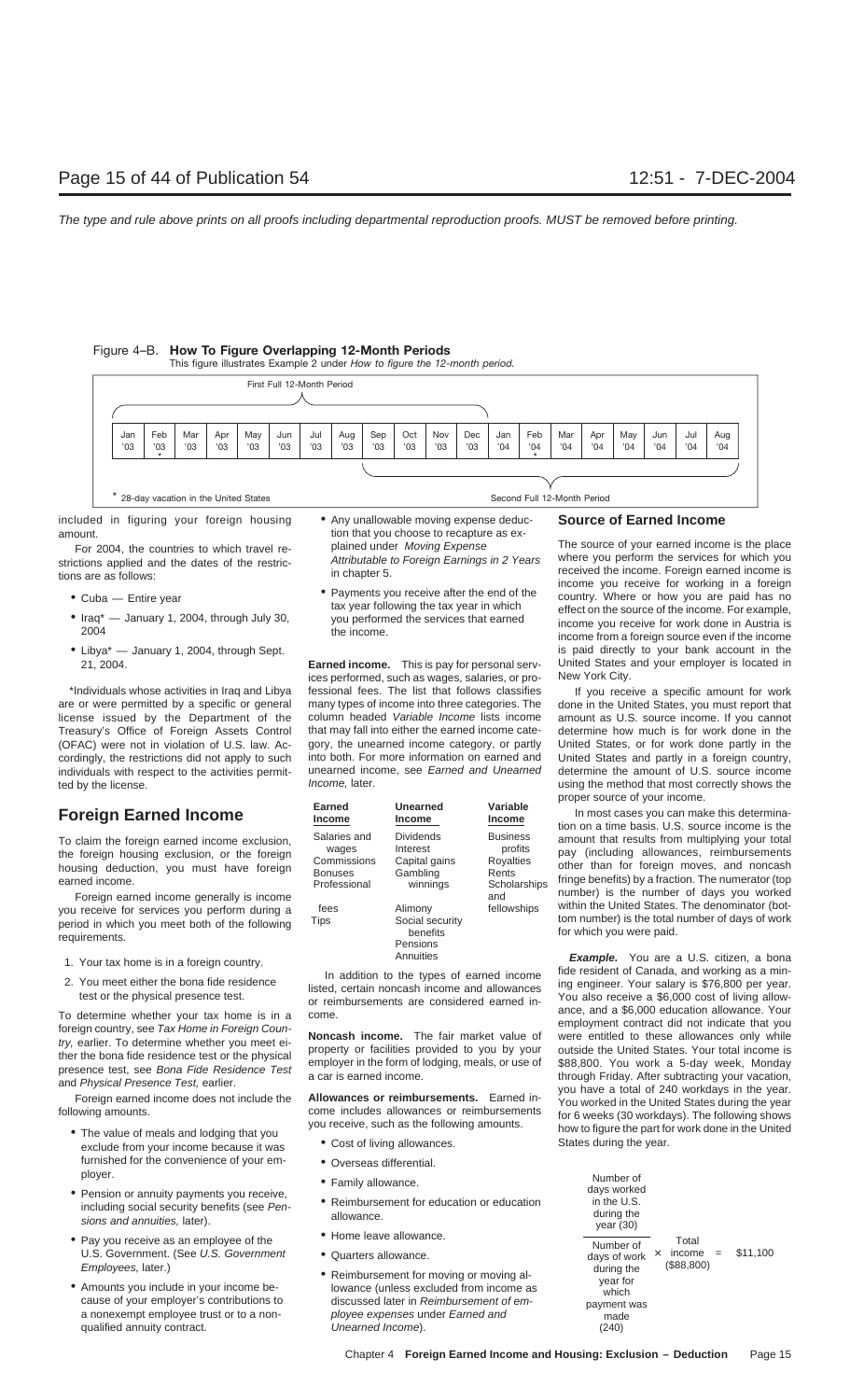personal services performed. Some types of in-<br>come are not easily identified as earned or if you disposed of stock that you got by exercis-<br>come are not easily identified as earned or if you disposed of stock that you got come are further explained here. ployee stock purchase plan.

Income from a sole proprietorship or got by exercising an option is treated as capital you receive fringe benefits in the form of the right partnership. Income from a business in which gain, your gain is unearned income. t capital investment is an important part of pro-<br>
ducing the income may be unearned income. If than 2 years after you were granted the option or Fair market value is the price at which the propducing the income may be unearned income. If than 2 years after you were granted the option or Fair market value is the price at which the prop-<br>Vou are a sole proprietor or partner and your less than 1 year after you got you are a sole proprietor or partner and your less than 1 year after you got the stock, part of erty would change hands between a willing<br>personal services are also an important part of the gain on the disposition may be e personal services are also an important part of the gain on the disposition may be earned in-<br>producing the income, the part of the income come. It is considered received in the year you to buy or sell, and both having rea producing the income, the part of the income come. It is considered received in the year you to buy or sell, and both having reasonable that represents the value of your personal served disposed of the stock and earned in that represents the value of your personal serv- disposed of the stock and earned in the year you knowledge of all the necessary facts.

**Example 1.** You are a U.S. citizen and meet ities are unearned income.<br> **Reimbursement of employee expenses.** If<br> **Reimbursement of employee expenses.** If<br> **Reimbursement of employee expenses.** If partnership based in Cameroon that is engaged **Royalties.** Royalties from the leasing of oil you are reimbursed under an accountable plan partnership based in Cameroon that is engaged **Royalties.** Royalties from the leasin solely in selling merchandise outside the United and mineral lands and patents generally are a (defined below) for expenses you incur on your<br>States. You perform no services for the partner-<br>ship. At the end of the tax vea ship. At the end of the tax year, your share of the come.<br>Royalties received by a writer are earned not include the reimbursement for those ex-<br>and pot profits is \$80,000. The optics \$80,000 is Royalties received by a writ net profits is \$80,000. The entire \$80,000 is Royalties received by a writer are earned not include the reimbursement for those ex-<br>unearned income. penses in your earned income.<br>The expenses for which you are reimbursed

spend time operating the business. Your share<br>
of the net profits is \$80,000, 30% of your share<br>
of the net profits is \$80,000, 30% of your share<br>
of articles.<br>
of articles.<br>
of articles.<br>
of articles abook or series are e of the profits is \$24,000. If the value of your of articles.<br>
services for the vear is \$15,000, your earned<br>
services for the vear is \$15,000, your earned services for the year is \$15,000, your earned<br>income is limited to the value of your services reservant income and reservant the service considered to have been incurred in producing

Example. To and Lou Green are manage-<br>ment consultants and operate as equal partners in the second services of the second services of the second services of the second services of the second services of the United personal States. Because capital is not an income- net rental income as earned income. On the<br>producing factor, all the income from the part- other hand, if he just owns the rooming house<br>nership is considered earned income<br>and per

**Income from a corporation.** The salary you repairs and collecting rents, none of his net withheld on a percentage of the commis-<br>
receive from a corporation is earned income<br>
only if it represents a reasonable allowance a

officer and stockholder of a corporation in Hon-<br>
duras. You perform no work or service of any<br>
kind for the corporation. During the tax year you painted the pictures yourself.<br>
receive a \$10,000 "salary" from the corporat The \$10,000 clearly is not for personal services **Scholarships and fellowships.** Any portion the employer for these expenses within a

full time as secretary-treasurer of your corpora- considered earned income if you must include it tion. During the tax year you receive \$100,000 in your gross income. If the payer of the grant is **Earned and** as salary from the corporation. If \$80,000 is a required to provide you with a Form W-2, these **Unearned Income**<br>**Unearned Income** extending the section of the work you amounts will be listed as wages. reasonable allowance as pay for the work you did, then \$80,000 is earned income.

earned are not easily identified as earned or if you disposed of stock that you got by exercis-<br>unearned income. Some of these types of in- ing a stock option granted to you under an em-<br> $\frac{Benefits$  for Education, chapter 1.

If your gain on the disposition of stock you **Use of employer's property or facilities.** If

ices will be treated as earned income. performed the services for which you were

- 
- 

does not apply. The entire amount of business<br>income is earned income.<br>in Australia, owns and operates a rooming cluded income and the excess reimbursement<br>**Example.** You and Lou Green are manage-<br>**Example.** Nouse in Sydne nership is considered earned income. and performs no personal services connected 2. Employees who have arrangements with with its operation, except perhaps making minor their employers under which taxes are not with its operation, except perhaps making minor their employers under which taxes are not repairs and collecting rents, none of his net withheld on a percentage of the commis-

and is unearned income.  $\qquad \qquad$  of a scholarship or fellowship grant that is paid to reasonable period of time.

Your U.S. source earned income is \$11,100. **Example 2.** You are a U.S. citizen and work you for teaching, research or other services is



Earned income was defined earlier as pay for<br>nersonal services performed. Some types of in-<br>Note of Certain scholarship and fellowship in-

**partnerships** in sumearned income. In the use your employer's property or facilities, the However, if you disposed of the stock less fair market value of that right is earned income.

**Capital a factor.** If capital investment is an granted the option. Any part of the earned in-<br>
important part of producing income, no more that is due to work you did outside the live in Japan all year. You are privately

**Example 2.** Assume that in Example 1 you<br>
For the transfer of property rights of the are not considered allocable (related) to your<br>
spend time operating the business. Your share writer in the writer's product, or earned income is limited to the value of your services,<br>
\$15,000.<br> **Capital not a factor.** If capital is not an ices in connection with the production of rent, up<br>
income-producing factor and personal services to 30% of your net

- 
- 

these services are earned income.<br> **Example 1.** You are a U.S. citizen and an these services are earned income.<br> **Example 1.** You are a U.S. citizen and an these services are earned income. **Example 1.** You are a U.S. cit

- 
-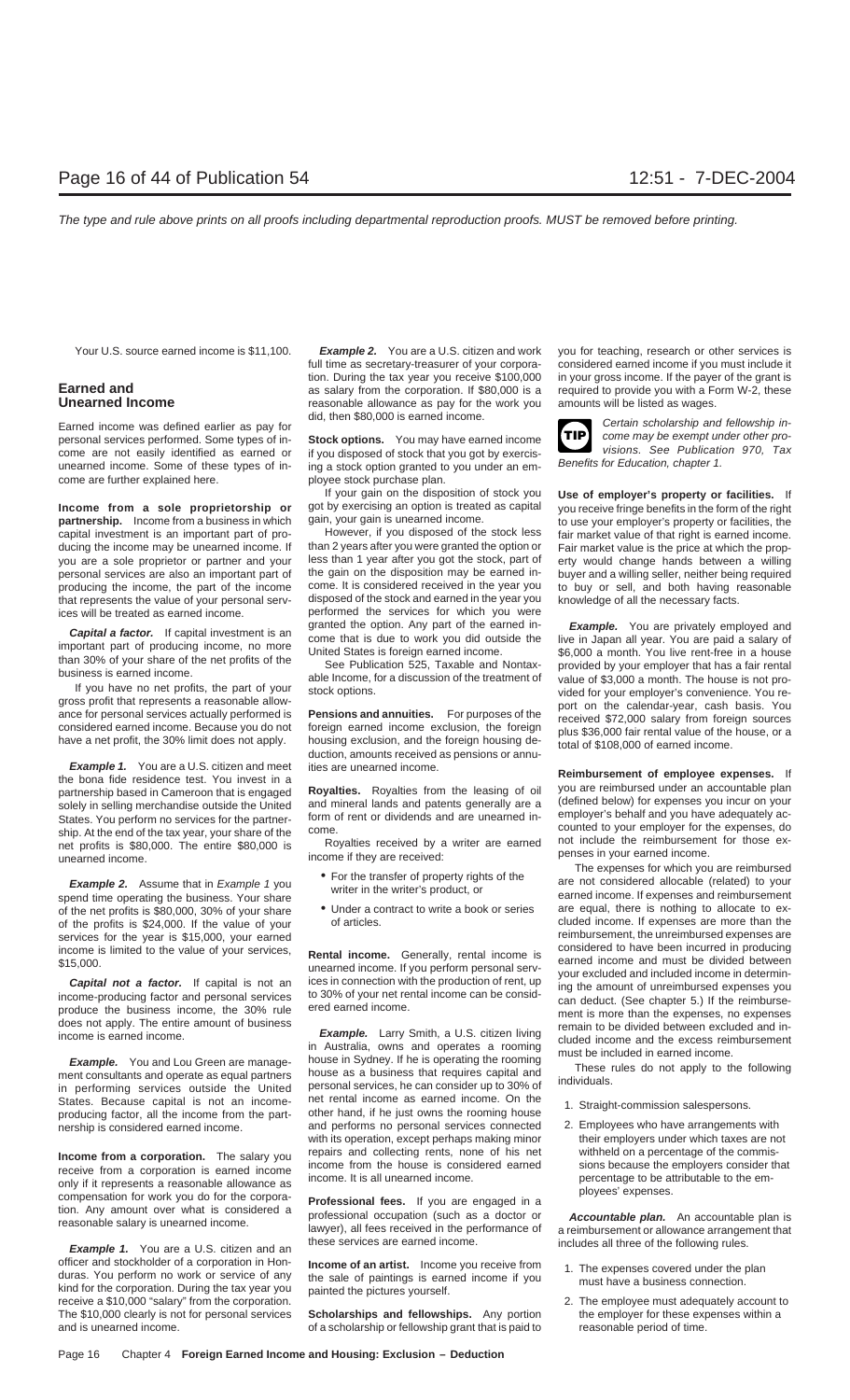moving expenses. You must include as earned ices performed in the foreign country for both income:

- 
- 
- Any reimbursements made (or treated as ices performed in the foreign country in 2004.<br>
made) under a nonaccountable plan (any This computation is used only to determine<br>
plan that does not meet the rules listed when the
- 

must be included in earned income. Publication in income will be considered earned in the year<br>521. Moving Expenses, discusses, additional of the move if you qualify for the exclusion for a 521, Moving Expenses, discusses additional of the move if you quality for the exclusion for a<br>rules that apply to moving expense deductions period that includes at least 120 days in the year<br>of the move.

Expression of the semi-bursement is considered earned may differ<br>somewhat from the general rules previously dis-<br>cussed. The However, if under either an agreement be-<br>cussed. However, if under either an agreement be-<br>cusse

try, your moving expense reimbursement is gen-<br>erally considered pay for future services to be<br> $120$  days during that year. Otherwise, you treat period that includes at least 120 days during that before the year of the move.

days during the year of the move, a portion of the includible reimbursement considered government, your pay is from the U.S. Govern-<br>the reimbursement is considered earned in the earned in the year of the move. The amount the reimbursement is considered earned in the earned in the year of the move. The amount ment and  $\alpha$  nove and a portion is considered earned in the year before the wear of the move is duction. year of the move and a portion is considered earned in the year before the year of the move is duction.<br>earned in the year following the year of the the difference between the total includible reim-<br>If you have questions a earned in the year following the year of the the difference between the total includible reim-<br>move. To figure the amount earned in the year of bursement and the amount earned in the year of an employee or an independent c move. To figure the amount earned in the year of bursement and the amount earned in the year of an employee or an independent contractor, get<br>the move multiply the reimbursement by a frac-<br>the move extine move are publicat the move, multiply the reimbursement by a frac-<br>tion The numerator (top number) is the number<br>Tax Guide. tion. The numerator (top number) is the number

• Reimbursements that are more than your<br>deductible expenses and that you do not<br>return to your employer,<br>hence than you do not the reimbursement is for server a bond fide resident during<br>maining part of the reimbursement

they are for deductible expenses, and ment in income in 2004, the year you received it. **Storage expense reimbursements.** If you

This section discusses reimbursements that expense reimbursement that you must include period of time must be incurred.

Considered earned for the performed, in an-<br>
Although you receive the reimbursement in tween you and your employer or a statement of ployees. Payments to employees of nonap-<br>
one tax year, it may be considered earned for **Move from U.S. to foreign country.** If you The includible reimbursement is considered<br>move from the United States to a foreign coun-earned in the year of the move if you qualify for • Embassy commissaries. 120 days during that year. Otherwise, you treat Amounts paid by the United States or its performed at the new location. The reimburse-<br>ment is considered earned solely in the year of services performed in the foreign country in the ees may qualify for exclusion or deduction. ment is considered earned solely in the year of services performed in the foreign country in the ees may qualify for exclusion or deduction.<br>the move if you qualify for the exclusion for a year of the move and the year imm year of the move and the year immediately If you are a U.S. Government employee paid<br>hefore the year of the move by a U.S. agency that assigned you to a foreign

**Example.** You are a U.S. citizen working in move back to the United States that you were **Allowances.** Cost-of-living and foreign-area the United States. You were told in October not allowed to deduct. Because you were not a allowances paid under certain Acts of Congress 2003 that you were being transferred to a foreign bona fide resident for at least 120 days in 2004 to U.S. civilian officers and employees stationed country. You arrived in the foreign country on (the year of the move), the includible reimburse- in Alaska and Hawaii or elsewhere outside the December 15, 2003, and you qualify as a bona ment is considered pay for services performed 48 contiguous states and the District of Columfide resident for the remainder of 2003 and all of in the foreign country for both 2004 and 2003. bia can be excluded from gross income. Post

3. The employee must return any excess re- 2004. Your employer reimbursed you \$2,000 in You figure the part of the moving expense imbursement or allowance within a reason- January 2004 for the part of the moving expense reimbursement for services performed in the able period of time. that you were not allowed to deduct. Because foreign country for 2004 by multiplying the total you did not qualify as a bona fide resident for at includible reimbursement by a fraction. The frac-Reimbursement of moving expenses. Least 120 days last year (the year of the move), tion is the number of days of foreign residence<br>Earned income may include reimbursement of the reimbursement is considered pay for serv-<br>mo moving experises. The mast medic is carried and 2004.<br>You figure the part of the reimbursement for formed in the foreign country in 2003. You report formed in the foreign country in 2003. You report • Any reimbursements of, or payments for, services performed in the foreign country in the amount of the includible reimbursement on nondeductible moving expenses, 2003 by multiplying the total reimbursement by a your Form 2003 by multiplying the total reimbursement by a your Form 1040 for 2004, the year you received

**TIP**

• Any reimbursement of moving expenses **Move between foreign countries.** If you are reimbursed for storage expenses, the reim-<br>you deducted in an earlier year. The move between foreign countries, any moving bursement is fo move between foreign countries, any moving bursement is for services you perform during the<br>expense reimbursement that you must include period of time for which the storage expenses

The rules for determining when the reim-<br>bursement is considered earned or where the<br>response of the United For purposes of the foreign earned income ex-<br>bursement is considered earned or where the<br>response is generally co

- 
- 
- 
- 

tax year.<br>If you do not qualify under either test for 120 foreign country (earlier) to figure the amount of which the agency is reimbursed by the foreign If you do not qualify under either test for 120 *foreign country* (earlier) to figure the amount of which the agency is reimbursed by the foreign states for the toreign states of the move, a portion of the includible reimb

of days in your qualifying period that fall within<br>the year of the move, and the denominator (bot-<br>the area U.S. citizen employed<br>the year of the move, and the denominator (bot-<br>the area with your employer on March 31, 200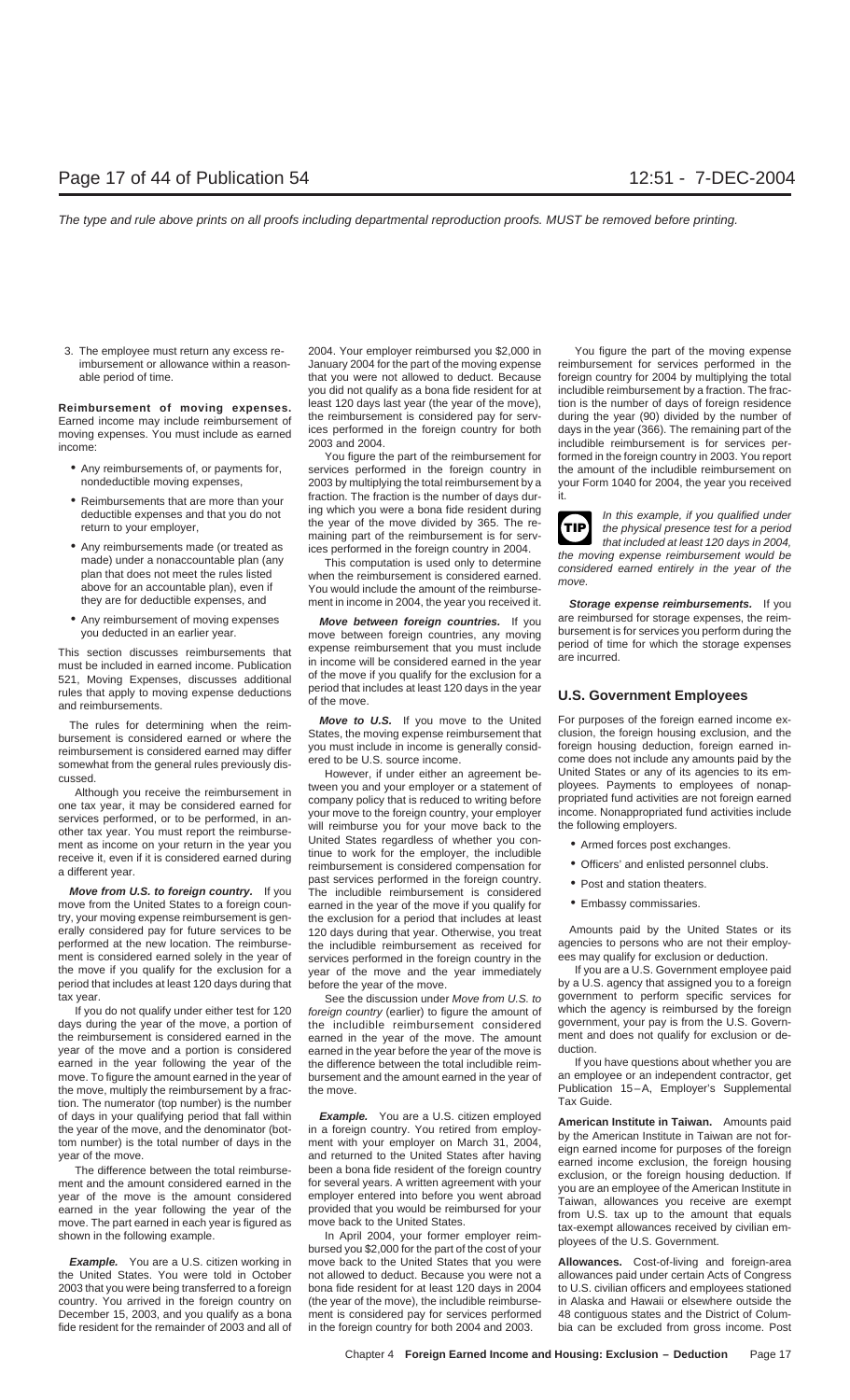- -
	-
- -
	- b. For the convenience of your employer, example the convenience of your employer, payroll period, later. and
	-

**Business premises of employer.** Generally, plained later under Foreign Housing Exclusion. maining \$1,000 in income in 2004 because you<br>the business premises of your employer is where<br>wer you work. For example, if you wor

or lodging are provided for your employer's con- mally deductible items allocable to the excluded received in 2004 for the work you did in 2004).<br>Venience must be determined from all the facts income. For more information venience must be determined from all the facts. income. For more information is the considered provided for your and credits, see chapter 5. They are considered provided for your and credits, see chapter 5. **Year-end payroll period.** There is an excepemployer's convenience if there is a good busi-<br>ness reason for providing them, other than to Limit on Excludable Amount earned in the year you do the work for which you

- four of the following apply. Your employer intends them as part of **Maximum**
- 

On the other hand, if your employer provides<br>
meals or lodging to you or your family as a<br>
means of giving you more pay, and there is no<br>
other business reason for providing them, their<br>
other business reason for providing other business reason for providing them, their For 2004, you cannot exclude more than the value is extra income to you because they are smaller of: **days.** days.

differentials are wages that must be included in not furnished for the convenience of your em-<br>gross income, regardless of the Act of Congress ployer.

under which they are paid.<br> **Condition of employment.** Lodging is pro-<br> **More information.** Publication 516 has more vided as a condition of employment if you must<br>
information for U.S. Government employees accept the lodg information for U.S. Government employees accept the lodging to properly carry out the du-<br>abroad. ties of your job. You must accept lodging to If both you and your spouse work abroad and<br>properly carry out your duties if, properly carry out your duties if, for example, you must be available for duty at all times. residence test or the physical presence test, you

**Meals and Lodging Foreign camps.** If the lodging is in a camp exclusion. You do not both need to meet the

- 
- 
- 

If your tax home is in a foreign country and you from your income in 2003.<br>
meet the bona fide residence test or the physical  $\frac{1}{2}$  in 2004, you were paid **Family.** Your family, for this purpose, includes meet the bona fide residence test or the physical In 2004, you were paid \$93,000 for your work concerned to the bona fide residence test or the physical In 2004, you were p presence test, you can choose to exclude from in Brazil. \$12,000 was for work you did in 2003<br>your income a limited amount of your foreign and \$81,000 was for work you did in 2004. You

Charged against the excluded amounts. This \$2,000 (\$1,000 of the pay received in 2004 for<br>**Convenience of employer.** Whether meals includes any expenses, losses, and other nor-<br>or lodging are provided for your employer's c

You may be able to exclude up to  $$80,000$  of payer, any salary or wage payment you receive income earned in 2004. The table below shows after the end of the vear in which you do the work ing the convenience of employer condition), do income earned in 2004. The table below shows after the end of the year in which you do the work<br>not include the value of the meals or lodging in the maximum amount excludable

| • Your employer intends them as part of                                                  |                  | <b>Maximum</b>           | <b>TOUT OF LITE TUITOWITHY APPIY.</b>          |
|------------------------------------------------------------------------------------------|------------------|--------------------------|------------------------------------------------|
| your pay.                                                                                | Year             | <b>Excludable Amount</b> | 1. The period for which the payment is made    |
| • A law or your employment contract says                                                 | 1997 and earlier | \$70,000                 | is a normal payroll period of your employer    |
| that they are provided as compensation.                                                  | 1998             | \$72,000                 | that regularly applies to you.                 |
|                                                                                          | 1999             | \$74.000                 |                                                |
| On the other hand, if your employer provides                                             | 2000             | \$76,000                 | 2. The payroll period includes the last day of |
|                                                                                          | 2001             | \$78,000                 | your tax year (December 31 if you figure       |
| eals or lodging to you or your family as a<br>ane of aiving you more now and there is no | 2002 and later   | \$80,000                 | your taxes on a calendar-year basis).          |

**Exclusion of Exclusion of EXCLUSION CAN EXCLUSION CAN EXCLUSION CAN EXCLUSION CAN EXCLUSION CAN EXCLUSION CAN EXCLUSION CAN EXCLUSION CAN EXCLUSION CAN EXCLUSION CAN EXCLUSION CAN EXCLUSION CAN** 

Vou do not include in your income the value of the value of the value of the value of the value of the value of the value of the value of the value of the value of the value of the value of the value of the value of the va ployer, and<br>b. For the convenience of your employer.<br>b. For the convenience of your employer.<br>http://www.indext.org/work, and the income on your return for the year you re-<br>ceive it. If you work one year, but are not paid 2. The lodging is furnished:<br>
a. On the business premises of your em-<br>
ployer,<br>
a. On the business premises of your em-<br>
ployer,<br>
a. On the sex premises of your em-<br>
ployer,<br>
a. On the sex premises of your em-<br>
ployer,<br>
pl

**Example.** You qualify as a bona fide resi-<br> **Foreign Earned** Earnew Condition of 2003 and 2004. You<br>
report your income on the cash basis. In 2003, Amounts you do not include in income be **Income Exclusion** report your income on the cash basis. In 2003,<br>income of these rules are not foreign earned **Income Exclusion** you were paid \$69,000 for work you did in Brazil<br>dur

your income a limited amount of your foreign and \$81,000 was for work you did in 2004. You<br>cost of heat, electricity, gas, water, sewer serv-<br>ince, and similar items needed to make the lodg-<br>income a foreign housing amount

ness reason for providing them, other than to **Limit on Excludable Amount** earned in the year you do the work for which you<br>give you more pay.<br>
receive the income. If you are a cash-basis taxe you more pay.<br>If the conditions listed earlier are met (includ- You may be able to exclude up to \$80,000 of payer, any salary or wage payment you receive not include the value of the meals or lodging in the maximum amount excludable for other for which you receive the pay is considered<br>your income, even in the following situations. years. earned entirely in the year you receive it if all

- 
- 
-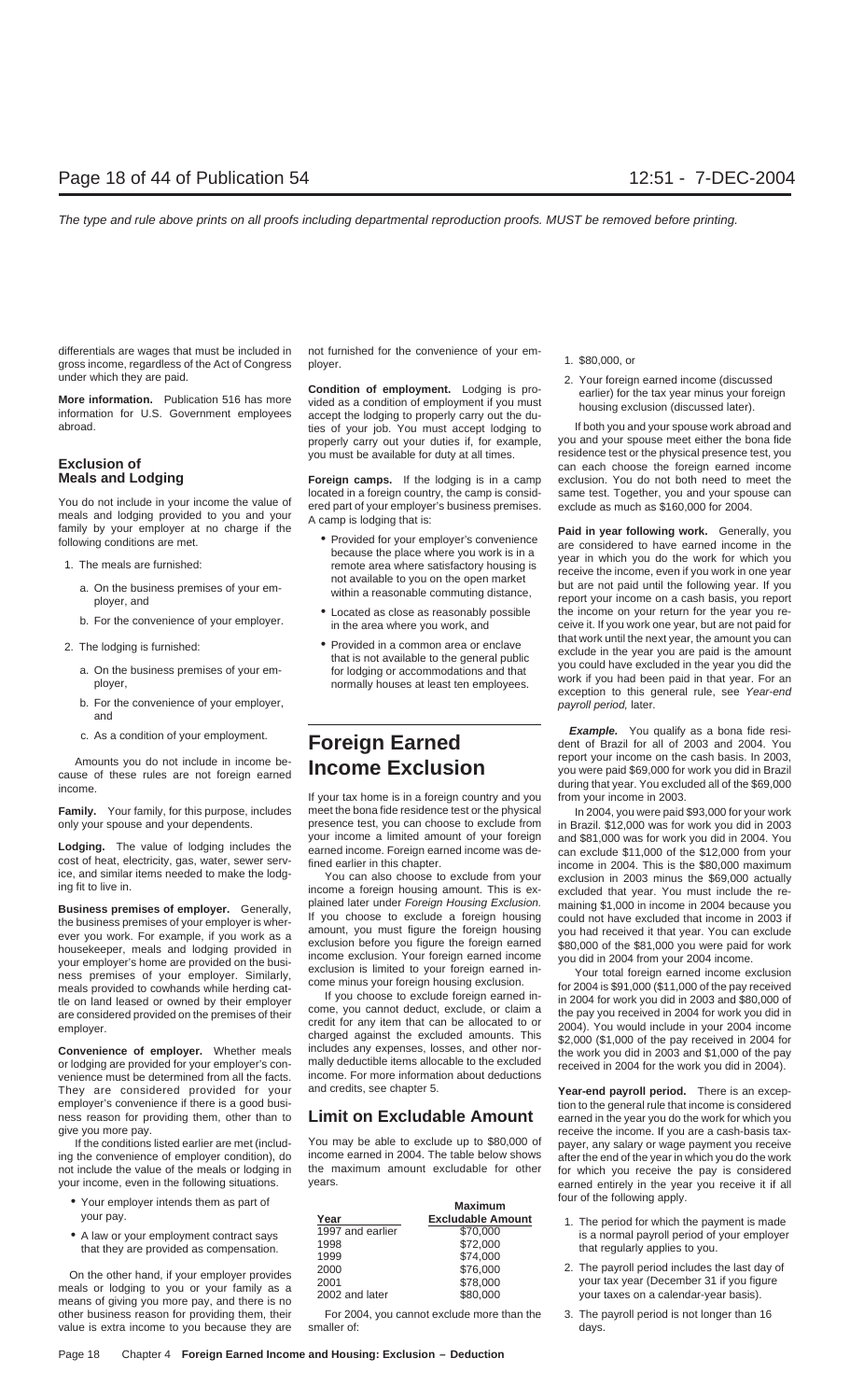the normal payroll period which begins on the year by the number of your qualifying days in the The foreign earned income exclusion is volun-<br>first of the month and ends on the fourteenth of year, and then divide the resul first of the month and ends on the fourteenth of year, and then divide the result by the number of tary. You can choose the exclusion by complet-<br>the month, you are paid on the fifteenth day of days in the year. the month, you are paid on the fifteenth day of days in the year. The state of the appropriate parts of Form 2555. the month. For the normal payroll period that begins on the fifteenth of the month and ends on **Example.** You report your income on the the last day of the month, you are paid on the calendar-year basis and you qualified under the **When You Can** first day of the following month. Because all of bona fide residence test for 75 days in 2004. **Choose the Exclusion** ceived on January 1, 2004, is considered \$80,000, or \$16,393, of your foreign earned in-<br>come for 2004. If you qualify under the bona fide or Form 2555-EZ generally must be made with

it in figuring your excludable amount for that **Physical presence test.** Under the physi- • A return amending a timely-filed return, or

- 
- 

ceive after the end of the year following the year 1. Beginning with June 1, 2003, count for-<br>ward 330 full days Do not count the 15 f vou owe federally

- 
- the physical presence test. 2004). 596.

4. The payday comes at the same time in For this purpose, you can count as qualifying 4. Multiply \$80,000, the maximum limit, by relation to the payroll period that it would days all days within a period of 12 consecutive the fraction 294/366 to find your maximum normally come and it comes before the exclusion for 2004 (\$64,262).<br>end of the next payroll period. have your tax home in a foreign country for 330 have your tax home in a foreign country for 330 full days. To figure your maximum exclusion,<br>**Example.** You are paid twice a month. For multiply the maximum excludable amount for the **Choosing the Exclusion**<br>Example arrived to month in the year by the number of your qua

You can exclude a maximum of 75/366 of earned in 2003. Come for 2004. If you qualify under the bona fide or Form 2555-EZ generally must be made with<br> **Income earned over more than 1 year.** Represidence test for all of 2005, you can exclude one of the following

year. For example, a bonus may be based on cal presence test, a 12-month period can be any<br>work you did over several years. You determine period of 12 consecutive months that includes<br>the amount of the bonus that is consid 1. Divide the bonus by the number of calen-<br>determined that will the carefully choose the 12-month period that will you can choose the exclusion on a return filed<br>after the periods described above if you owe no

work that resulted in the bonus.<br>**Example.** You are physically present and exclusion.<br>2. Multiply the result of (1) by the number of have your tax home in a foreign country for a 2. Multiply the result of (1) by the number of have your tax home in a foreign country for a This is the amount of the work during the year.<br>This is the amount that is subject to the September 29, 2004, except for 15 days United States. You figure the maximum exclu- that you failed to choose the exclusion. You

- 
- 
- 
- 

- 
- 
- 

- 
- 
- 

dar months in the period when you did the allow the maximum exclusion for that year. after the periods described above if you owe no<br>work that resulted in the bonus.

**Income received more than 1 year after it was** sion for **2003** as follows. Must type or legibly print at the top of the first earned. You cannot exclude income you repage of the Form 1040 "Filed pursuant to section

ward 330 full days. Do not count the 15 If you owe federal income tax after taking into<br>days you spent in the United States. The account the foreign earned income exclusion

Example, You qualify as a bona fide resi-<br>
day out space in discussion. The unit of the celubratic states. The celubratic state of the celubratic state of the celubratic state of the celubratic proportion you mean paid to

2. Meet either the bona fide residence test or days (January 1, 2004 – October 20, more information on this credit, see Publication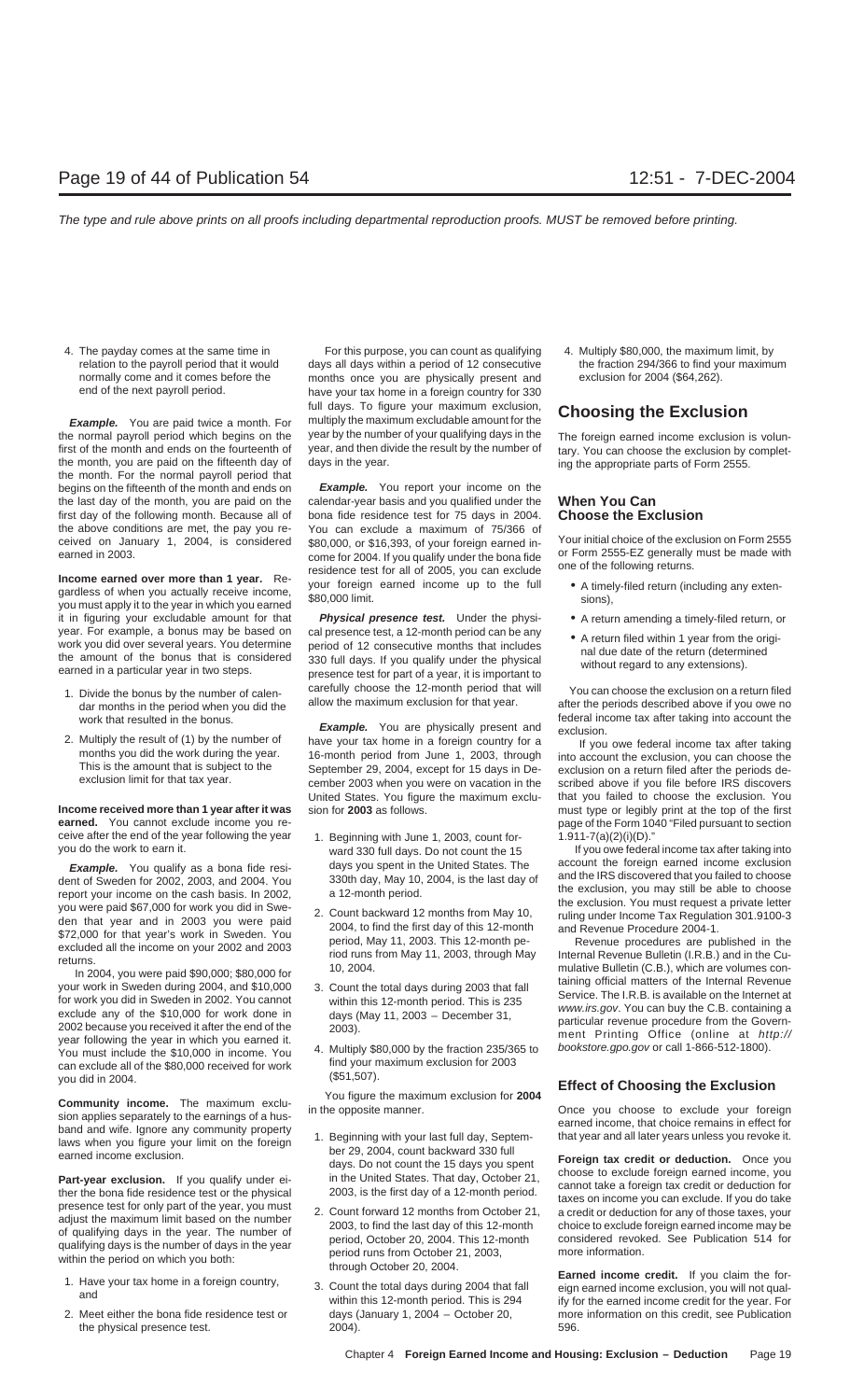You can revoke your choice for any year. You do  $\overline{O}$  January 1, 2004, the GS-14 salary was **CAUTION** meals or lodging that you exclude from this by attaching a statement that you are revok-<br>this by attaching a statemen this by attaching a statement that you are revok-<br>the revolution of the statement that you are revok-<br>ing one or more previously made choices to the or \$31 64 per day. To figure your base amount if Lodging, earlier) or tha ing one or more previously made choices to the organization of digital control as a mount if Lodging, earlier<br>The or that is more previously made choices to the organization of the digital proposer multiply expenses.



Because requesting a ruling can be complex,<br>you may need professional help. Also, the IRS<br>clude your reasonable expenses paid or in-<br>charges a fee for issuing these rulings. For more<br>curred for housing in a foreign country Granges a ree for issuing these runnys. For more<br>information, see Revenue Procedure 2004-1,<br>which is published in Internal Revenue Bulletin<br>dependents.

will consider any facts and circumstances that <sup>or the year that you move be relevant</sup> These may include a next of the forme exclusion. may be relevant. These may include a period of income exclusion.<br>residence in the United States, a move from one Housing expenses include: Foreign country to another foreign country with<br>
different tax rates, a substantial change in the<br>
tax laws of the foreign country of residence or<br>
physical presence, and a change of employer.<br>
the fair rental value of hou

# **Foreign Housing**<br>
• Utilities (other than telephone charges),<br>
• Real and personal property insurance,<br>
• Nondeductible occupancy taxes,<br>
• Nondeductible occupancy taxes,<br>
• Nondeductible occupancy taxes,<br>
• Nondeductible

sion, you can also claim an exclusion or a de-<br>
duction from gross income for your housing<br> **•** Your salary, amount if your tax home is in a foreign country Housing expenses do not include:<br>and you qualify under either the bona fide resi-<br>and you qualify under either the bona fide resi-

amounts considered paid for with employer<br>provided amounts. The housing deduction ap-<br>plies only to amounts paid for with self-employ-<br>ment earnings.<br>If you are married and you and you and your spouse<br>each qualifies under

Your housing amount is the total of your housing • Pay television subscriptions,

meet the bona fide residence test or the physical . Depreciation or amortization of property or under Foreign Earned Income Exclusion also presence test. The annual salary is determined approvements. The stream apply to the foreign housing exclusion.

**Revoking the Exclusion being the Samuary 1** on January 1 of the year in which your tax year **No double benefit.** You cannot inbegins. clude in housing expenses the value of

The term of amended return for the first year that<br>you are a calendar-year taxpayer, multiply<br>which choice (s) you are revoking.<br>You must specify which choice (s) you are revoking.<br>You must revoke separately a choice to ex

V.S. Government allowance. You must re-<br>
Associate Chief Counsel (International)<br>
Internal Revenue Service<br>
Internal Revenue Service<br>
Internal Revenue Service<br>
Attn: CC:PA:T<br>
Attn: CC:PA:T<br>
Attn: CC:PA:T<br>
Attn: CC:PA:T<br>
In

In deciding whether to give approval, the IRS consider only nousing expenses for the part must must live on a consider any facts and circumstances that of the year that you qualify for the foreign earned rig).

- 
- 
- 
- 
- 
- 
- 
- 
- 

- 
- 
- 
- 
- 
- 
- 
- 

**!**

again wish to choose the same exclusion, you **Example.** You qualify under the physical tax home. However, if you maintain a second,<br>must apply for IRS approval. You do this by presence test for all of 2004. During the year

- 
- No. 2004-1.<br>In deciding whether to give approval, the IRS Consider only housing expenses for the part housing the construction site or drilling

• Repairs, sidered paid for with those employer-provided amounts. This means that you can exclude (up

**Deduction**<br>• Nonrefundable fees for securing a lease- your behalf by your employer that are taxable<br>foreign earned income (without regard to the foreign earned income exclusion) to you for the In addition to the foreign earned income exclusion) to you for the<br>In addition to the foreign earned income exclu-<br>exclusion of furniture and accessories, and year. Employer-provided amounts include:

- 
- 
- and you qualify under either the bona fide resi-<br>dence test or the physical presence test.<br>The housing exclusion applies only to under the circumstances, and party on your behalf,
	-
	-
- **Housing Amount**<br> **Housing Amount**<br> **Housing Amount**<br> **COUSING Amount**<br> **COUSING Amount**<br> **COUSING AMOUNT**<br> **COUSING AMOUNT**<br> **COUSING AMOUNT**<br> **COUSING AMOUNT**<br> **COUSING AMOUNT**<br> **COUSING AMOUNT**<br> **COUSING AMOUNT**<br> **COUSI**

expenses for the year minus a base amount. • Improvements and other expenses that in- **Choosing the exclusion.** You can choose Base amount. The base amount is 16% of the crease the value or appreciably prolong the housing exclusion by completing the approannual salary of a GS-14, step 1, U.S. Govern- the life of property, entity and priate parts of Form 2555. You cannot use Form ment employee, figured on a daily basis, times <br> **•** Purchased furniture or accessories, or  $\qquad$  2555-EZ to claim the housing exclusion. Other-<br>
wise, the rules about choosing the exclusion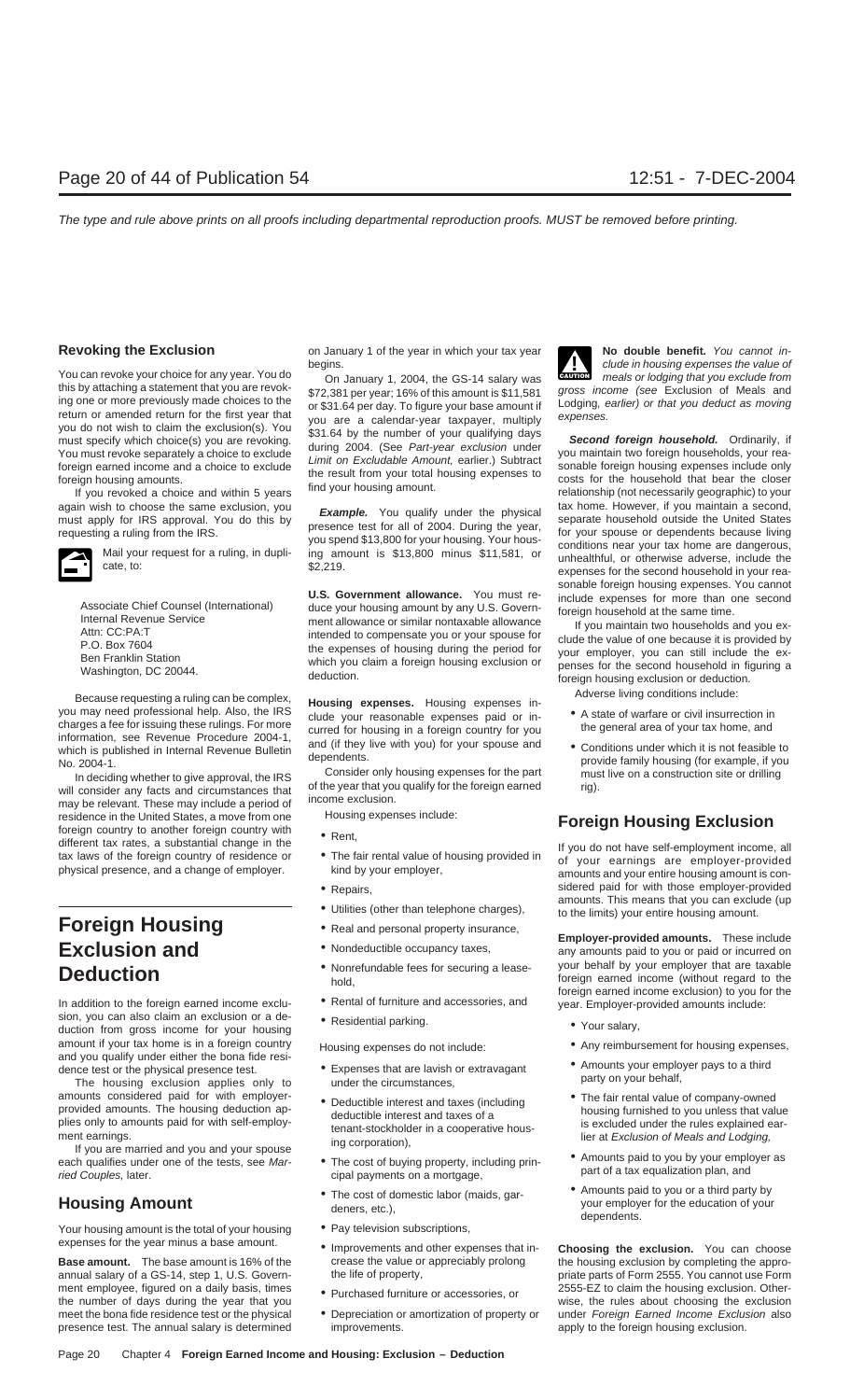- 
- 

Foreign tax credit or deduction. Once you other year. You deduct the carryover in figuring<br>choose to exclude foreign housing amounts, you adjusted gross income. The amount of carryover  $\frac{1}{2}$  Example. Tom and Jane live

If you do not have self-employment income, you<br> **Senarate Households** Tom and Jane can choose to figure their<br>
Tom and Jane can choose to figure their cannot take a foreign housing deduction. **Separate Households**<br>How you figure your housing deduction de-

pends on whether you have only self-employthe amount you can deduct is subject to the limit eign housing deduction. You can both claim the described later.

income. This is the amount you can use to figure against the combined housing expenses. your foreign housing exclusion. You can deduct the balance of the housing amount, subject to **Housing exclusion.** Each spouse claiming a the balance of the housing amount, subject to **Housing exclusion.** Each spouse claiming a<br>the limit described later. **housing exclusion must figure separately the <b>Form 2555 and** 

is \$12,000. During the year, your total foreign her separate foreign earned income.<br>
earned income is \$80,000, of which half<br>
(\$40,000) is from self-employment and half is exclusion only, you can use Form 2555. In some<br>
fr From your services as an employee. Half of your<br>housing amount (\$12,000 ÷ 2) is considered<br>provided by your employer. You can exclude<br>\$6,000 as a housing exclusion. You can deduct<br>the remaining \$6,000 as a housing deductio

your foreign earned income minus the total of: spouse must use his or her full base amount. allowable housing exclusion or deduction.

- 
- 

If you choose the housing exclusion, you must<br>
figure it before figuring your foreign earned in-<br>
figure it before figuring your foreign earned in-<br>
come exclusion. You cannot claim less than the<br>
figure it before figuring

ment income or both self-employment income separate households, you both may be able to penses would be \$13,000 and their base and employer-provided income. In either case, claim the foreign housing exclusion or the for-<br>the amount you can deduct is subject to the limit eign housing deduction. You can both claim the 17 – Dec. 31, 2004), would be described later. exclusion or the deduction if both of the following 137 days). Tom's housing amount would be<br>conditions are met. \$8,665 (\$13,000 - \$4,335). If, instead, Jane

- 
- 

**TIP** Self-employed and employer-provided<br>and the expenses of the expenses distribution of the state of the state of the state of the state of the state of the state of the state of the state of the state of the state of the sta self-employed individual during the year, you does not claim the exclusion or the deduction,<br>can deduct part of your housing amount and the other spouse can claim the expenses for a<br>exclude part of it. To find the part tha

part of the housing amount that is attributable to part of the housing amount that is attributable to<br>**Example.** Your housing amount for the year employer-provided amounts, based on his or **Form 2555-EZ** 

must figure your housing amounts separately. In 2555-EZ. Form 2555 shows how you qualify for **Limit Limit Example 3** figuring your housing amounts separately, you the bona fide residence test or physical pres-<br>can allocate your housing expenses between ence test, how much of your earned income is can allocate your housing expenses between Your housing deduction cannot be more than yourselves in any proportion you wish, but each excluded, and how to figure the amount of your

Your housing exclusion is the lesser of:<br>1. Your foreign earned income exclusion, and combine your housing amount jointly, you<br>1. That part of your housing amount paid for plus<br>1. Wour foreign earned income exclusion, and 2. Your housing exclusion. The magnetic method of the housing exclusion.<br>2. Your foreign earned income.<br>Carryover You can carry over to the next tion. However, if you and your spouse have

eign housing exclusion, you will not qualify for<br>the earned income credit for the year.<br>deduction, how you figure the benefits depends<br>deduction, how you figure the benefits depends<br>deduction, how you figure the benefits d deduction, how you figure the benefits depends<br> **Foreign Housing Deduction** on whether you maintain separate households.<br>
expenses in 2004, all of which were incurred

Housing amount jointly. If they do so, and Tom<br>If you and your spouse live apart and maintain claims the housing exclusion, their housing ex-**Self-employed — no employer-provided**<br> **amounts.** If none of your housing amount is<br>
considered paid for with employer-provided<br>
considered paid for with employer-provided<br>
then all of your income shall are not within re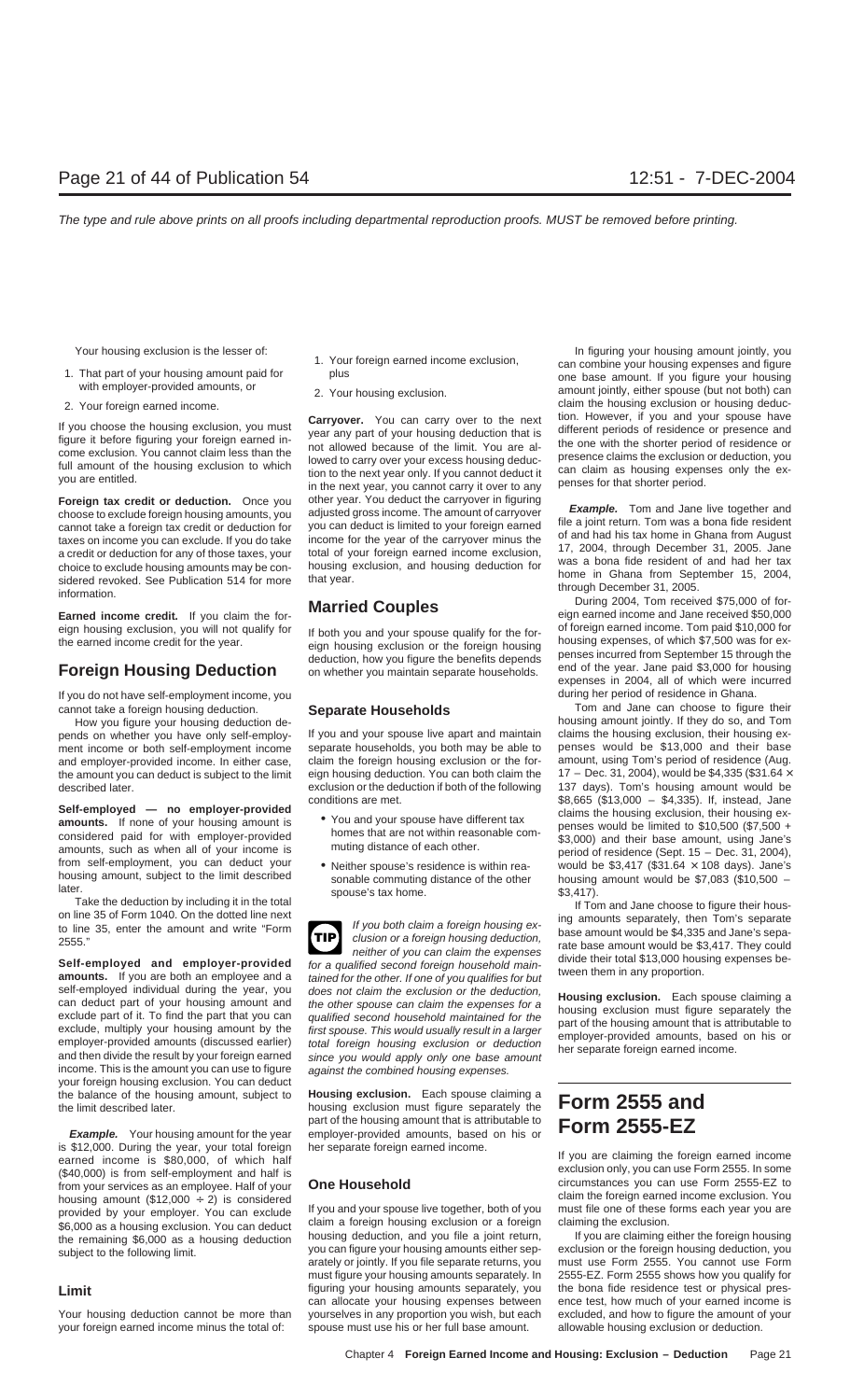by itself. **Each meets the physical presence test for all of** sions.

- 
- year is \$80,000 or less. Sites. Sites. Sites. Sites is housing expenses,
- 
- 
- 
- 
- 

of Form 2555. In filling out Part II, be sure to give income.<br>your visa type and the period of your bona fide Because of adverse conditions in Country X, Jim figures his foreign earned income exclu-<br>residence Frequently, t

and V of Form 2555. When filling out Part III, be income tax.<br>sure to insert the beginning and ending dates of The Adams family rented an apartment in (\$89,000 – \$18,419). sure to insert the beginning and ending dates of The Adams family rented an apartment in arrivals and departures, as requested in the  $$1,000$  a month rent, including utilities, or

exclusion, fill out Part VII. exclusion. exclusion. exclusion. The standard deduction for a married couple filing

discussion earlier under Separate Households. First, they list their income on the front of

and they file a joint U.S. income tax return. Each and Judy will complete Form 2555-EZ to figure ify for exclusion.

Do not submit Form 2555 or Form 2555-EZ one has a tax home in a foreign country and their foreign earned income and housing exclu-2004. They both can exclude their foreign

Jim is a petroleum engineer. For 2004, his Form 2555-EZ has fewer lines than Form 2555. salary, which was entirely from foreign sources, allowance on line 22e, and the fair market value<br>You can use this form if all seven of the following amounted to \$71,000. In add You can use this form if all seven of the following amounted to \$71,000. In addition, his employer of meals and lodging provided in camps by his verovided him an annual housing allowance of employer on lines 21a and 21b. T apply.<br>apply. provided him an annual housing allowance of employer on lines 21a and 21b. The entries on<br>a stream the stream \$18,000, which he used to maintain a rented lines 21a and 21b are not shown as income on • You are a U.S. citizen or a resident alien. \$18,000, which he used to maintain a rented lines 21a and 21b are not shown as income on<br>apartment at his tax home in Country X for the Form 1040. Jim enters the total of thes • Your total foreign earned income for the period he was not working at remote drilling entries on line 25 of Form 2555.

• You have earned wages/salaries in a for-<br>at remote oil drilling sites. While he worked \$18,000, with the qualified expenses for the sec-<br>eign country.<br>• You are filing a calendar year return that lodging and meals at nea covers a 12-month period. tory housing was not available on the open mar- tracts that amount to arrive at a total foreign • You did not have any self-employment in-<br>come for the year.<br>The provided in common areas that normally accom-<br>modated 10 or more employees and were not<br>available to the general public. The fair market<br>Vou did not have an • You did not have any business or moving available to the general public. The fair market<br>expenses for the year.<br>• You are not claiming the foreign housing camps was \$2,000, and the value of the meals<br>• You are not claimi

Exclusion or deduction.<br>
Exclusion or deduction.<br>
Exclusion or deduction.<br>
The made an adequate accounting, Jim<br>
was \$1,000.<br>
Was a space accounting was semble to the made an adequate accounting, Jim<br>
was eimbursed by his

residence. Frequently, these items are over-<br>She worked as an executive secretary with a eign earned income is more than the maximum looked.<br>If you claim exclusion under the physical U.S. company. Her earnings from this job were exclusion of \$80,000, he must reduce the in-If you claim exclusion under the physical U.S. company. Her earnings from this job were exclusion of \$80,000, he must reduce the in-<br>sence test, you should fill out Parts I. III, IV. \$44,000. These earnings were subject to presence test, you should fill out Parts I, III, IV, \$44,000. These earnings were subject to foreign come by the housing exclusion. The foreign and V of Eorm 2555 When filling out Part III be income tax

your 12-month period and the dates of your Country Y for Judy and the children. They paid When Jim combines this exclusion of \$18,419, and departures, as requested in the \$1,000 a month rent, including utilities, or \$70,58 travel schedule. \$12,000 for the year. The Adamses choose to he comes up with a total exclusion of \$89,000 in You must fill out Part VI if you are claiming a treat the expenses for the apartment as those for Part VIII. foreign housing exclusion or deduction. a qualified second foreign household. They in- The Adamses cannot deduct any of Jim's Fill out Part IX if you are claiming the foreign clude the \$12,000 Country Y housing expenses unreimbursed employee business expenses behousing deduction. with Sim's \$18,000 Country X housing ex- cause they are all allocable to excluded income. If you are claiming the foreign earned income penses. This results in a larger total housing However, the Adamses are still entitled to the full

Finally, if you are claiming the foreign earned Jim and Judy had taxable U.S. interest in- jointly. income exclusion, the foreign housing exclu- come of \$7,500 for the year. The Adamses had sion, or both, fill out Part VIII. no other income for the year and do not itemize **Judy's Form 2555-EZ.** Judy completes a

housing exclusion, or the foreign housing de-<br>their foreign earned income exclusions and forduction, you and your spouse must file separate eign housing exclusion, as shown on the accom- Judy's Form 2555-EZ, Part IV, she lists her

Form 1040. Their combined salaries, including The Adamses enter their combined exclu-**Illustrated Example** Jim's \$18,000 housing allowance, total sions of \$133,000 on line 21, Form 1040. They **Stated Example** \$133,000. They enter this on line 7. They enter identify this item to the left of the entry space.

**Form 2555-EZ** earned income up to the limit.<br>Jim is a petroleum engineer. For 2004, his V, he lists his salary on line 19, his housing

base amount of \$11,581 on line 30 and sub-



If you and your spouse both qualify to claim deductions. The state of the state of Form 2555-EZ to figure her foreign earned inthe foreign earned income exclusion, the foreign The Adamses report their income and figure come exclusion. Her foreign earned income is<br>housing exclusion, or the foreign housing de-<br>their foreign earned income exclusions Forms 2555 to claim these benefits. See the panying filled-in forms.<br>
discussion earlier under Separate Households. First, they list their income on the front of \$44,000 on line 18.

Jim and Judy Adams are married and have two their interest income of \$7,500 on line 8a. Their adjusted gross income on line 37 is \$7,500 dependent children. They are both U.S. citizens At this point, Jim will complete Form 2555 (their investment income), which does not qual-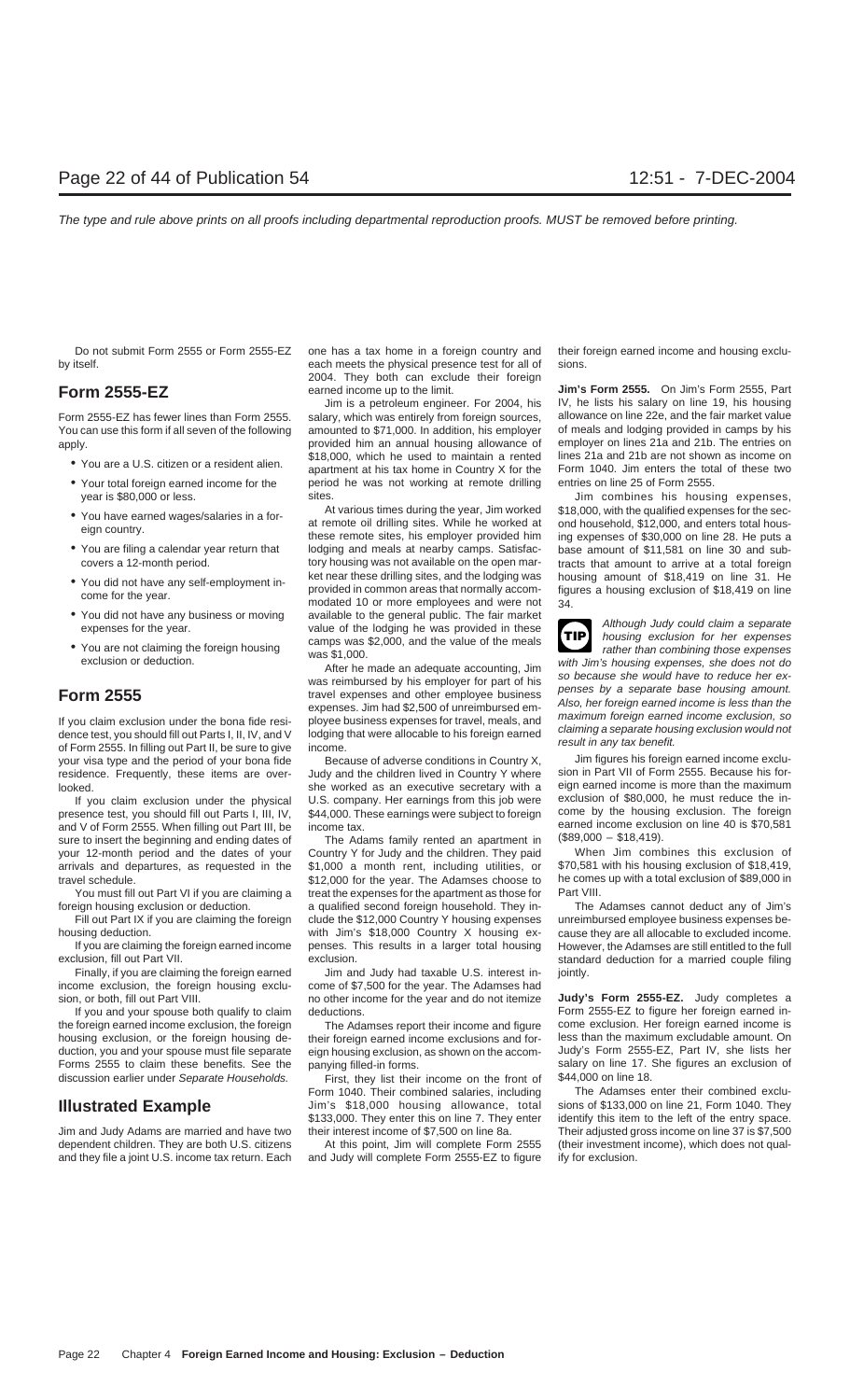| 1040<br>Form                       |                | Department of the Treasury-Internal Revenue Service<br><b>U.S. Individual Income Tax Return</b>                         | ക                                                        | (99)                                     |                                               |                            |                                    |                                                                                 |           |
|------------------------------------|----------------|-------------------------------------------------------------------------------------------------------------------------|----------------------------------------------------------|------------------------------------------|-----------------------------------------------|----------------------------|------------------------------------|---------------------------------------------------------------------------------|-----------|
|                                    |                | For the year Jan. 1-Dec. 31, 2004, or other tax year beginning                                                          |                                                          | , 2004, ending                           |                                               | .20                        |                                    | IRS Use Only-Do not write or staple in this space.<br>OMB No. 1545-0074         |           |
| Label                              |                | Your first name and initial                                                                                             | Last name                                                |                                          |                                               |                            |                                    | Your social security number                                                     |           |
| г<br>(See                          |                | James M.                                                                                                                | Adams                                                    |                                          |                                               |                            |                                    | 111:00 1111                                                                     |           |
| A<br>instructions<br>B             |                | If a joint return, spouse's first name and initial                                                                      | Last name                                                |                                          |                                               |                            |                                    | Spouse's social security number                                                 |           |
| on page 16.)<br>Е<br>г             |                | Judith E.                                                                                                               | Adams                                                    |                                          |                                               |                            |                                    | 222 00 2222                                                                     |           |
| Use the IRS<br>label.<br>н         |                | Home address (number and street). If you have a P.O. box, see page 16.                                                  |                                                          |                                          | Apt. no.                                      |                            |                                    |                                                                                 |           |
| Otherwise,<br>Е                    |                | 21 Rue Reynaud                                                                                                          |                                                          |                                          |                                               |                            |                                    | Important!                                                                      |           |
| R<br>please print<br>Е<br>or type. |                | City, town or post office, state, and ZIP code. If you have a foreign address, see page 16.                             |                                                          |                                          |                                               |                            |                                    | You must enter<br>your SSN(s) above.                                            |           |
| <b>Presidential</b>                |                | Country Y                                                                                                               |                                                          |                                          |                                               |                            |                                    |                                                                                 |           |
| <b>Election Campaign</b>           |                | Note. Checking "Yes" will not change your tax or reduce your refund.                                                    |                                                          |                                          |                                               |                            | You                                | <b>Spouse</b>                                                                   |           |
| (See page 16.)                     |                | Do you, or your spouse if filing a joint return, want \$3 to go to this fund?                                           |                                                          |                                          |                                               | ▶                          | $\sqrt{ }$ Yes                     | ∣No ⊻Yes                                                                        | $\Box$ No |
|                                    | 1.             | Single                                                                                                                  |                                                          | $\overline{4}$                           |                                               |                            |                                    | Head of household (with qualifying person). (See page 17.) If                   |           |
| <b>Filing Status</b>               | $\mathbf{2}$   | $\sqrt{}$<br>Married filing jointly (even if only one had income)                                                       |                                                          |                                          |                                               |                            |                                    | the qualifying person is a child but not your dependent, enter                  |           |
| Check only                         | 3              | Married filing separately. Enter spouse's SSN above                                                                     |                                                          |                                          | this child's name here. $\blacktriangleright$ |                            |                                    |                                                                                 |           |
| one box.                           |                | and full name here. $\blacktriangleright$                                                                               |                                                          | 5                                        |                                               |                            |                                    | Qualifying widow(er) with dependent child (see page 17)<br><b>Boxes checked</b> |           |
|                                    | 6a             | Yourself. If someone can claim you as a dependent, do not check box 6a                                                  |                                                          |                                          |                                               | $\sim$ $\sim$              |                                    | on 6a and 6b                                                                    | 2         |
| <b>Exemptions</b>                  | b              | <b>Spouse</b><br>and a straightful contract and a straight                                                              |                                                          |                                          | (3) Dependent's                               | $(4)$ if qualifying        |                                    | No. of children<br>on 6c who:                                                   |           |
|                                    | c              | Dependents:                                                                                                             | (2) Dependent's<br>social security number                |                                          | relationship to                               | child for child tax        |                                    | • lived with you                                                                | 2         |
|                                    |                | (1) First name<br>Last name<br>Chris T. Adams                                                                           | 333   00   3333                                          |                                          | vou                                           | credit (see page 18)<br>IV |                                    | · did not live with<br>you due to divorce                                       |           |
| If more than four                  |                |                                                                                                                         | 444: 00: 4444                                            |                                          | Daughter                                      | ⊽                          |                                    | or separation<br>(see page 18)                                                  |           |
| dependents, see                    |                | Stephen F. Adams                                                                                                        |                                                          | Son                                      |                                               |                            |                                    | Dependents on 6c                                                                |           |
| page 18.                           |                |                                                                                                                         |                                                          |                                          |                                               |                            |                                    | not entered above                                                               |           |
|                                    | d              |                                                                                                                         |                                                          |                                          |                                               |                            |                                    | Add numbers on<br>lines above ▶                                                 |           |
|                                    | $\overline{7}$ | Wages, salaries, tips, etc. Attach Form(s) W-2                                                                          | and the company of the company of                        |                                          |                                               |                            | $\overline{7}$                     | 133,000                                                                         |           |
| <b>Income</b>                      | 8a             | <b>Taxable</b> interest. Attach Schedule B if required                                                                  |                                                          | the contract of the contract of the con- |                                               |                            | 8a                                 | 7,500                                                                           |           |
| <b>Attach Form(s)</b>              | b              | <b>Tax-exempt</b> interest. Do not include on line 8a                                                                   |                                                          | 8b                                       |                                               |                            |                                    |                                                                                 |           |
| W-2 here, Also                     | 9а             |                                                                                                                         |                                                          |                                          |                                               |                            | 9a                                 |                                                                                 |           |
| attach Forms<br>W-2G and           | b              | Qualified dividends (see page 20)                                                                                       |                                                          | 9b                                       |                                               |                            |                                    |                                                                                 |           |
| 1099-R if tax                      | 10             | Taxable refunds, credits, or offsets of state and local income taxes (see page 20).                                     |                                                          |                                          |                                               |                            | 10                                 |                                                                                 |           |
| was withheld.                      | 11             | de la provincia de la provincia de la provincia de la provincia de<br>Alimony received                                  |                                                          |                                          |                                               |                            | 11                                 |                                                                                 |           |
|                                    | 12             |                                                                                                                         |                                                          |                                          |                                               |                            | 12                                 |                                                                                 |           |
|                                    | 13             | Capital gain or (loss). Attach Schedule D if required. If not required, check here $\blacktriangleright$                |                                                          |                                          |                                               |                            | 13                                 |                                                                                 |           |
| If you did not<br>get a W-2,       | 14             | Other gains or (losses). Attach Form 4797.                                                                              |                                                          |                                          |                                               |                            | 14                                 |                                                                                 |           |
| see page 19.                       | 15a            | 15a<br>IRA distributions<br>16a                                                                                         |                                                          | <b>b</b> Taxable amount (see page 22)    |                                               |                            | 15 <sub>b</sub><br>16 <sub>b</sub> |                                                                                 |           |
|                                    | 16a            | Pensions and annuities                                                                                                  |                                                          | <b>b</b> Taxable amount (see page 22)    |                                               |                            | 17                                 |                                                                                 |           |
| Enclose, but do<br>not attach, any | 17             | Rental real estate, royalties, partnerships, S corporations, trusts, etc. Attach Schedule E                             |                                                          |                                          |                                               |                            | 18                                 |                                                                                 |           |
| payment. Also,                     | 18<br>19       | Farm income or (loss). Attach Schedule F.<br>Unemployment compensation                                                  |                                                          |                                          |                                               |                            | 19                                 |                                                                                 |           |
| please use<br>Form 1040-V.         | 20a            | 20a<br>Social security benefits.                                                                                        |                                                          | <b>b</b> Taxable amount (see page 24)    |                                               |                            | 20b                                |                                                                                 |           |
|                                    | 21             | Other income. List type and amount (see page 24) Forms 2555 & 2555-EZ                                                   |                                                          |                                          |                                               |                            | 21                                 | (133,000)                                                                       |           |
|                                    | 22             | Add the amounts in the far right column for lines 7 through 21. This is your total income                               |                                                          |                                          |                                               |                            | 22                                 | 7,500                                                                           |           |
|                                    | 23             | Educator expenses (see page 26)                                                                                         |                                                          | 23                                       |                                               |                            |                                    |                                                                                 |           |
| <b>Adjusted</b>                    | 24             | Certain business expenses of reservists, performing artists, and                                                        |                                                          |                                          |                                               |                            |                                    |                                                                                 |           |
| <b>Gross</b>                       |                | fee-basis government officials. Attach Form 2106 or 2106-EZ                                                             |                                                          | 24                                       |                                               |                            |                                    |                                                                                 |           |
| <b>Income</b>                      | 25             | IRA deduction (see page 26).                                                                                            |                                                          | 25                                       |                                               |                            |                                    |                                                                                 |           |
|                                    | 26             | Student loan interest deduction (see page 28)                                                                           |                                                          | 26                                       |                                               |                            |                                    |                                                                                 |           |
|                                    | 27             | Tuition and fees deduction (see page 29).                                                                               |                                                          | 27                                       |                                               |                            |                                    |                                                                                 |           |
|                                    | 28             | Health savings account deduction. Attach Form 8889                                                                      |                                                          | 28                                       |                                               |                            |                                    |                                                                                 |           |
|                                    | 29             | Moving expenses. Attach Form 3903                                                                                       |                                                          | 29                                       |                                               |                            |                                    |                                                                                 |           |
|                                    | 30             | One-half of self-employment tax. Attach Schedule SE.                                                                    |                                                          | 30                                       |                                               |                            |                                    |                                                                                 |           |
|                                    | 31             | Self-employed health insurance deduction (see page 30)                                                                  |                                                          | 31<br>32                                 |                                               |                            |                                    |                                                                                 |           |
|                                    | 32             | Self-employed SEP, SIMPLE, and qualified plans                                                                          |                                                          | 33                                       |                                               |                            |                                    |                                                                                 |           |
|                                    | 33<br>34a      | Penalty on early withdrawal of savings<br>Alimony paid <b>b</b> Recipient's SSN ▶ <u>______________________________</u> |                                                          | 34a                                      |                                               |                            |                                    |                                                                                 |           |
|                                    | 35             | Add lines 23 through 34a,                                                                                               | the contract of the contract of the contract of the con- |                                          |                                               |                            | 35                                 | -0-                                                                             |           |
|                                    | 36             | Subtract line 35 from line 22. This is your adjusted gross income                                                       |                                                          |                                          |                                               |                            | 36                                 | 7,500                                                                           |           |
|                                    |                | For Disclosure, Privacy Act, and Paperwork Reduction Act Notice, see page 75.                                           |                                                          |                                          |                                               | Cat. No. 11320B            |                                    | Form 1040 (2004)                                                                |           |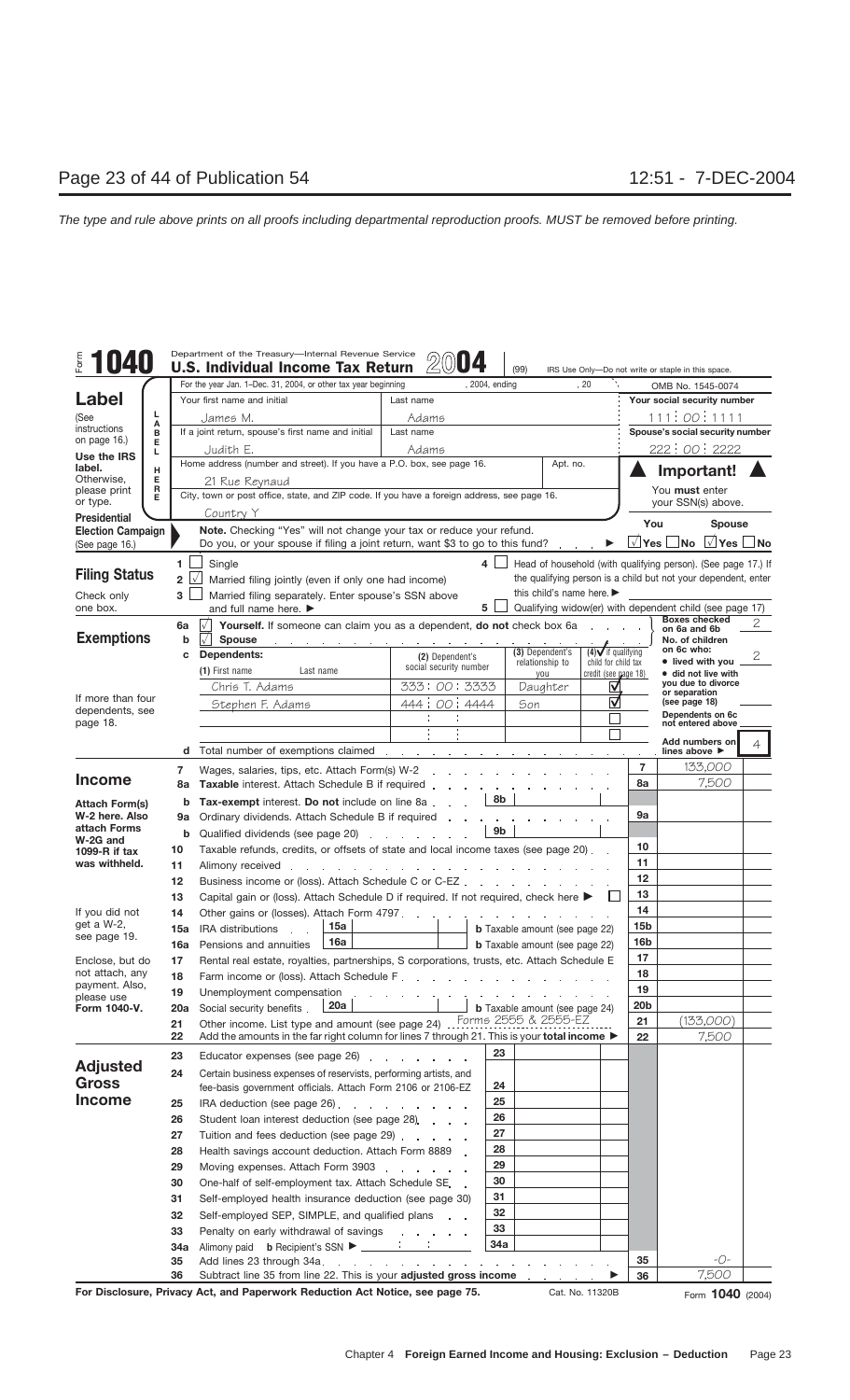| Form |                                                        |  |
|------|--------------------------------------------------------|--|
|      | Department of the Treasury<br>Internal Revenue Service |  |

### **Foreign Earned Income**

OMB No. 1545-0067 **2004**

▶ See separate instructions. ▶ Attach to Form 1040. **EXECUTE SECTED INSTRUCTIONS.** EXACTED FORM 1040.<br>(99) Sequence No. 34

|               |                                                                                                                                  |                                     |                                          | For Use by U.S. Citizens and Resident Aliens Only                                                                                                                                                                                                                                   |                                         |                       |                               |                                                                                                                                                                                                                                 |
|---------------|----------------------------------------------------------------------------------------------------------------------------------|-------------------------------------|------------------------------------------|-------------------------------------------------------------------------------------------------------------------------------------------------------------------------------------------------------------------------------------------------------------------------------------|-----------------------------------------|-----------------------|-------------------------------|---------------------------------------------------------------------------------------------------------------------------------------------------------------------------------------------------------------------------------|
|               | Name shown on Form 1040                                                                                                          |                                     |                                          |                                                                                                                                                                                                                                                                                     |                                         |                       |                               | Your social security number                                                                                                                                                                                                     |
|               |                                                                                                                                  | James M. Adams                      |                                          |                                                                                                                                                                                                                                                                                     |                                         |                       |                               | 111 00 1111                                                                                                                                                                                                                     |
| <b>Part I</b> |                                                                                                                                  | <b>General Information</b>          |                                          |                                                                                                                                                                                                                                                                                     |                                         |                       |                               |                                                                                                                                                                                                                                 |
| 1             |                                                                                                                                  |                                     | Your foreign address (including country) |                                                                                                                                                                                                                                                                                     |                                         |                       |                               | 2 Your occupation                                                                                                                                                                                                               |
|               |                                                                                                                                  |                                     | 10 Wadi Abu Hassan, City A, Country X    |                                                                                                                                                                                                                                                                                     |                                         |                       |                               | Engineer                                                                                                                                                                                                                        |
| 3             |                                                                                                                                  |                                     |                                          |                                                                                                                                                                                                                                                                                     |                                         |                       |                               |                                                                                                                                                                                                                                 |
| 4a            |                                                                                                                                  | Employer's U.S. address ▶           | ``N/A`                                   |                                                                                                                                                                                                                                                                                     |                                         |                       |                               |                                                                                                                                                                                                                                 |
| b             |                                                                                                                                  |                                     |                                          |                                                                                                                                                                                                                                                                                     |                                         |                       |                               |                                                                                                                                                                                                                                 |
| 5             | any that apply):                                                                                                                 | Employer is (check $\blacktriangle$ |                                          |                                                                                                                                                                                                                                                                                     |                                         |                       |                               |                                                                                                                                                                                                                                 |
|               |                                                                                                                                  |                                     |                                          | exclusion, enter the last year you filed the form. $\blacktriangleright$ 2003.                                                                                                                                                                                                      |                                         |                       |                               | 6a If, after 1981, you filed Form 2555 to claim either of the exclusions or Form 2555-EZ to claim the foreign earned income                                                                                                     |
|               | <b>b</b> If you did not file Form 2555 or 2555-EZ after 1981 to claim either of the exclusions, check here ► □ and go to line 7. |                                     |                                          |                                                                                                                                                                                                                                                                                     |                                         |                       |                               |                                                                                                                                                                                                                                 |
| c             |                                                                                                                                  |                                     |                                          |                                                                                                                                                                                                                                                                                     |                                         |                       |                               | $\Box$ Yes $\Box$ No                                                                                                                                                                                                            |
|               |                                                                                                                                  |                                     |                                          |                                                                                                                                                                                                                                                                                     |                                         |                       |                               | d If you answered "Yes," enter the type of exclusion and the tax year for which the revocation was effective. $\blacktriangleright$                                                                                             |
| 7             |                                                                                                                                  |                                     |                                          |                                                                                                                                                                                                                                                                                     |                                         |                       |                               |                                                                                                                                                                                                                                 |
|               |                                                                                                                                  |                                     |                                          | 8a Did you maintain a separate foreign residence for your family because of adverse living conditions at your                                                                                                                                                                       |                                         |                       |                               |                                                                                                                                                                                                                                 |
|               |                                                                                                                                  |                                     |                                          | tax home? See Second foreign household on page 3 of the instructions.                                                                                                                                                                                                               |                                         |                       |                               | $\Box$ Yes $\Box$ No                                                                                                                                                                                                            |
|               |                                                                                                                                  |                                     |                                          | you maintained a second household at that address. During Country Y 366 days                                                                                                                                                                                                        |                                         |                       |                               | <b>b</b> If "Yes," enter city and country of the separate foreign residence. Also, enter the number of days during your tax year that                                                                                           |
| 9             |                                                                                                                                  |                                     |                                          | List your tax home(s) during your tax year and date(s) established. ▶ City A, Country X Country X Country X                                                                                                                                                                         |                                         |                       |                               |                                                                                                                                                                                                                                 |
|               |                                                                                                                                  |                                     |                                          |                                                                                                                                                                                                                                                                                     |                                         |                       |                               |                                                                                                                                                                                                                                 |
| Part II       |                                                                                                                                  |                                     |                                          | Next, complete either Part II or Part III. If an item does not apply, enter "NA." If you do not give<br>the information asked for, any exclusion or deduction you claim may be disallowed.<br>Taxpayers Qualifying Under Bona Fide Residence Test (See page 2 of the instructions.) |                                         |                       |                               |                                                                                                                                                                                                                                 |
| 10            |                                                                                                                                  |                                     |                                          |                                                                                                                                                                                                                                                                                     |                                         |                       |                               |                                                                                                                                                                                                                                 |
| 11            |                                                                                                                                  |                                     |                                          |                                                                                                                                                                                                                                                                                     |                                         |                       |                               | Kind of living quarters in foreign country $\triangleright$ a $\square$ Purchased house $\triangleright$ $\square$ Rented house or apartment $\circ$ $\square$ Rented room                                                      |
|               |                                                                                                                                  |                                     |                                          |                                                                                                                                                                                                                                                                                     | $d \Box$ Quarters furnished by employer |                       |                               |                                                                                                                                                                                                                                 |
|               |                                                                                                                                  |                                     |                                          | 12a Did any of your family live with you abroad during any part of the tax year?                                                                                                                                                                                                    |                                         |                       |                               | $\Box$ Yes<br>∣No                                                                                                                                                                                                               |
|               |                                                                                                                                  |                                     |                                          |                                                                                                                                                                                                                                                                                     |                                         |                       |                               |                                                                                                                                                                                                                                 |
|               |                                                                                                                                  |                                     |                                          | 13a Have you submitted a statement to the authorities of the foreign country where you claim bona fide residence                                                                                                                                                                    |                                         |                       |                               | ∣ Yes I<br>No                                                                                                                                                                                                                   |
|               |                                                                                                                                  |                                     |                                          | <b>b</b> Are you required to pay income tax to the country where you claim bona fide residence? (See instructions.)                                                                                                                                                                 |                                         |                       |                               | $\Box$ Yes $\Box$<br><b>No</b>                                                                                                                                                                                                  |
|               | this part.                                                                                                                       |                                     |                                          |                                                                                                                                                                                                                                                                                     |                                         |                       |                               | If you answered "Yes" to 13a and "No" to 13b, you do not qualify as a bona fide resident. Do not complete the rest of                                                                                                           |
| 14            |                                                                                                                                  |                                     |                                          | include the income from column (d) in Part IV, but report it on Form 1040.                                                                                                                                                                                                          |                                         |                       |                               | If you were present in the United States or its possessions during the tax year, complete columns (a)-(d) below. Do not                                                                                                         |
|               | (a) Date<br>arrived in U.S.                                                                                                      | (b) Date left<br>U.S.               | (c) Number of<br>days in U.S.            | (d) Income earned in<br>U.S. on business                                                                                                                                                                                                                                            | (a) Date<br>arrived in U.S.             | (b) Date left<br>U.S. | (c) Number of<br>days in U.S. | (d) Income earned in<br>U.S. on business                                                                                                                                                                                        |
|               |                                                                                                                                  |                                     | on business                              | (attach computation)                                                                                                                                                                                                                                                                |                                         |                       | on business                   | (attach computation)                                                                                                                                                                                                            |
|               |                                                                                                                                  |                                     |                                          |                                                                                                                                                                                                                                                                                     |                                         |                       |                               |                                                                                                                                                                                                                                 |
|               |                                                                                                                                  |                                     |                                          |                                                                                                                                                                                                                                                                                     |                                         |                       |                               |                                                                                                                                                                                                                                 |
|               |                                                                                                                                  |                                     |                                          |                                                                                                                                                                                                                                                                                     |                                         |                       |                               |                                                                                                                                                                                                                                 |
|               |                                                                                                                                  |                                     |                                          |                                                                                                                                                                                                                                                                                     |                                         |                       |                               | 15a List any contractual terms or other conditions relating to the length of your employment abroad.<br>• Contractual terms or other conditions relating to the length of your employment abroad.<br>• Contractual terms of the |
|               |                                                                                                                                  |                                     |                                          |                                                                                                                                                                                                                                                                                     |                                         |                       |                               |                                                                                                                                                                                                                                 |
|               |                                                                                                                                  |                                     |                                          |                                                                                                                                                                                                                                                                                     |                                         |                       |                               |                                                                                                                                                                                                                                 |
| С             |                                                                                                                                  |                                     |                                          |                                                                                                                                                                                                                                                                                     |                                         |                       |                               | Did your visa limit the length of your stay or employment in a foreign country? If "Yes," attach explanation $\Box$ Yes $\Box$ No                                                                                               |
| d             |                                                                                                                                  |                                     |                                          | Did you maintain a home in the United States while living abroad?                                                                                                                                                                                                                   |                                         |                       |                               | $\Box$ Yes $\Box$<br>No.                                                                                                                                                                                                        |
|               |                                                                                                                                  |                                     |                                          |                                                                                                                                                                                                                                                                                     |                                         |                       |                               | e If "Yes," enter address of your home, whether it was rented, the names of the occupants, and their relationship                                                                                                               |
|               |                                                                                                                                  |                                     |                                          |                                                                                                                                                                                                                                                                                     |                                         |                       |                               |                                                                                                                                                                                                                                 |
|               |                                                                                                                                  |                                     |                                          | For Paperwork Reduction Act Notice, see page 4 of separate instructions.                                                                                                                                                                                                            |                                         | Cat. No. 11900P       |                               | Form 2555 (2004)                                                                                                                                                                                                                |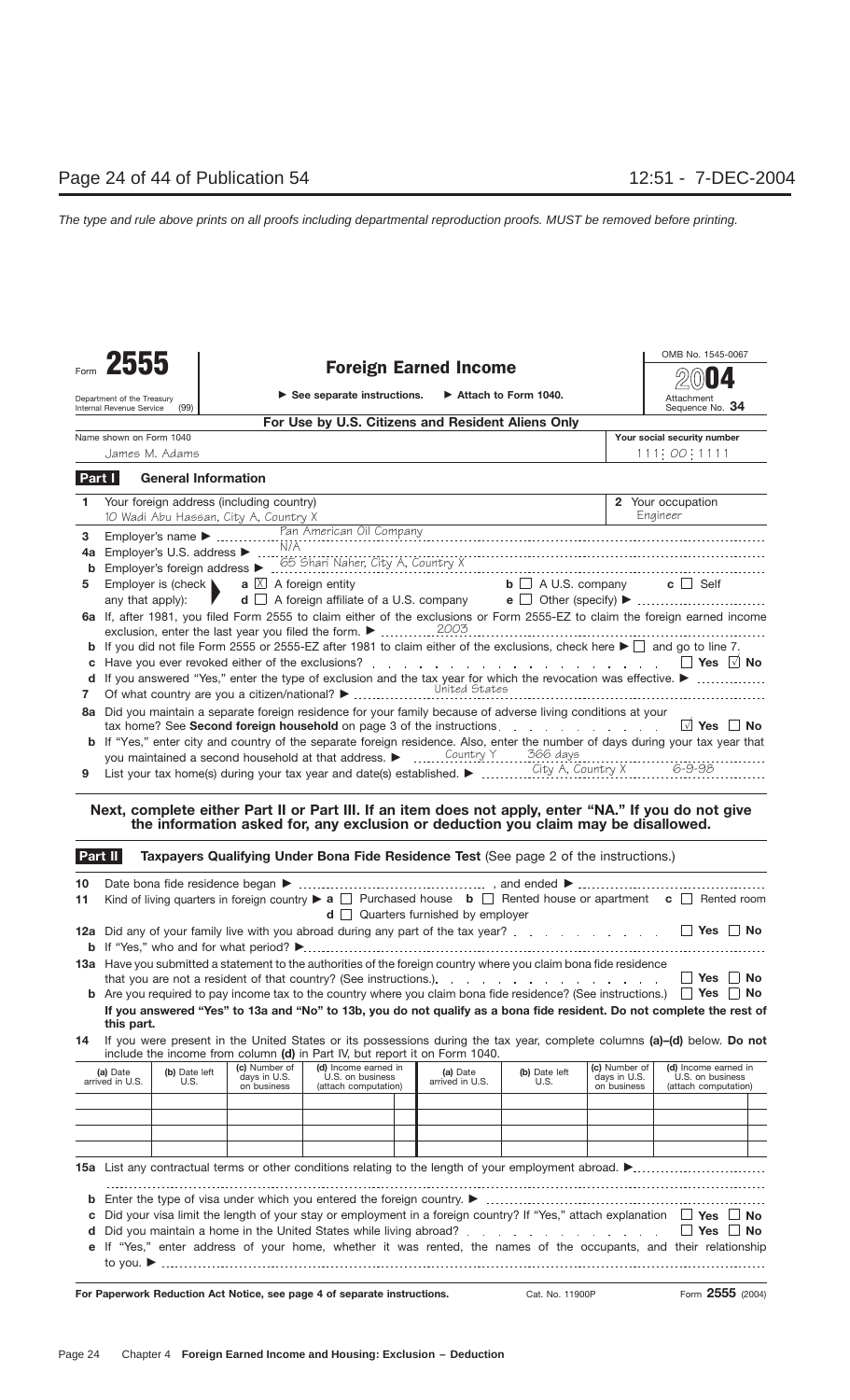### **Taxpayers Qualifying Under Physical Presence Test** (See page 2 of the instructions.) **Part III**

- 16 The physical presence test is based on the 12-month period from  $\blacktriangleright$  ........<sup>1-1-04</sup> through  $\blacktriangleright$ 12-31-04
- Country X **17** Enter your principal country of employment during your tax year.

If you traveled abroad during the 12-month period entered on line 16, complete columns **(a)–(f)** below. Exclude travel between foreign countries that did not involve travel on or over international waters, or in or over the United States, for 24 hours or more. If you have no travel to report during the period, enter "Physically present in a foreign country or countries for the entire 12-month period." **Do not** include the income from column **(f)** below in Part IV, but report it on Form 1040. **18**

| (a) Name of country<br>(including U.S.)                               | (b) Date arrived | (c) Date left | (d) Full days<br>present in<br>country | days in U.S.<br>on business | (e) Number of   (f) Income earned in U.S.<br>on business (attach<br>computation) |  |
|-----------------------------------------------------------------------|------------------|---------------|----------------------------------------|-----------------------------|----------------------------------------------------------------------------------|--|
| Physically present in foreign countries during entire 12-month period |                  |               |                                        |                             |                                                                                  |  |
|                                                                       |                  |               |                                        |                             |                                                                                  |  |
|                                                                       |                  |               |                                        |                             |                                                                                  |  |
|                                                                       |                  |               |                                        |                             |                                                                                  |  |
|                                                                       |                  |               |                                        |                             |                                                                                  |  |

### **All Taxpayers Part IV**

**Note:** *Enter on lines 19 through 23 all income, including noncash income, you earned and actually or constructively received during your 2004 tax year for services you performed in a foreign country. If any of the foreign earned income received this tax year was earned in a prior tax year, or will be earned in a later tax year (such as a bonus), see the instructions. Do not include income from line 14, column (d), or line 18, column (f). Report amounts in U.S. dollars, using the exchange rates in effect when you actually or constructively received the income.*

**If you are a cash basis taxpayer, report on Form 1040 all income you received in 2004, no matter when you performed the service.**

|          | 2004 Foreign Earned Income                                                                                                                                                                                                                                                                                                                                                                                                             | <b>Amount</b><br>(in U.S. dollars) |        |  |
|----------|----------------------------------------------------------------------------------------------------------------------------------------------------------------------------------------------------------------------------------------------------------------------------------------------------------------------------------------------------------------------------------------------------------------------------------------|------------------------------------|--------|--|
| 19<br>20 | Total wages, salaries, bonuses, commissions, etc.<br>Allowable share of income for personal services performed (see instructions):<br><b>b</b> In a partnership. List partnership's name and address and type of income. ▶                                                                                                                                                                                                             | 19<br>20a<br>20 <sub>b</sub>       | 71,000 |  |
| 21       | Noncash income (market value of property or facilities furnished by employer-attach statement<br>showing how it was determined):                                                                                                                                                                                                                                                                                                       | 21a                                | 2,000  |  |
|          | <b>b</b> Meals<br>and a company of the second company of the second company of the second company of the second company of the second company of the second company of the second company of the second company of the second company of the sec                                                                                                                                                                                       | 21 <sub>b</sub>                    | 1,000  |  |
|          | d Other property or facilities. List type and amount. Decreases contained and other property or facilities.                                                                                                                                                                                                                                                                                                                            | 21c<br>21d                         |        |  |
| 22       | Allowances, reimbursements, or expenses paid on your behalf for services you performed:<br>22a<br>a Cost of living and overseas differential<br>22 <sub>b</sub><br>22c<br>22d<br>d Home leave in the contract of the contract of the leave the contract of the contract of the contract of the contract of the contract of the contract of the contract of the contract of the contract of the contract of the<br>18,000<br>22e<br>22f |                                    |        |  |
| 23       |                                                                                                                                                                                                                                                                                                                                                                                                                                        | 22g<br>23                          | 18,000 |  |
| 24       | Add lines 19 through 21d, line 22g, and line 23 resources and the contract of the contract of the 22g, and line 23 resources and the contract of the contract of the contract of the contract of the contract of the contract                                                                                                                                                                                                          | 24                                 | 92,000 |  |
| 25       | Total amount of meals and lodging included on line 24 that is excludable (see instructions).                                                                                                                                                                                                                                                                                                                                           | 25                                 | 3,000  |  |
| 26       | Subtract line 25 from line 24. Enter the result here and on line 27 on page 3. This is your 2004<br>foreign earned income with the state of the state of the state of the state of the state of the state of the state of the state of the state of the state of the state of the state of the state of the state of the state of                                                                                                      | 26                                 | 89,000 |  |

Form **2555** (2004)

 $\sim$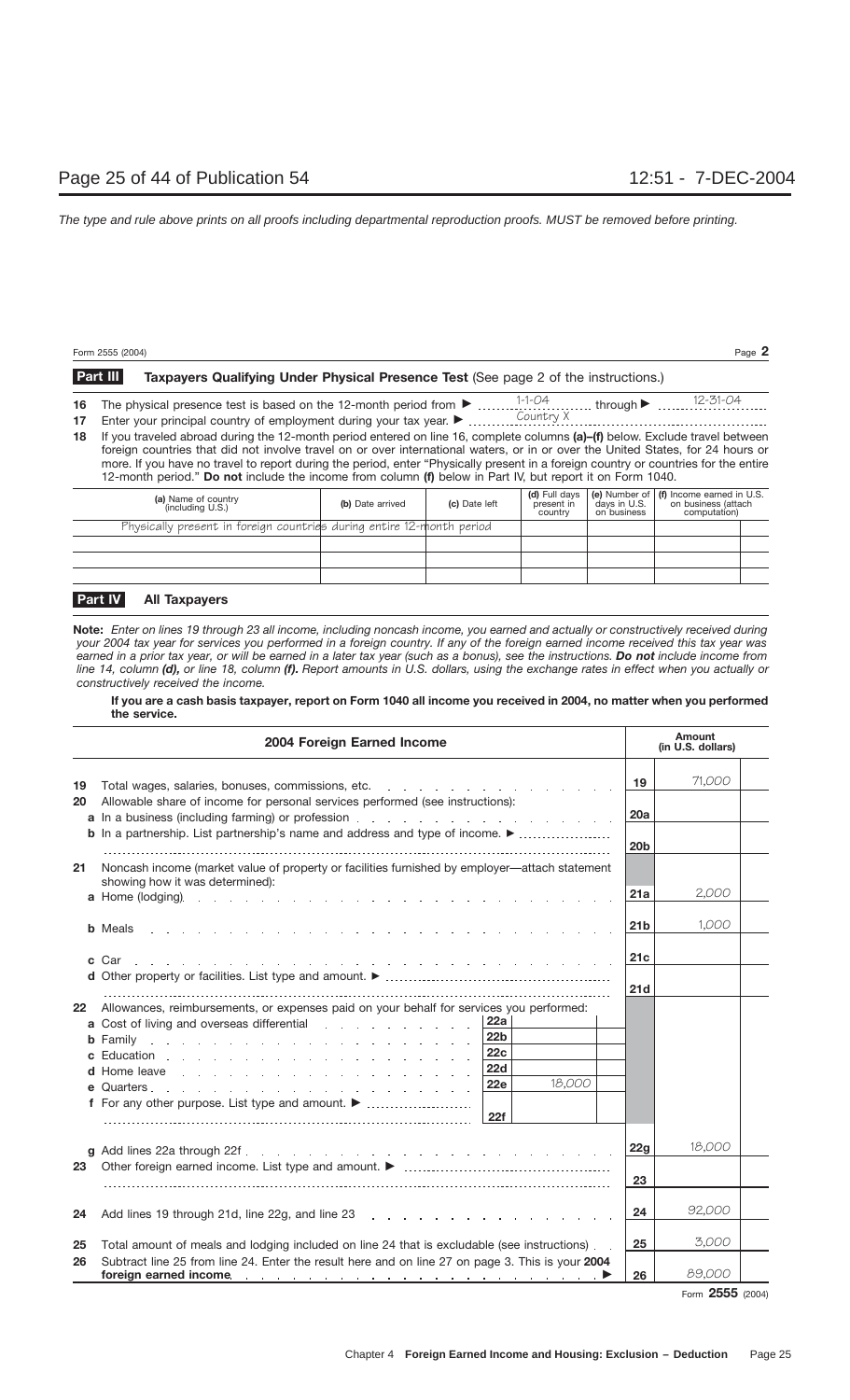|          | Part V    | <b>All Taxpayers</b>                                                                                                                                                                                                                                                                                                                                                                          |          |                  |     |
|----------|-----------|-----------------------------------------------------------------------------------------------------------------------------------------------------------------------------------------------------------------------------------------------------------------------------------------------------------------------------------------------------------------------------------------------|----------|------------------|-----|
|          |           |                                                                                                                                                                                                                                                                                                                                                                                               | 27       | 89,000           |     |
| 27       |           | Enter the amount from line 26<br>and the contract of the con-<br>Are you claiming the housing exclusion or housing deduction?<br>$\vee$ Yes. Complete Part VI.<br>No. Go to Part VII.                                                                                                                                                                                                         |          |                  |     |
|          | Part VI   | Taxpayers Claiming the Housing Exclusion and/or Deduction                                                                                                                                                                                                                                                                                                                                     |          |                  |     |
|          |           |                                                                                                                                                                                                                                                                                                                                                                                               |          | 30,000           |     |
| 28<br>29 |           | Qualified housing expenses for the tax year (see instructions)<br>Number of days in your qualifying period that fall within your 2004 tax<br>366 days<br>29<br>year (see instructions) extending the set of the set of the set of the set of the set of the set of the set of the set of the set of the set of the set of the set of the set of the set of the set of the set of the set of t | 28       |                  |     |
| 30       |           | Multiply \$31.64 by the number of days on line 29. If 366 is entered on line 29, enter \$11,581.00 here                                                                                                                                                                                                                                                                                       | 30       | 11,581           |     |
| 31       |           | Subtract line 30 from line 28. If the result is zero or less, do not complete the rest of this part<br>89,000<br>32 <sub>2</sub>                                                                                                                                                                                                                                                              | 31       | 18,419           |     |
| 32<br>33 |           | Enter employer-provided amounts (see instructions)<br>Divide line 32 by line 27. Enter the result as a decimal (rounded to at least three places), but do                                                                                                                                                                                                                                     | 33       | $\times$ 1.      | 000 |
| 34       |           | Housing exclusion. Multiply line 31 by line 33. Enter the result but do not enter more than the                                                                                                                                                                                                                                                                                               |          |                  |     |
|          |           | Note: The housing deduction is figured in Part IX. If you choose to claim the foreign earned<br>income exclusion, complete Parts VII and VIII before Part IX.                                                                                                                                                                                                                                 | 34       | 18,419           |     |
|          | Part VII  | <b>Taxpayers Claiming the Foreign Earned Income Exclusion</b>                                                                                                                                                                                                                                                                                                                                 |          |                  |     |
| 35       |           | Maximum foreign earned income exclusion.                                                                                                                                                                                                                                                                                                                                                      | 35       | \$80,000         | 00  |
| 36       |           | • If you completed Part VI, enter the number from line 29.<br>36<br>366 days<br>• All others, enter the number of days in your qualifying period that<br>fall within your 2004 tax year (see the instructions for line 29).                                                                                                                                                                   |          |                  |     |
| 37       |           | • If line 36 and the number of days in your 2004 tax year (usually 366) are the same, enter "1.000."<br>· Otherwise, divide line 36 by the number of days in your 2004 tax year and enter the result<br>as a decimal (rounded to at least three places).                                                                                                                                      | 37       | $\times$ 1.      | 000 |
| 38<br>39 |           |                                                                                                                                                                                                                                                                                                                                                                                               | 38<br>39 | 80,000<br>70,581 |     |
| 40       |           | Foreign earned income exclusion. Enter the smaller of line 38 or line 39. Also, complete Part VIII.                                                                                                                                                                                                                                                                                           | 40       | 70,581           |     |
|          | Part VIII | Taxpayers Claiming the Housing Exclusion, Foreign Earned Income Exclusion, or Both                                                                                                                                                                                                                                                                                                            |          |                  |     |
| 41       |           | Add lines 34 and 40                                                                                                                                                                                                                                                                                                                                                                           | 41       | 89,000           |     |
| 42       |           | Deductions allowed in figuring your adjusted gross income (Form 1040, line 36) that are allocable<br>to the excluded income. See instructions and attach computation entering to the excluded income. See instructions and attach computation                                                                                                                                                 | 42       |                  |     |
| 43       |           | Subtract line 42 from line 41. Enter the result here and in parentheses on Form 1040, line 21.<br>Next to the amount enter "Form 2555." On Form 1040, subtract this amount from your income                                                                                                                                                                                                   | 43       | 89,000           |     |
|          | Part IX   | Taxpayers Claiming the Housing Deduction-Complete this part only if (a) line 31 is more than line<br>34 and (b) line 27 is more than line 41.                                                                                                                                                                                                                                                 |          |                  |     |
| 44       |           |                                                                                                                                                                                                                                                                                                                                                                                               | 44       |                  |     |
| 45       |           |                                                                                                                                                                                                                                                                                                                                                                                               | 45       |                  |     |
| 46       |           | Enter the <b>smaller</b> of line 44 or line 45, and a series and a series of the smaller of line 44 or line 45, and a series and a series of the series of the series of the series of the series of the series of the series of th                                                                                                                                                           | 46       |                  |     |
|          |           | Note: If line 45 is more than line 46 and you could not deduct all of your 2003 housing deduction<br>because of the 2003 limit, use the worksheet on page 4 of the instructions to figure the amount to<br>enter on line 47. Otherwise, go to line 48.                                                                                                                                        |          |                  |     |
| 47       |           | Housing deduction carryover from 2003 (from worksheet on page 4 of the instructions).                                                                                                                                                                                                                                                                                                         | 47       |                  |     |
| 48       |           | <b>Housing deduction.</b> Add lines 46 and 47. Enter the total here and on Form 1040 to the left of<br>line 35. Next to the amount on Form 1040, enter "Form 2555." Add it to the total adjustments<br>reported on that line<br>the contract of the contract of the contract of the contract of the contract of the contract of                                                               | 48       |                  |     |
|          |           |                                                                                                                                                                                                                                                                                                                                                                                               |          |                  |     |

Form **2555** (2004)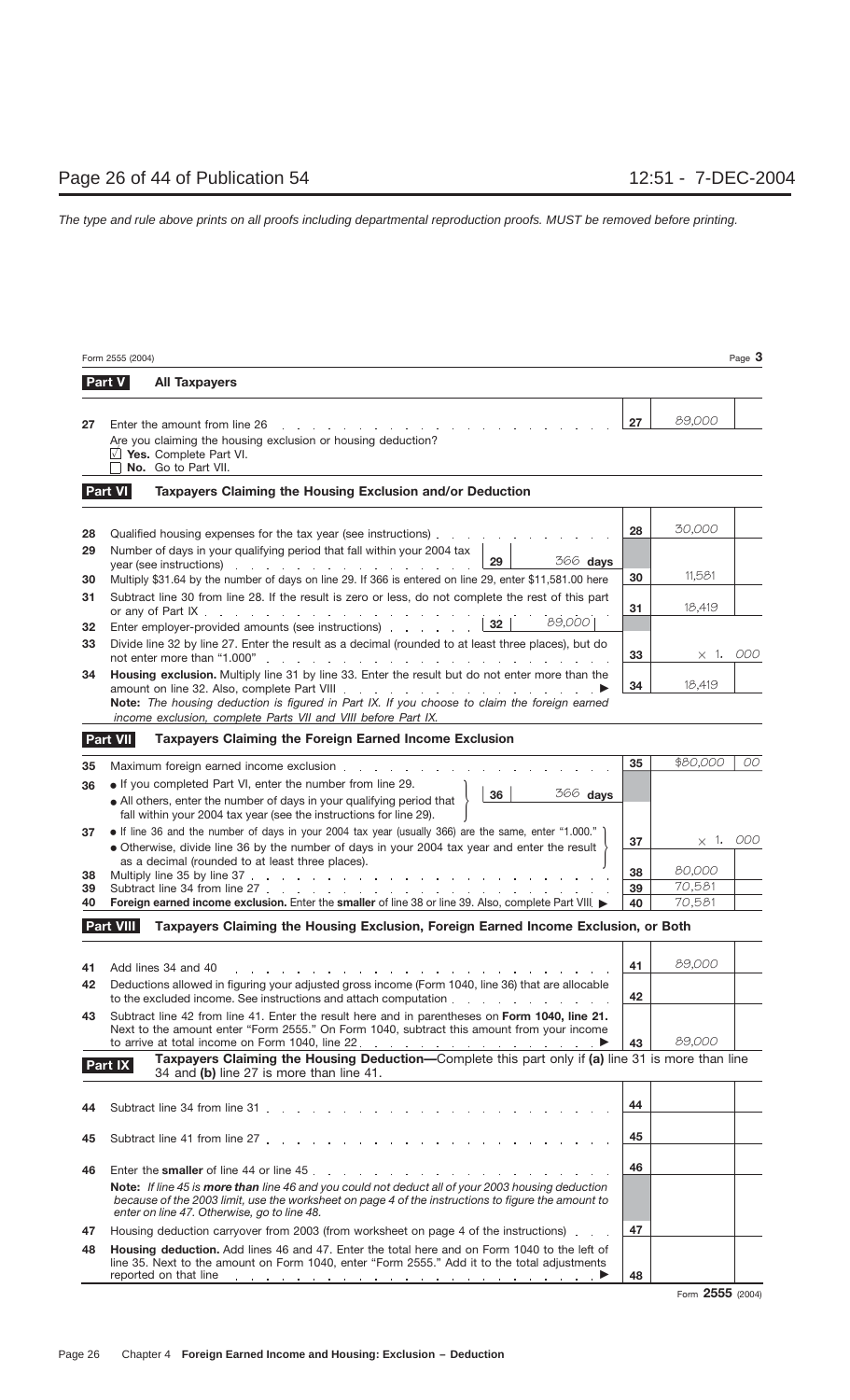|   | 2555-EZ                                                        |                                                                                                                                                                                                                                                                                                                                                                                                                                                                   |                      |                         | OMB No. 1545-1326                                                                                                      |
|---|----------------------------------------------------------------|-------------------------------------------------------------------------------------------------------------------------------------------------------------------------------------------------------------------------------------------------------------------------------------------------------------------------------------------------------------------------------------------------------------------------------------------------------------------|----------------------|-------------------------|------------------------------------------------------------------------------------------------------------------------|
|   |                                                                | <b>Foreign Earned Income Exclusion</b>                                                                                                                                                                                                                                                                                                                                                                                                                            |                      |                         |                                                                                                                        |
|   | Department of the Treasury<br>(99)<br>Internal Revenue Service | $\triangleright$ See separate instructions.                                                                                                                                                                                                                                                                                                                                                                                                                       | Attach to Form 1040. |                         | Attachment<br>Sequence No. 34A                                                                                         |
|   | Name shown on Form 1040                                        |                                                                                                                                                                                                                                                                                                                                                                                                                                                                   |                      |                         | Your social security number                                                                                            |
|   | Judith E. Adams                                                |                                                                                                                                                                                                                                                                                                                                                                                                                                                                   |                      |                         | 222 00 2222                                                                                                            |
|   | <b>You May Use</b><br><b>This Form</b><br>If You:              | • Are a U.S. citizen or a resident alien.<br>• Earned wages/salaries in a foreign country.<br>• Had total foreign earned income of<br>\$80,000 or less.<br>• Are filing a calendar year return that<br>covers a 12-month period.                                                                                                                                                                                                                                  | <b>And You:</b>      | exclusion or deduction. | • Do not have self-employment income.<br>• Do not have business/moving expenses.<br>• Do not claim the foreign housing |
|   | <b>Part I</b>                                                  | Tests To See If You Can Take the Foreign Earned Income Exclusion                                                                                                                                                                                                                                                                                                                                                                                                  |                      |                         |                                                                                                                        |
| 1 | <b>Bona Fide Residence Test</b>                                | Were you a bona fide resident of a foreign country or countries for a period that includes an entire tax year<br>. If you answered "Yes," you meet this test. Fill in line 1b and then go to line 3.<br>. If you answered "No," you do not meet this test. Go to line 2 to see if you meet the Physical Presence Test.<br><b>b</b> Enter the date your bona fide residence began $\triangleright$ ________________, and ended (see instructions) $\triangleright$ |                      |                         | . $\Box$ Yes $\Box$ No                                                                                                 |
| 2 | <b>Physical Presence Test</b><br>2004 or                       | a Were you physically present in a foreign country or countries for at least 330 full days during-<br>any other period of 12 months in a row starting or ending in 2004?                                                                                                                                                                                                                                                                                          |                      |                         | $\ldots$ $\blacksquare$ Yes $\blacksquare$ No                                                                          |
|   | Bona Fide Residence Test above.                                | • If you answered "Yes," you meet this test. Fill in line 2b and then go to line 3.<br>If you answered "No," you do not meet this test. You cannot take the exclusion unless you meet the                                                                                                                                                                                                                                                                         |                      |                         |                                                                                                                        |
|   |                                                                |                                                                                                                                                                                                                                                                                                                                                                                                                                                                   |                      |                         |                                                                                                                        |
| 3 |                                                                | Tax Home Test. Was your tax home in a foreign country or countries throughout your period of bona fide<br>. If you answered "Yes," you can take the exclusion. Complete Part II below and then go to page 2.<br>• If you answered "No," you cannot take the exclusion. Do not file this form.                                                                                                                                                                     |                      |                         | $\Box$ Yes $\Box$ No                                                                                                   |
|   | Part II                                                        | <b>General Information</b>                                                                                                                                                                                                                                                                                                                                                                                                                                        |                      |                         |                                                                                                                        |

| 4 |                                                                                                                                          | Your foreign address (including country)                                                                                                                                                                                      |  |   |  |  |  |
|---|------------------------------------------------------------------------------------------------------------------------------------------|-------------------------------------------------------------------------------------------------------------------------------------------------------------------------------------------------------------------------------|--|---|--|--|--|
|   | 21 Rue Reynaud<br>Country Y                                                                                                              |                                                                                                                                                                                                                               |  |   |  |  |  |
| 6 | Employer's name                                                                                                                          | Employer's foreign address                                                                                                                                                                                                    |  |   |  |  |  |
|   | 2645 Pewter Place<br>40 Rue Royale<br>Anytown, Anystate, U.S.A.<br>A B Insurance Co., Inc.<br>Country Y                                  |                                                                                                                                                                                                                               |  |   |  |  |  |
| 9 | Employer is (check any that apply):                                                                                                      |                                                                                                                                                                                                                               |  |   |  |  |  |
|   |                                                                                                                                          |                                                                                                                                                                                                                               |  | V |  |  |  |
|   |                                                                                                                                          | A foreign business enterprise to the contract of the contract of the contract of the contract of the contract of the contract of the contract of the contract of the contract of the contract of the contract of the contract |  |   |  |  |  |
|   | Other (specify) $\blacktriangleright$                                                                                                    |                                                                                                                                                                                                                               |  |   |  |  |  |
|   | 2003<br><b>10a</b> If you filed Form 2555 or 2555-EZ after 1981, enter the last year you filed the form. $\blacktriangleright$ _________ |                                                                                                                                                                                                                               |  |   |  |  |  |
|   | <b>b</b> If you did not file Form 2555 or 2555-EZ after 1981, check here $\blacktriangleright \Box$ and go to line 11a now.              |                                                                                                                                                                                                                               |  |   |  |  |  |
|   | $\Box$ Yes $\Box$ No                                                                                                                     |                                                                                                                                                                                                                               |  |   |  |  |  |
|   |                                                                                                                                          |                                                                                                                                                                                                                               |  |   |  |  |  |
|   | Country Y 6-1-98<br><b>11a</b> List your tax home(s) during 2004 and date(s) established. $\blacktriangleright$ _________                |                                                                                                                                                                                                                               |  |   |  |  |  |
|   | <b>b</b> Of what country are you a citizen/national? $\triangleright$<br>United States                                                   |                                                                                                                                                                                                                               |  |   |  |  |  |

**For Paperwork Reduction Act Notice, see page 3 of separate instructions.** Cat. No. 13272W Form 2555-EZ (2004)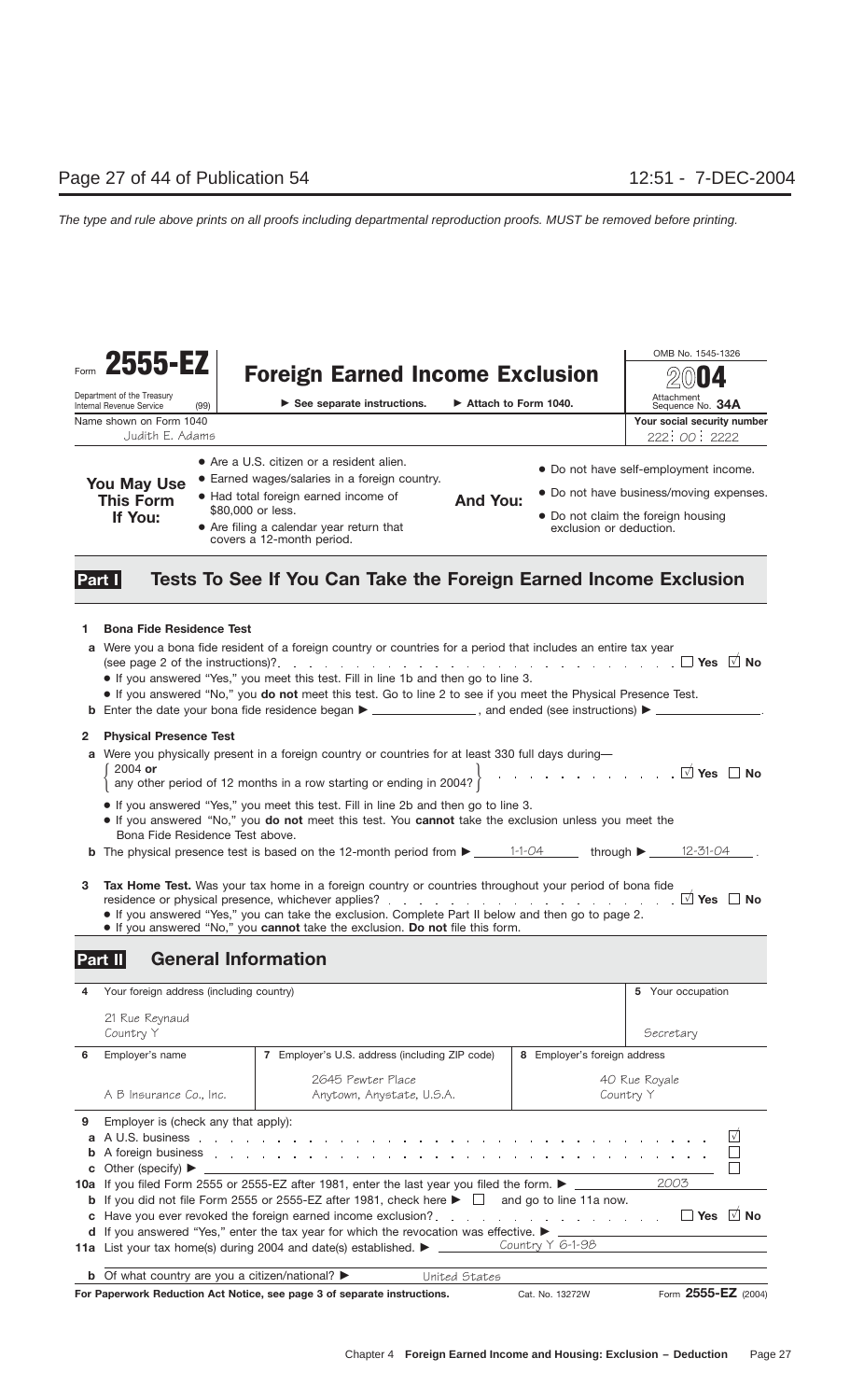# **Part III (d)** Income earned in U.S. on business (attach computation) **(c)** Number of days **(a)** Date arrived in U.S. **(b)** Date left U.S. **(c)** Number of days **(d)** Date left U.S. **(d)** in U.S. on business **Days Present in the United States—**Complete this part if you were in the United States or its possessions during 2004. **12**

# **Part IV Figure Your Foreign Earned Income Exclusion**

| 13  |                                                                                                                                                                                                                                                                                                                      | 13 | \$80,000       |  |
|-----|----------------------------------------------------------------------------------------------------------------------------------------------------------------------------------------------------------------------------------------------------------------------------------------------------------------------|----|----------------|--|
| 14. | 366 days<br> 14 <br>Enter the number of days in your qualifying period that fall within 2004                                                                                                                                                                                                                         |    |                |  |
| 15  | Did you enter 366 on line 14?<br>$\vee$ Yes. Enter "1.000."<br>$\Big\}$<br><b>No.</b> Divide line 14 by 366 and enter the result as<br>a decimal (rounded to at least three places).                                                                                                                                 | 15 | $\times$ 1.000 |  |
| 16  |                                                                                                                                                                                                                                                                                                                      | 16 | 80,000         |  |
| 17  | Enter, in U.S. dollars, the total foreign earned income you earned and received in 2004 (see<br>instructions). Be sure to include this amount on Form 1040, line 7.                                                                                                                                                  | 17 | 44,000         |  |
| 18  | <b>Foreign earned income exclusion.</b> Enter the <b>smaller</b> of line 16 or line 17 here and in parentheses<br>on Form 1040, line 21. Next to the amount enter "2555-EZ." On Form 1040, subtract this amount<br>from your income to arrive at total income on Form 1040, line 22<br>a se de la caractería de la D | 18 |                |  |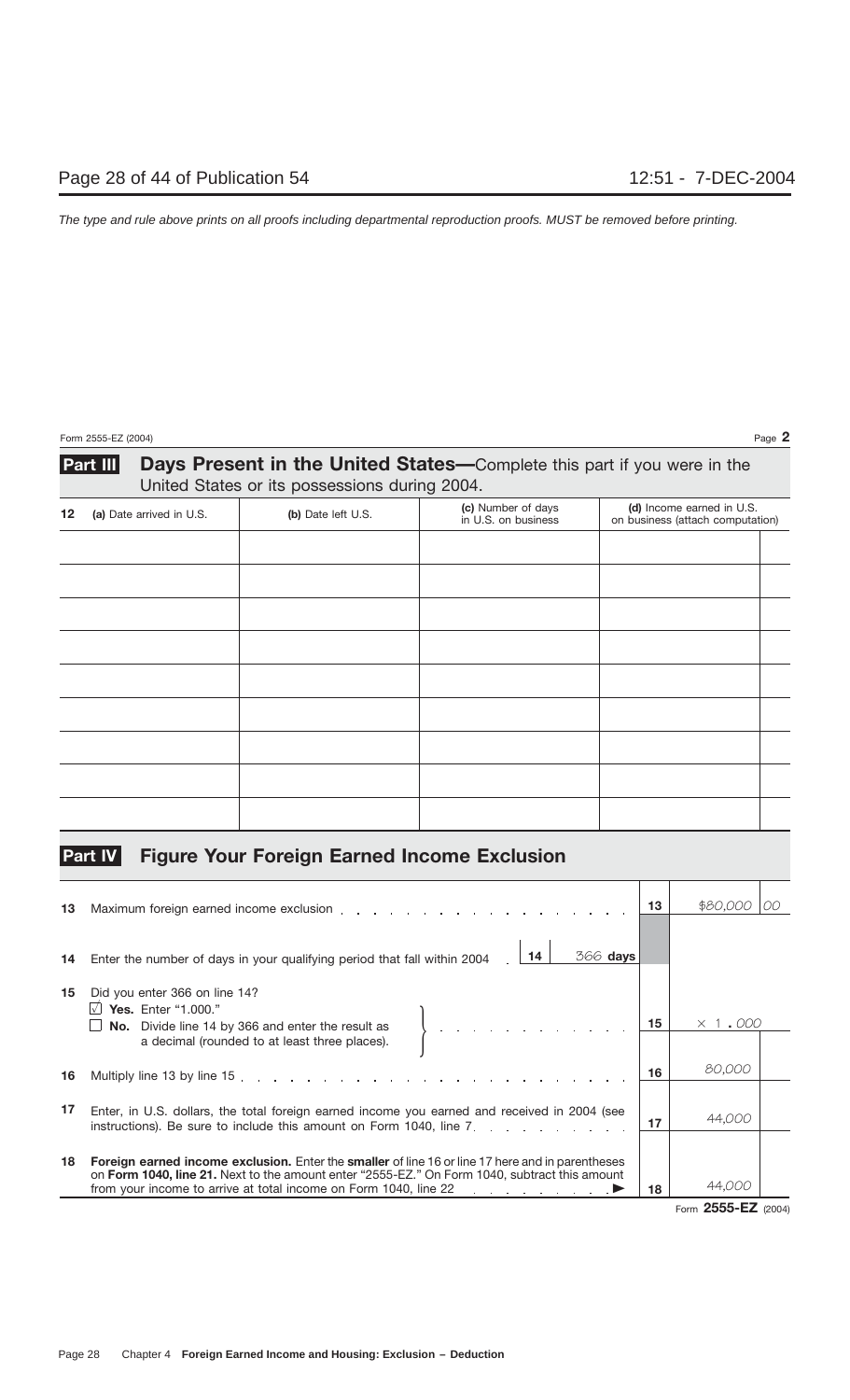- 
- 
- 
- 
- 
- 
- 

- 
- 
- 
- 
- (IRAs)
- 

- 
- 
- 
- 
- 
- 
- 
- 
- 

and other normally deductible items that are<br>allocable to the excluded income. You can de-<br>This shart are **Topics** You do not need an SSN for a child who was

- 
- 
- 
- 
- 
- 

and Filling information<br>
If you receive foreign earned income in a tax member of your household for your entire tax <br>
may have to file an amended return for the □ 521 Moving Expenses earlier year to properly adjust the amounts of **More information.** For more information<br>□ 523 Selling Your Home deductions, credits, or exclusions allocable to about exemptions, see Publication 501. your foreign earned income and housing exclu- ❏ **<sup>590</sup>** Individual Retirement Arrangements sions.

❏ **<sup>597</sup>** Information on the United **Example.** In 2003, you had \$7,500 of de- **Contributions to** States-Canada Income Tax Treaty<br>you excluded all of your \$80,000 foreign earned<br>all Instructions) income in 2003, you would not have been able Form (and Instructions) **Form (and Instructions)** income in 2003, you would not have been able **Organizations** <table>\n<tbody>\n<tr>\n<td>□ 1116 Foreign Tax Credit</td>\n<td>2106 Employee Business Express Express in the image.</td>\n</tr>\n<tr>\n<td>□ 2106 Employee Business Express Express in the image.</td>\n<td>2106</td>\n</tr>\n<tr>\n<td>□ 2555 Foreign Example: The image is shown in the image.</td>\n</tr>\n<tr>\n<td>□ 2555</td>\n<td>255</td>\n</tr>\n<tr>\n<td>□ 2555</td>\n<td>255</td>\n</tr>\n<tr>\n<td>□ 2556</td>\n<td>255</td>\n</tr>\n<tr>\n<td>□ 2556</td>\n<td>255</td>\n</tr>\

See chapter 7 for information about getting vided your spouse has no gross income for U.S. other U.S. taxpayer.

You can also claim exemptions for dependents who qualify under all the dependency **thems Related to**<br>**Items Related to**<br>**Items Related to**<br>**Excluded Income** ada, or Mexico for some part of the calendar ada, or Mexico for some part of the calendar year in which your tax year begins.

**Exemptions,**<br> **Exemptions,**<br> **Deductions,**<br> **Exercise the United States generally are allowed the**<br>
In the United States and residents living<br>
in the United States and residents living<br>
in the United States and residents

This chapter discusses:<br>
This chapter discusses:<br>
The rules concerning items related to ex-<br>
excluded income.<br>
The rules concerning items related to ex-<br>
excluded income.<br>
These rules apply only to items definitely<br>
relate

• Exemptions,<br>
• Contributions to foreign charitable organi-<br>
• Contributions to foreign charitable organi-<br>
• Contributions to foreign charitable organi-<br>
• Moving expenses,<br>
• Contributions to individual retirement ar-<br>

• Taxes of foreign countries and U.S. pos-<br>Charitable contributions, **Children.** Children usually are citizens or re-<br>sidents of the same country as their parents. If sidents of the same country as their parents. If<br>• Medical expenses, when you were a U.S. citizen when your child was<br>• Mortgage interest or born, your child generally is a U.S. citizen. This • Mortgage interest, or born, your child generally is a U.S. citizen. This born, your child generally is a U.S. citizen. This is true even if the child's other parent is a non-

Useful Items<br>
Nou may want to see:<br>
Nou may want to see:<br>
Nou may want to see:<br>
For purposes of these rules, your housing<br>
For purposes of these rules, your housing<br>
Exemptions, Standard Deduction,<br>
a U.S. citizen or resi

<table>\n<tbody>\n<tr>\n<td>■</td>\n<td>3903</td>\n<td>Moving Express</td>\n<td>that are now allowable (\$7,500 allowable deduc-</td>\n<td>ganization that transfers funds to a charitable<br/>tions multiplied by \$10,000 included foreign organization if the U.S. organization con-</td>\n</tr>\n<tr>\n<td>■</td>\n<td>Scheduling</td>\n<td>1040</td>\n<td>Itemized<br/>earmed income over \$90,000 total foreign<br/>earmed income).</td>\n<td>1040</td>\n<td>1040</td>\n<td>1040</td>\n<td>1041</td>\n</tr>\n<tr>\n<td>■</td>\n<td>Scheduling</td>\n<td>1042</td>\

From Business **Canadian, Israeli, and Mexican organiza-**<p>• <b>CP</b> SSS-5 Application for a Social Security <b>EXemptions</b></p>\n<p>• <b>QALC</b> Card</p>\n<p>• <b>QALC</b> Card</p>\n<p>• <b>QALC</b> Card</p>\n<p>• <b>QALC</b> Card</p>\n<p>• <b>QALC</b> Card</p>\n<p>• <b>QALC</b> Card</p>\n<p>• <b>QALC</b> Card</p>\n<p>• <b>QALC</b> Card</p>\n<p>• <b>QALC</b> Card</p>\n<p>• <b>QALC</b> Card</p>\n<p>• <b>QALC</ ❏ **W-7** Application for IRS Individual You can claim an exemption for your nonresi- ganizations must meet the qualifications that a Taxpayer Identification Number dent alien spouse on your separate return, pro- U.S. charitable organization must meet under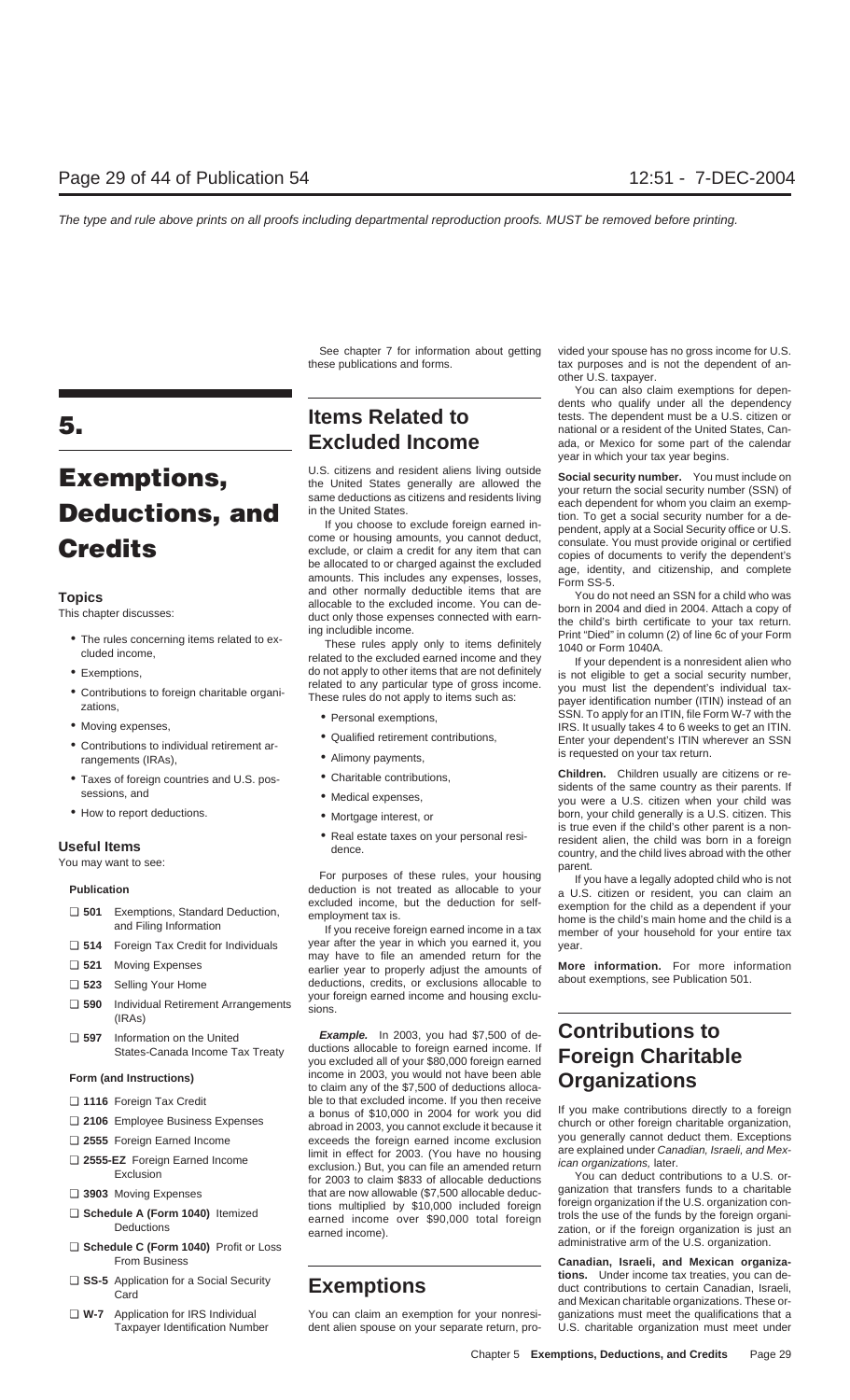U.S. tax law. The organization can tell you States to a foreign country. The moving expense **Storage expenses.** These expenses are atwhether it qualifies. If you are unable to get this is connected with the year of the move and the tributable to work you do during the year in information from the organization itself, contact preceding year if the move is from a foreign which you incur the storage expenses. You can-IRS at the address below. The Country to the United States. The Country to the United States. The country to the United States.

You cannot deduct more than the percent-<br>I limit on charitable contributions applied to **Amount allocable to excluded income.** To age limit on charitable contributions applied to your Canadian, Israeli, or Mexican source in- figure the amount of your moving expense that is limit does not apply to gifts to that school. For butions to Canadian charities, see Publication is the total of your excluded foreign earned in-

sions, write to Internal Revenue Service, Inter- is your total foreign earned income for both national Section, P.O. Box 920, Bensalem, PA years.<br>19020-8518<br>19020-8518 information needed to properly figure the mov-

country, your moving expenses are directly con-<br>nected with the income earned in that foreign dence days over 365 total days in the year). To<br>country. If you exclude all or part of the income find the part of your moving country. If you exclude all or part of the income<br>that you earn at the new location under the<br>foreign earned income exclusion or the foreign<br>foreign earned income exclusion or the foreign<br>housing exclusion, you cannot dedu

**Year to which expense is connected.** The moving expense is connected with earning the **Move between foreign countries.** If you income (including reimbursements, as dis-<br>cussed in chapter 4 under *Reimbursement of* expense is allocable to income earned in the cussed in chapter 4 under Reimbursement of moving expenses) either entirely in the year of year of the move if you qualified under either the **Individual Retirement**<br>the move or in 2 years. It is connected with bona fide residence test or the physical presearning the income entirely in the year of the ence test for a period that includes at least 120 **Arrangements** move if you qualify under the bona fide resi- days in the year of the move. dence test or physical presence test for at least<br>120 days during that tax year.<br>120 days during that tax year.<br>120 days during that tax year. 120 days during that tax year. **New place of work in U.S.** If your new place

fide residence test or the physical presence test moving expenses are directly connected with following year if the move is from the United expenses to foreign earned income. The foreign housing exclusion. Do not reduce

come. If you or a member of your family is allocable to your excluded foreign earned in- **Moving Expense Attributable to** enrolled at a Canadian college or university, the come (and not deductible), you must multiply **Foreign Earnings in 2 Years**<br>limit does not apply to gifts to that school. For your total moving expense deduction by a fracadditional information on the deduction of contri-<br>
tion. The numerator (top number) of the fraction is the total of your excluded foreign earned in-<br>
to your foreign earnings in 2 years (the year of 597. come and housing amounts for both years and the move and the following year), you should<br>For more information on these treaty provi- the denominator (bottom number) of the fraction request an extension of time to file For more information on these treaty provi-<br>The denominator (bottom number) of the fraction of the fraction care income for the vears of the move until after the end of the<br>The version of the vear of the work of the work o

ployer on November 1, 2003, to Monaco. Your *When To File and Pay* in chapter 1.<br>tax home is in Monaco, and you qualify as a series the you do not request an extr tax home is in Monaco, and you qualify as a<br>bona fide resident of Monaco for the entire tax<br>year 2004. In 2003, you paid \$6,000 for allowa-<br>If you moved to a new home in 2004 because of ble moving expenses for your move fr If you moved to a new home in 2004 because of ble moving expenses for your move from the the foreign earned income you are excluding.<br>Vour job or business, you may be able to deduct United States to Monaco. You were fully your job or business, you may be able to deduct United States to Monaco. You were fully reim-<br>the expenses of your move. Generally, to be bursed (under a nonaccountable plan) for these by a fraction the numerator (fon numb bursed (under a nonaccountable plan) for these by a fraction, the numerator (top number) of expenses in the same year. The reimbursement which is your excluded foreign earned income. deductible, the moving expenses must have expenses in the same year. The reimbursement which is your excluded foreign earned income<br>been paid or incurred in connection with starting is included in your income. Your only ot

Foreign moves. A foreign move is a move in the year of the move, the moving expenses are<br>connection with the start of work at a new job<br>location outside the United States and its pos-<br>sessions. A foreign move does not incl

**Expenses** and the \$80,000 fave no housing exclusion. The total if, after you make the final computation, you<br>amount you can exclude is \$93,151, consisting have an additional amount of allowable moving<br>of the \$80,000 fullof the \$80,000 full-year exclusion for 2004 and a When your new place of work is in a foreign \$13,151 part-year exclusion for 2003 (\$80,000 an amended return for the year of the move. You country, your moving expenses are directly con-<br>country, your moving expenses are di

**!** ing expense related to the excluded income for a<br>move from a foreign country to the United States<br>if you receive a reimbursement that you are able<br>to treat as compensation for services performed<br>in the preceding example, t

bona fide residence test or the physical pres-

If you do not qualify under either the bona of work is in the United States, the deductible Roth IRAs are generally limited to the lesser of residence test or the physical presence test moving expenses are directly connect for at least 120 days during the year of the move, the income earned in the United States. If you compensation that is includible in your gross the expense is connected with earning the in- treat a reimbursement from your employer as income for the tax year. Therefore, do not take come in 2 years. The moving expense is con- foreign earned income (see the discussion in into account compensation you exclude under nected with the year of the move and the chapter 4), you must allocate deductible moving either the foreign earned income exclusion or

information needed to properly figure the mov-**Example.** You are transferred by your em- ing expense deduction. See Extensions under

been paid or incurred in connection with starting is included in your income. Your only other in-<br>work at a new job location. See Publication 521, come consists of \$14,000 wages earned in 2003 (bottom number) of which is y

- 
-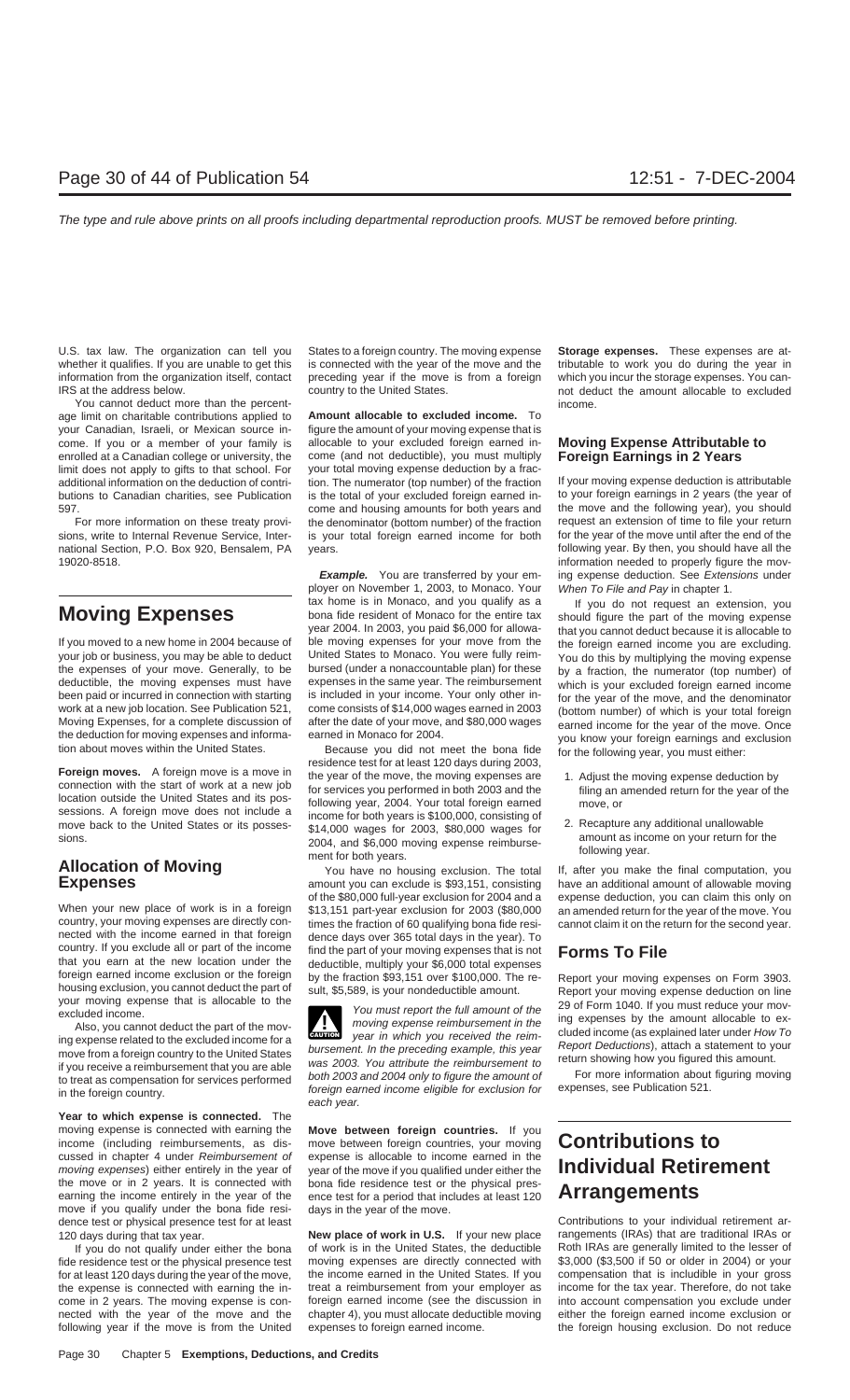duction. cannot deduct or take a credit for the foreign to this limit and will not have to file Form 1116 if

tions to your traditional IRAs is generally limited by applying a fraction to the foreign taxes paid Your only foreign source income for the behavior of the foreign taxes paid behavior of the sead on your modified adjusted based on your modified adjusted gross income. On foreign earned income received during the year is passive income (dividends, inter-<br>This is your adjusted gross income figured with-<br>tax year. The numerator (top number) of This is your adjusted gross income figured with- tax year. The numerator (top number) of the out taking into account the foreign earned in-<br>come exclusion, the foreign housing exclusion, received during the tax year minus deductible 1099-DIV or 1099-INT). come exclusion, the foreign housing exclusion, received during the tax year minus deductible

come taxes reduce your taxable income. Taken income your choice to exclude foreign earned<br>as a credit, foreign income taxes reduce your tax income or your choice to exclude foreign earned<br>iability. You must treat all forei liability. You must treat all foreign income taxes income or your choice to exclude foreign housthe same way. You generally cannot deduct ing costs, one or both of the choices may be • Financial services income.<br>some foreign income taxes and take a credit for considered revoked. others. However, regardless of whether you example and the state of the shipping income. take a credit for foreign income taxes, you may **Credit for Foreign** example able to deduct other foreign taxes. See De-<br>be able to deduct other foreign taxes. See De-**Income Taxes** from the tional sales corporation (DISC)

There is no rule to determine whether it is to<br>
your advantage to take a deduction or a credit<br>
for foreign income taxes. In most cases, it is to<br>
your advantage to take foreign income taxes as<br>
a tax credit, which you sub the proportion of foreign income to U.S. income<br>is small, a lower final tax may result from deduct-<br>in a the foreign income taxes. In any event, you tax liability you pay or accrue during the year.<br>in a the foreign income ing the foreign income taxes. In any event, you tax liability you pay or accrue during the year.  $\bullet$  All other income not included above (genshould figure your tax liability both ways and The amount for which you can claim a credit is eral limitation income).

**Foreign income taxes.** These are generally **Subsidies.** If a foreign country returns your amount into account.<br>
income taxes you pay to any foreign country of foreign tax payments to you in the form of a To determine your income taxes you pay to any foreign country or foreign tax payments to you in the form of a To determine your taxable income in each possession of the United States.

- 
- 
- 
- 

your compensation by the foreign housing de- If only part of your wages is excluded, you **Exemption from limit.** You will not be subject If you are covered by an employer retirement income taxes allocable to the excluded part. You you meet all three of the following requirements.<br>plan at work, your deduction for your contribu- find the taxes allocable to yo or the foreign housing deduction. Other modifi-<br>
cations are also required. For more information<br>
on IRAs, see Publication 590.<br>
on IRAs, see Publication 590.<br>
on IRAs, see Publication 590.<br>
on the credit are not more than Taxes of Foreign **Find that income (including the foreign housing de-** • You elect this procedure.<br>
If you make this election, you cannot carry back<br> **Countries and** If foreign law taxes both earned income and or carry ove

**Countries and** If foreign law taxes both earned income and or carry over any unused foreign tax to or from some other type of income and the taxes on the this year. Some other type of income and the taxes on the this year.<br>U.S. POSSESSIONS other type cannot be separated, the denomina-<br>tor of the fraction is the total amount of income Separate limit. You must figure the limit on a

**!**

then use the one that is better for you. not necessarily the amount withheld by the for-<br>You can make or change your choice within eign country. You cannot take a foreign tax

subsidy, you cannot claim a foreign tax credit category, deduct expenses and lossed on these payments. This rule applies to a based on these payments. This rule applies to a

• Possession exclusion. The foreign tax credit is limited to the part of your apportioning your deductions, see Publication<br>• Extraterritorial income exclusion. total U.S. tax that is in proportion to your taxable<br>• Extrat If your wages are completely excluded, you can- compared to your total taxable income. The al- exemptions for yourself, your spouse, or your not deduct or take a credit for any of the foreign lowable foreign tax credit cannot be more than dependents in figuring taxable income for purtaxes paid on these wages. your actual foreign tax liability. poses of the limit.

- 
- 
- 

You can take either a credit or a deduction for subject to foreign tax minus deductible ex-<br>income taxes paid to a foreign country or a U.S.<br>possession. Taken as a deduction, foreign in-<br>possession. Taken as a deduction, f

- 
- 
- 
- 
- 
- 
- 
- 
- 
- 

You can make or change your choice within<br>10 years from the due date for filing the tax credit for income tax you paid to a foreign coun-<br>10 years from the due date for filing the tax credit for income tax you paid to a fo

Foreign income taxes on U.S. return. For-<br>eign income taxes can only be taken as a credit mined, directly or indirectly, by reference to the texpenses (such as itemized deduc-<br>on Form 1040, line 46, or as an itemized deduc Foreign taxes paid on excluded income. Charges of obligations. A credit is also not income in the separate limit category. The de-<br>
You cannot take a credit or deduction for foreign allowed if the subsidy is given to a per • Foreign housing exclusion. **Limit** penses. For more information on allocating and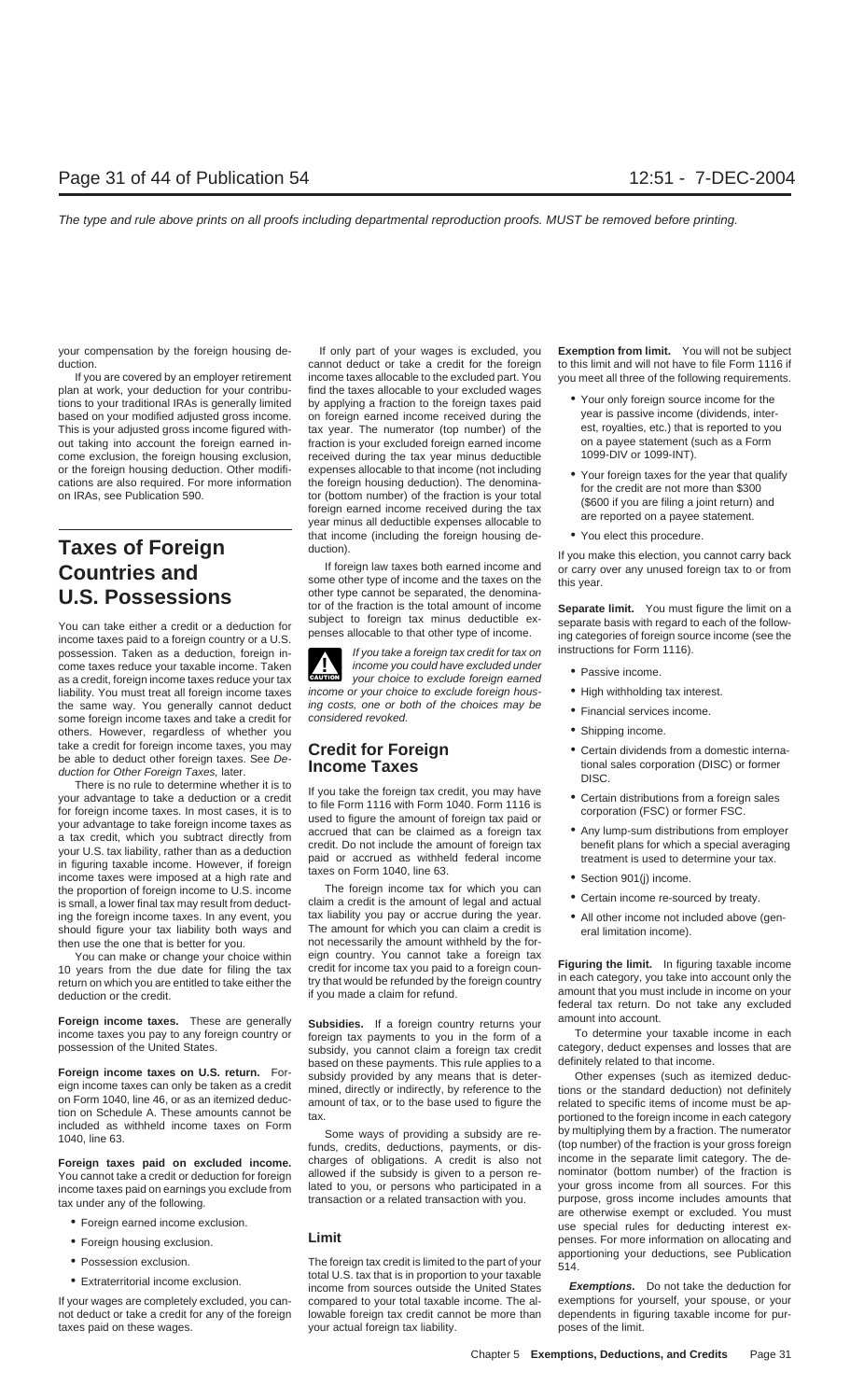overall foreign loss and the loss reduces your **How To Report** exclusion and exclude \$80,000 of your gross<br>U.S. source income (resulting in a reduction of U.S. source income (resulting in a reduction of  $\overline{\mathbf{DeductionS}}$ your U.S. tax liability), you must recapture the **Deductions** your setting your total income, 80% of your business ex-<br>
loss in later vears when you have taxable inloss in later years when you have taxable in-<br>come from foreign sources. This is done by If you exclude foreign earned income or housing income and expenses on Schedule C (Form come from foreign sources. This is done by If you exclude foreign earned income or housing income and expenses on Schedule C (Form<br>treating a part of your taxable income from for- amounts, how you show your deductions on 1 treating a part of your taxable income from for- amounts, how you show your deductions on 104<br>eign sources in later years as U.S. source in-your tax return and how you figure the amount ing:

deduct foreign income taxes as an itemized de-<br>duction on Schedule A (Form 1040).<br>1040) only the part not related to excluded in-<br>wour net income, or \$12,000, assuming that this

paid on income that is subject to U.S. tax. You from the total deduction the amount related to cannot deduct foreign taxes paid on earnings excluded income. Generally, you figure the cannot deduct foreign taxes paid on earnings excluded income. Generally, you figure the Your exclusion of \$12,000 is 12% of your gross<br>Vou exclude from tax under any of the following amount that is related to the excluded

- 
- 
- 
- 

to exclude your foreign earned income. Your Germany for the entire tax year. You meet the \$146,000, business expenses were \$172,000, excluded wages in Country X are \$70,000 on physical presence test. Your foreign earned in excluded wages in Country X are \$70,000 on physical presence test. Your foreign earned in-<br>which you paid income tax of \$10,000. You come for the year was \$100,000 and your in- allowance for the services you performed for which you paid income tax of \$10,000. You come for the year was \$100,000 and your in-<br>received dividends from Country X of \$2,000 on vestment income was \$12,000. After excluding business is \$77,000. Because you incurred a received dividends from Country X of \$2,000 on vestment income was  $\frac{312,000}{880,000}$ , your AGI is \$32,000.

the earlier discussion under Foreign taxes paid miscellaneous expenses that are not related to income and expenses on Schedule C (Form<br>on excluded income. your foreign income that you enter on line 22 of 1040). On Form 255

expenses in a trade or business or in the produc-<br>total (\$750) on line 23.<br>On line 25 of Schedule A enter \$640 which was the first year you were eligible. If you had

The deduction for foreign taxes other than **Example 2.** You are a U.S. citizen, have a chapter 4. foreign income taxes is not related to the foreign tax home in Spain and meet the physical prestax credit. You can take deductions for these ence test. You are self-employed and personal **Example 5.** You are a U.S. citizen, have a miscellaneous foreign taxes and also claim the services produce the business income. Y miscellaneous foreign taxes and also claim the services produce the business income. Your tax home in Venezuela, and meet the bona fide<br>foreign tax credit for income taxes imposed by a gross income was \$100,000, business e

eign sources in later years as U.S. source in-<br>
come. This reduces the numerator of the limiting<br>
fraction and the resulting foreign tax credit limit.<br>
Foreign tax credit carryback and carryover.<br>
Foreign tax credit carryb

Foreign tax credit carryback and carryover.<br>The amount of foreign income tax not allowed as justed gross income, enter the total amount for 3. Line 42, \$48,000 (80% × \$60,000) busi-<br>a credit because of the limit can be car a credit because of the limit can be carried back each of these items on the appropriate lines and ness<br>2 years and carried forward 5 years. excludes of Form 1040. Generally, you figure sion. schedules of Form 1040. Generally, you figure More information on figuring the foreign tax the amount of a deduction related to the ex-In this situation (Example 2), you can-<br>credit can be found in Publication 514.<br>fraction. the numerator of which is your foreign<br>fraction the numerator of which is your foreign fraction, the numerator of which is your foreign not use Form 2555-EZ since you had earned income exclusion and the denominator self-expenses.<br>of which is your foreign earned income. Enter  $exp$ expenses. **Deduction for of the computation of which is your foreign earned income. Enter Foreign Income Taxes** the amount of the deduction(s) related to ex-

1040) only the part not related to excluded in- your net income, or \$12,000, assuming that this You can deduct only foreign income taxes come. You figure that amount by subtracting amount is a reasonable allowance for your serv-<br>d on income that is subject to U.S. tax, You from the total deduction the amount related you exclude from tax under any of the following. amount that is related to the excluded income by income (\$12,000 ÷ \$100,000). Because you ex-<br>multiplying the total deduction by a fraction, the cluded 12% of your total inc • Foreign earned income exclusion. numerator of which is your foreign earned in-<br>come exclusion and the denominator of which is excluded income and is not deductible. **•** Foreign housing exclusion. <br>vour foreign earned income. Attach a statement vour foreign earned income. Attach a statement • Possession exclusion. to your return showing how you figured the de-<br>ductible amount. the state horner in Brazil, and meet the physical pres-

**Example 1.** You are a U.S. citizen em- tal and personal services combine to produce ployed as an accountant. Your tax home is in business income. Your gross income was **Example.** You are a U.S. citizen and qualify ployed as an accountant. Your tax home is in business income. Your gross income was

You had unreimbursed business expenses enterpofit does not apply. The \$77,000 is foreign<br>
You can deduct the \$600 tax payment be-<br>
U.S. tax. Because you exclude your wages, you<br>
U.S. tax. Because you exclude your wages, yo

**Deduction for**<br> **Other Foreign Taxes**<br>
You can deduct real property taxes you pay that<br>
You can deduct real property taxes you pay that<br>
You can deduct real property taxes you pay that<br>
You can deduct real property taxes personal property taxes, unless you incurred the the \$500 that you have on line 22 and enter the probably not want to choose the for-<br>expenses in a trade or business or in the produc-<br>fotal (\$750) on line 23 total (\$750) on line 23.

tion of income.<br>On line 25 of Schedule A, enter \$640, which was the first year you were eligible. If you had<br>On the exclusion in an earlier year, you

tax home in Spain, and meet the physical presgross income was \$100,000, business ex- residence test. You have been performing servforeign country. penses \$60,000, and net income (profit) ices for clients as a partner in a firm that pro-

**Recapture of foreign losses.** If you have an **Example 2018** Section 1000. You choose the foreign earned income

- 
- 
- 



cluded income on line 42 of Form 2555. **Example 3.** Assume in Example 2 that both Instead of taking the foreign tax credit, you can If you have itemized deductions related to capital and personal services combine to pro-

• Extraterritorial income exclusion.<br>• ence test. You are a U.S. citizen em-<br>• Example 1. You are a U.S. citizen em- tal and personal services combine to produce which you paid income tax of \$600. \$80,000, your AGI is \$32,000. net loss, the earned income limit of 30% of your<br>You had unreimbursed business expenses net profit does not apply. The \$77,000 is foreign on excluded income. your foreign income that you enter on line 22 of 1040). On Form 2555, exclude \$77,000 and<br>Schedule A. Show \$90,713 on line 42. Subtract line 42 from<br>You must fill out Form 2106. On that form, line 41 an



On the other hand, you generally can deduct is 2% of your adjusted gross income of \$32,000 chosen the exclusion in an earlier year, you<br>personal property taxes when you pay them to (line 37, Form 1040) and subtract it from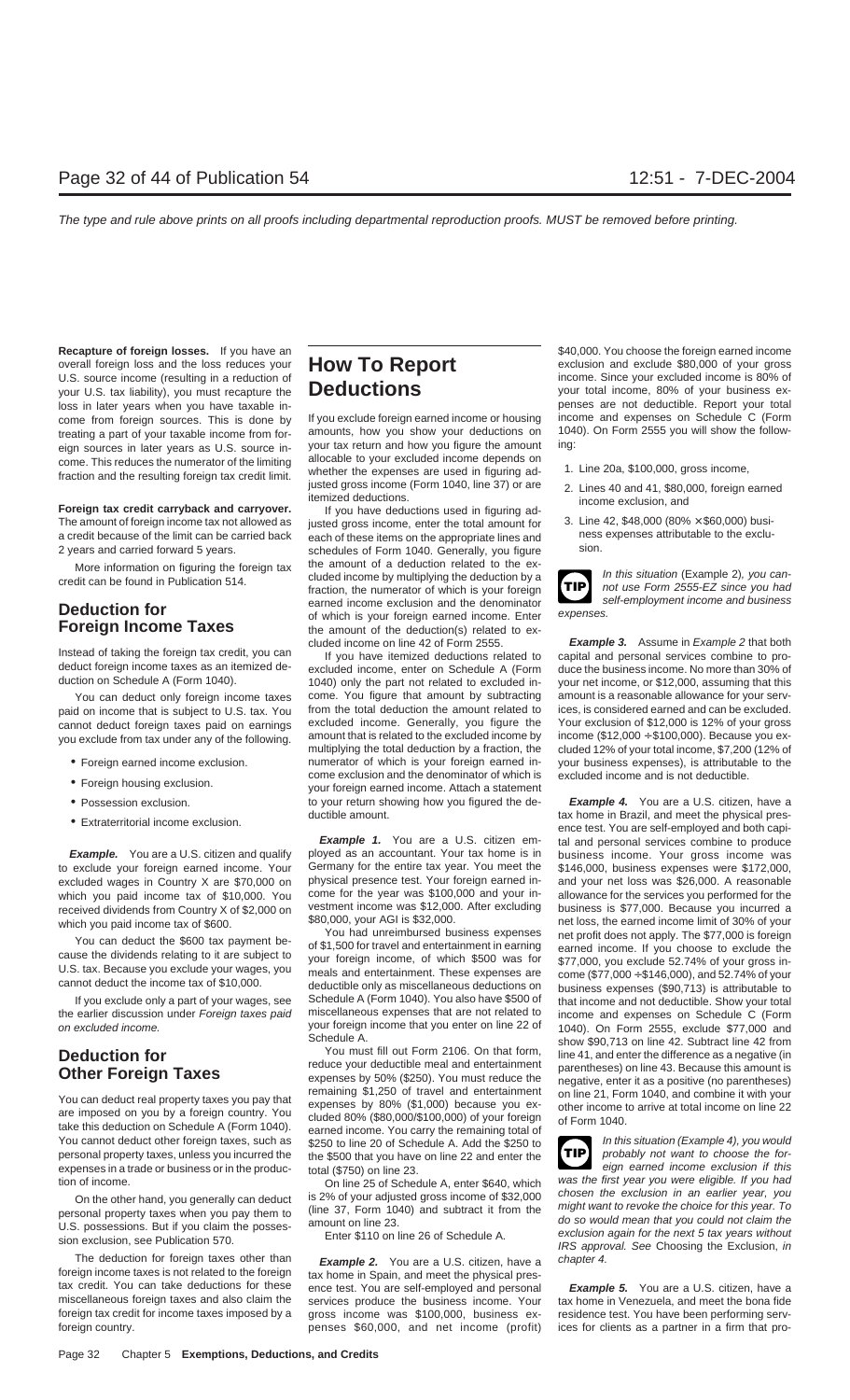vides services exclusively in Venezuela. Capital exemptions, and reductions in the rate of taxes ital in a foreign country, you may be taxed on investment is not material in producing the of those foreign countries. If a foreign country that income or capital by both the United States partnership's income. Under the terms of the with which the United States has a treaty im- and the treaty country. partnership agreement, you are to receive 50% poses a tax on you, you may be entitled to Most treaties allow you to take a credit of the net profits. The partnership received gross benefits under the treaty. against or deduction from the treaty country's income of \$200,000 and incurred operating ex-<br>Treaty benefits generally are available to re-<br>taxe income of \$200,000 and incurred operating ex-<br>
penses of \$80,000. Of the net profits of sidents of the United States. They generally are **Nondiscrimination provisions.** Most l penses of \$80,000. Of the net profits of sidents of the United States. They generally are **Nondiscrimination provisions.** Most U.S. **States** and the treaty country can-<br>\$120,000, you received \$60,000 as your distrib- not a

You choose to exclude \$80,000 of your benefits and safeguards, such as the nondis-<br>share of the gross income. Because you ex- crimination provisions, are available to U.S. citi- treaty country than it imposes on its own ci clude 80% (\$80,000 ÷ \$100,000) of your share zens residing in the treaty countries. U.S. in the same circumstances. of the gross income, you cannot deduct citizens residing in a foreign country may also be **Saving clauses.** U.S. treaties contain sav-<br>\$32,000, 80% of your share of the operating entitled to benefits under that country's t expenses (80%  $\times$  \$40,000). Report \$60,000, ties with third countries.<br>your distributive share of the partnership net Neushould coming the apparition to the sidents. As a result, U.S. citizens and reyour distributive share of the partnership net<br>profit, on Schedule E (Form 1040), Supplemential income and Loss. On Form 2555, show are entitled to a tax sidents generally cannot use the treaty to re-<br>tal Income and Loss.



- 
- 
- 

- 
- 

See chapter 7 for information about getting tax of treaty countries.<br>ese publications. Most treaties contain separate provisions for

subject to taxes imposed by the foreign coun-**Tax credit provisions.** If you are a U.S. • Avoiding the lapse or termination of your tries are entitled to certain credits, deductions, resident who receives income from or owns cap- right to appeal any tax determination.

\$120,000, you received \$60,000 as your distrib-<br>in the United States. However, certain treaty not discriminate by imposing more burdensome crimination provisions, are available to U.S. citi- treaty country than it imposes on its own citizens



Some common tax treaty benefits are explained below. The credits, deductions, exemptions, reductions in rate, and other benefits provided by **Competent** tax treaties are subject to conditions and various

resident, pay you receive for the first 2 or 3 years procedure article, that apply in your situation.<br>that you are teaching or doing research in a The U.S. competent authority cannot co that you are teaching or doing research in a<br>treaty country may be exempt from that sider requests involving countries with which the<br>This chapter discusses:<br>**Students, trainees, and apprentices.** If<br>**Students, trainees, a** 

• Some common tax treaty benefits, you are a U.S. resident, amounts you receive **Effect of request for assistance.** If your refrom the United States for study, research, or quest provides a basis for competent authority •

Some treaties exempt grants, allowances, Useful **Items** and awards received from governmental and **How to make your request.** It is important **Community** certain nonprofit proming and and **How to make your request**. It is important autain circumstances, a limited amount of pay re- thority consideration ceived by students. trainees, and apprentices following occurs. **Publication ceived** by students, trainees, and apprentices may be exempt from the income tax of many<br>
The States-Canada Income Tax Treaty<br>
The States-Canada Income Tax Treaty<br>
The States-Canada Income Tax Treaty<br>
The States Treations and annuities. If you are a U.S.<br>
The Actions

resident, nongovernment pensions and annui- and the foreign country result in double ❏ **901** U.S. Tax Treaties ties you receive may be exempt from the income taxation or will result<br>tax of treaty countries

dividends, that you receive from sources in a • Filing a protective claim for credit or refund The United States has tax treaties or conven-<br>treaty country may be exempt from that of U.S. taxes.<br>tions with many countries. See Table 6-1 at the country's income tax or taxed at a reduced rate.

tions with many countries. See Table 6-1 at the country's income tax or taxed at a reduced rate.<br>
end of this chapter for a list of these countries. Several treaties provide exemption for capi-<br>
Under these treaties and co

not discriminate by imposing more burdensome

entitled to benefits under that country's tax trea- ing clauses that provide that the treaties do not<br>ties with third countries.

Example and Eustine 40 and show \$32,000 on line 42. However, most treaties provide exceptions tax, or other treaty benefit or safeguard. However, most treaties provide exceptions to saving clauses that allow certain provis In this situation (Example 5), you can-<br>
not use Form 2555-EZ since you had<br>
earned income other than salaries and<br>
earned income other than salaries and<br>
earned income other than salaries and<br>  $\bullet$  **Common Ranafits** earned income other than salaries and **Common Benefits** applicable saving clause to determine if an ex-<br>wages and you had business expenses.

**6.**<br> **6.**<br> **6.**<br> **6.**<br> **6.**<br> **6.**<br> **6.**<br> **8.**<br> **8.**<br> **8.**<br> **8.**<br> **8.**<br> **8.**<br> **8.**<br> **8.**<br> **8.**<br> **8.**<br> **8.**<br> **8.**<br> **8.**<br> **8.**<br> **8.**<br> **8.**<br> **8.**<br> **8.**<br> **8.**<br> **8.**<br> **8.**<br> **8.**<br> **8.**<br> **8.**<br> **8.**<br> **8.**<br> **8.**<br> **8.**<br> **8.**<br> **8.**<br>

business, professional and technical training assistance, the U.S. competent authority gener-• How to get copies of tax treaties. may be exempt from a treaty country's income ally will consult with the treaty country compe-<br>tax. tax.

You may want to see: certain nonprofit organizations. Also, under cer- that you make your request for competent au-<br>tain circumstances, a limited amount of pay re- thority consideration as soon as either of the

- 
- 

Wost treaties contain separate provisions for<br>
EXTIBIT ARIC CONSINGLY TO SERVIT AND THE STAR TREATIES THE SALL THE STARM THE STARM THE STARM THE STARM THE STARM THE STARM THE STARM THE STARM THE STARM THE STARM THE STARM T

- 
- 
-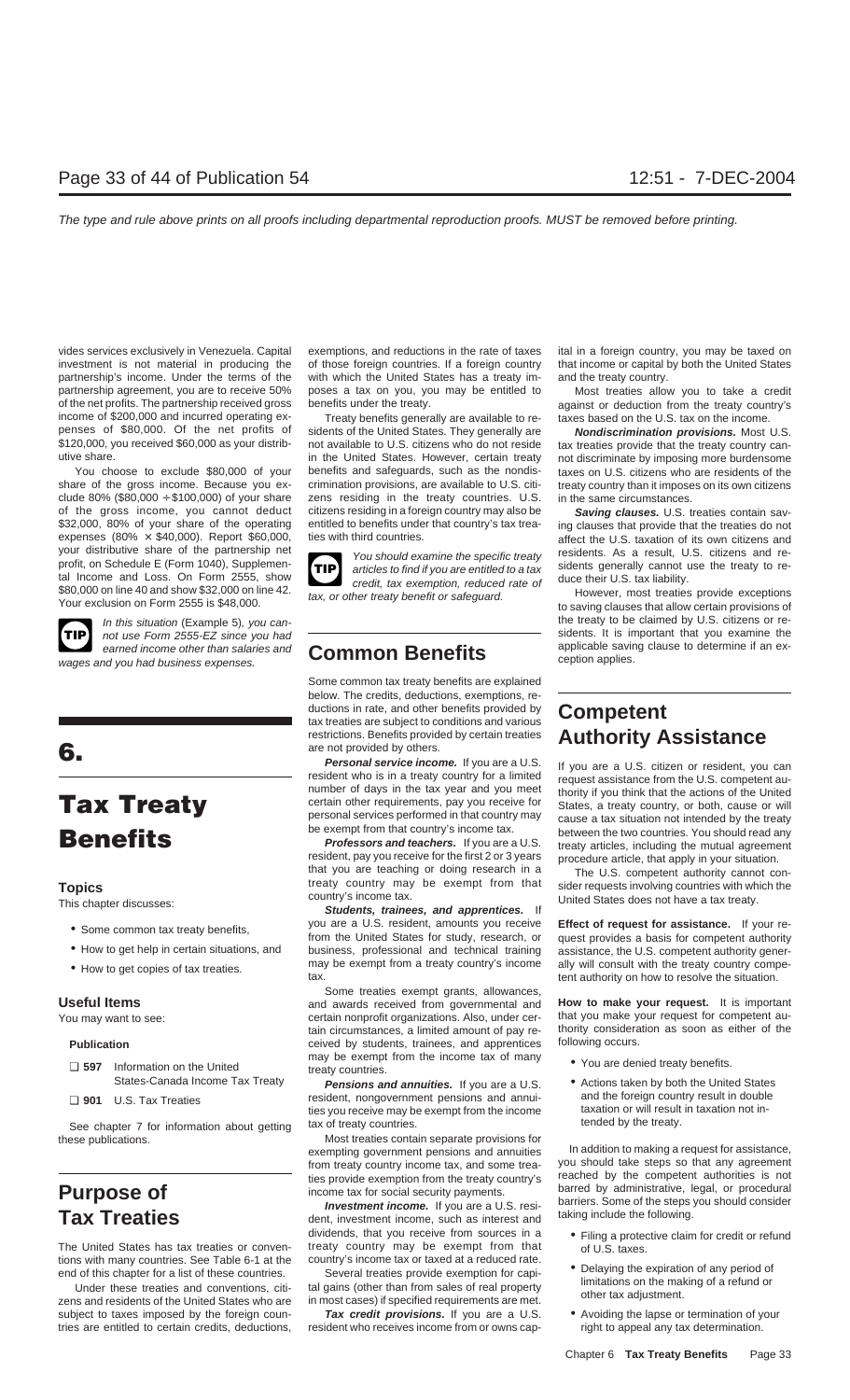- 
- 

- 
- 
- tion of the relevant treaty provisions.
- The respective positions taken by you and **Obtaining Copies** htternal Revenue Service<br>the foreign country. **Obtaining Copies** P.O. Box 920
- Copies of any protests, briefs, or other **Of Tax Treaties** Bensalem, PA 19020-8518.<br> **DETAX Treaties**



Director, International Attn: Office of Tax Treaty Internal Revenue Service 1111 Constitution Avenue, NW Washington, DC 20224.

• Complying with all applicable procedures Additional details on the procedures for re- You can get complete information about for invoking competent authority consider- questing competent authority assistance are in- treaty provisions from the taxing authority in the ation. cluded in Revenue Procedure 2002-52, which is country from which you receive income or from

• Contesting an adjustment or seeking an<br>appropriate correlative adjustment with re-<br>spect to the U.S. or treaty country tax.<br>Taxpayers can consult with the U.S. competent<br>authority to determine whether they need to take<br>a need to be taken.<br>
The request should contain all essential items<br>
The request should contain all essential items<br>
of information, including the following items.<br>
The request should contain all essential items<br>
you can usu

# **per Tax Treaties**

Table 6-1 lists those countries with which the Your request for competent authority United States has income tax treaties. This table<br>consideration should be addressed to: is undated through September 30, 2004 is updated through September 30, 2004.

• The facts from which the issue arises. and vice versa when "U.S." appears in the treaty and you are in the United States, Puerto Rico, or the exemption discussions in Publication 901.<br>
• The years and amounts of income a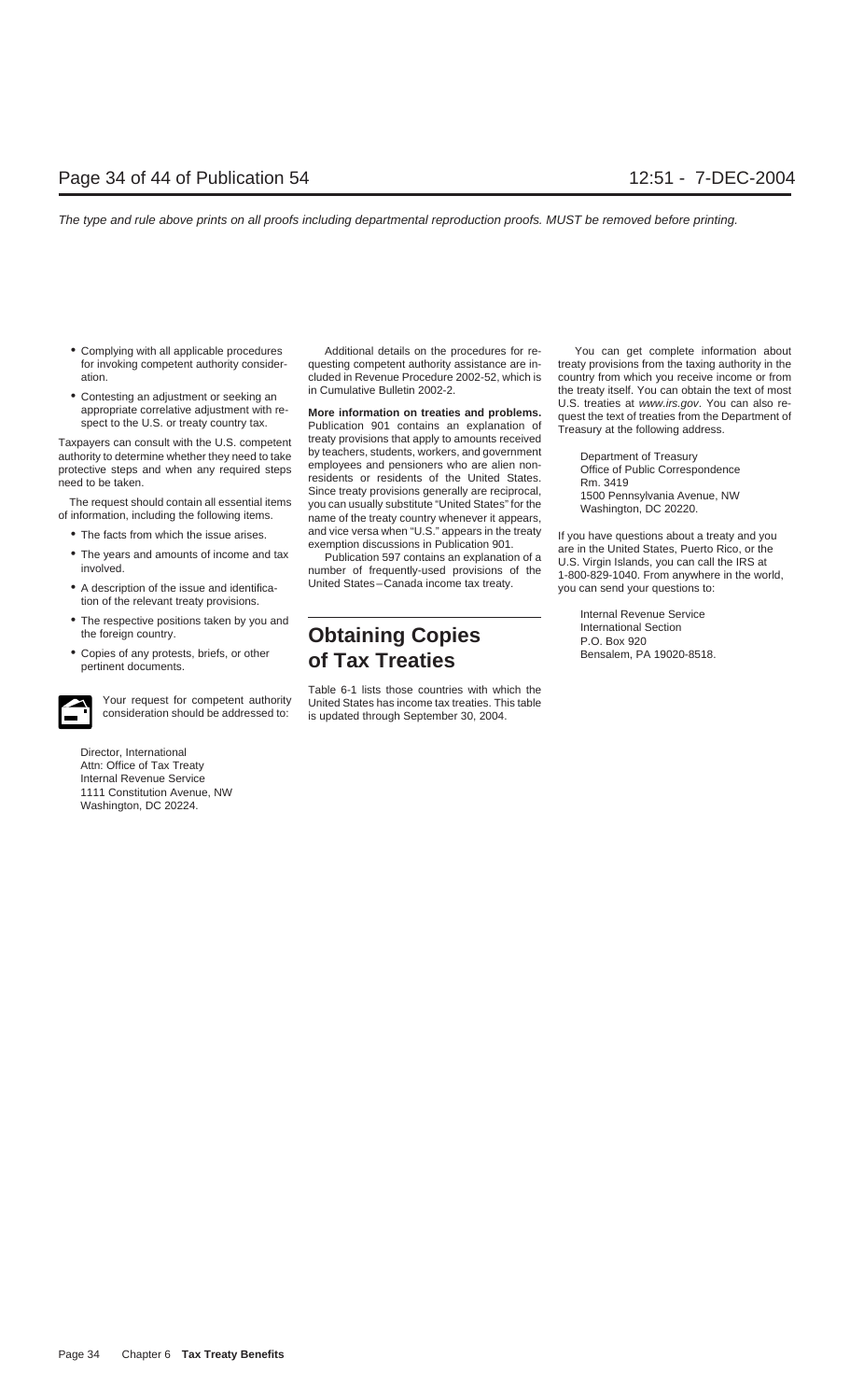### Table 6–1. **Table of Tax Treaties** (Updated through September 30, 2004)

|                             | <b>Official Text</b>                  | General                      |                                    | <b>Applicable Treasury</b><br><b>Explanations</b> |
|-----------------------------|---------------------------------------|------------------------------|------------------------------------|---------------------------------------------------|
| Country                     | Symbol <sup>1</sup>                   | <b>Effective Date</b>        | <b>Citation</b>                    | or Treasury Decision (T.D.)                       |
| Australia                   | <b>TIAS 10773</b>                     | Dec. 1, 1983                 | 1986-2 C.B. 220                    | 1986-2 C.B. 246                                   |
| Protocol                    | <b>TIAS</b>                           | Jan. 1, 2004                 |                                    |                                                   |
| Austria                     | <b>TIAS</b>                           | Jan. 1, 1999                 |                                    |                                                   |
| <b>Barbados</b>             | <b>TIAS 11090</b>                     | Jan. 1, 1984                 | 1991-2 C.B. 436                    | 1991-2 C.B. 466                                   |
| Protocol<br>Belgium         | <b>TIAS</b><br><b>TIAS 7463</b>       | Jan. 1, 1994                 | 1973-1 C.B. 619                    |                                                   |
| Protocol                    | <b>TIAS 11254</b>                     | Jan. 1, 1971<br>Jan. 1, 1988 |                                    |                                                   |
| Canada <sup>2</sup>         | <b>TIAS 11087</b>                     | Jan. 1, 1985                 | 1986-2 C.B. 258                    | 1987-2 C.B. 298                                   |
| Protocol                    | TIAS                                  | Jan. 1, 1996                 |                                    |                                                   |
| China, People's Republic of | <b>TIAS 12065</b>                     | Jan. 1, 1987                 | 1988-1 C.B. 414                    | 1988-1 C.B. 447                                   |
| Commonwealth of Independent |                                       |                              |                                    |                                                   |
| States <sup>3</sup>         | <b>TIAS 8225</b>                      | Jan. 1, 1976                 | 1976-2 C.B. 463                    | 1976-2 C.B. 475                                   |
| Cyprus                      | <b>TIAS 10965</b>                     | Jan. 1, 1986                 | 1989-2 C.B. 280                    | 1989-2 C.B. 314                                   |
| <b>Czech Republic</b>       | <b>TIAS</b>                           | Jan. 1, 1993                 |                                    |                                                   |
| Denmark                     | <b>TIAS</b>                           | Jan. 1, 2001                 |                                    |                                                   |
| Egypt                       | <b>TIAS 10149</b>                     | Jan. 1, 1982                 | 1982-1 C.B. 219                    | 1982-1 C.B. 243                                   |
| Estonia<br>Finland          | <b>TIAS</b><br><b>TIAS 12101</b>      | Jan. 1, 2000                 |                                    |                                                   |
| France                      | <b>TIAS</b>                           | Jan. 1, 1991<br>Jan. 1, 1996 |                                    |                                                   |
| Germany                     | <b>TIAS</b>                           | Jan. 1, 1990                 |                                    |                                                   |
| Greece                      | <b>TIAS 2902</b>                      | Jan. 1, 1953                 | 1958-2 C.B. 1054                   | T.D. 6109, 1954-2 C.B. 638                        |
| Hungary                     | <b>TIAS 9560</b>                      | Jan. 1, 1980                 | 1980-1 C.B. 333                    | 1980-1 C.B. 354                                   |
| Iceland                     | <b>TIAS 8151</b>                      | Jan. 1, 1976                 | 1976-1 C.B. 442                    | 1976-1 C.B. 456                                   |
| India                       | <b>TIAS</b>                           | Jan. 1, 1991                 |                                    |                                                   |
| Indonesia                   | <b>TIAS 11593</b>                     | Jan. 1, 1990                 |                                    |                                                   |
| Ireland                     | <b>TIAS</b>                           | Jan. 1, 1998                 |                                    |                                                   |
| Israel                      | <b>TIAS</b>                           | Jan. 1, 1995                 |                                    |                                                   |
| Italy                       | <b>TIAS 11064</b>                     | Jan. 1, 1985                 | 1992-1 C.B. 442                    | 1992-1 C.B. 473                                   |
| Jamaica                     | <b>TIAS 10207</b>                     | Jan. 1, 1982                 | 1982-1 C.B. 257                    | 1982-1 C.B. 291                                   |
| Japan<br>Kazakstan          | <b>TIAS</b><br><b>TIAS</b>            | Jan. 1, 2005<br>Jan. 1, 1996 |                                    |                                                   |
| Korea, Republic of          | <b>TIAS 9506</b>                      | Jan. 1, 1980                 | 1979-2 C.B. 435                    | 1979-2 C.B. 458                                   |
| Latvia                      | <b>TIAS</b>                           | Jan. 1, 2000                 |                                    |                                                   |
| Lithuania                   | <b>TIAS</b>                           | Jan. 1, 2000                 |                                    |                                                   |
| Luxembourg                  | <b>TIAS</b>                           | Jan. 1, 2001                 |                                    |                                                   |
| Mexico                      | <b>TIAS</b>                           | Jan. 1, 1994                 | 1994-2 C.B. 424                    | 1994-2 C.B. 489                                   |
| Protocol                    | <b>TIAS</b>                           | Jan. 1, 2004                 |                                    |                                                   |
| Morocco                     | <b>TIAS 10195</b>                     | Jan. 1, 1981                 | 1982-2 C.B. 405                    | 1982-2 C.B. 427                                   |
| Netherlands                 | <b>TIAS</b>                           | Jan. 1, 1994                 |                                    |                                                   |
| New Zealand                 | <b>TIAS 10772</b>                     | Nov. 2, 1983                 | 1990-2 C.B. 274                    | 1990-2 C.B. 303                                   |
| Norway<br>Protocol          | <b>TIAS 7474</b><br><b>TIAS 10205</b> | Jan. 1, 1971                 | 1973-1 C.B. 669                    | 1973-1 C.B. 693                                   |
| Pakistan                    | <b>TIAS 4232</b>                      | Jan. 1, 1982<br>Jan. 1, 1959 | 1982-2 C.B. 440<br>1960-2 C.B. 646 | 1982-2 C.B. 454<br>T.D. 6431, 1960-1 C.B. 755     |
| Philippines                 | <b>TIAS 10417</b>                     | Jan. 1, 1983                 | 1984-2 C.B. 384                    | 1984-2 C.B. 412                                   |
| Poland                      | <b>TIAS 8486</b>                      | Jan. 1, 1974                 | 1977-1 C.B. 416                    | 1977-1 C.B. 427                                   |
| Portugal                    | <b>TIAS</b>                           | Jan. 1, 1996                 |                                    |                                                   |
| Romania                     | <b>TIAS 8228</b>                      | Jan. 1, 1974                 | 1976-2 C.B. 492                    | 1976-2 C.B. 504                                   |
| Russia                      | <b>TIAS</b>                           | Jan. 1, 1994                 |                                    |                                                   |
| Slovak Republic             | <b>TIAS</b>                           | Jan. 1, 1993                 |                                    |                                                   |
| Slovenia                    | <b>TIAS</b>                           | Jan. 1, 2002                 |                                    |                                                   |
| South Africa                | <b>TIAS</b>                           | Jan. 1, 1998                 |                                    |                                                   |
| Spain<br>Sri Lanka          | <b>TIAS</b><br><b>TIAS</b>            | Jan. 1, 1991<br>Jan. 1, 2005 |                                    |                                                   |
| Sweden                      | <b>TIAS</b>                           | Jan. 1, 1996                 |                                    |                                                   |
| Switzerland                 | <b>TIAS</b>                           | Jan. 1, 1998                 |                                    |                                                   |
| Thailand                    | <b>TIAS</b>                           | Jan. 1, 1998                 |                                    |                                                   |
| <b>Trinidad and Tobago</b>  | <b>TIAS 7047</b>                      | Jan. 1, 1970                 | 1971-2 C.B. 479                    |                                                   |
| Tunisia                     | <b>TIAS</b>                           | Jan. 1, 1990                 |                                    |                                                   |
| Turkey                      | <b>TIAS</b>                           | Jan. 1, 1998                 |                                    |                                                   |
| Ukraine                     | <b>TIAS</b>                           | Jan. 1, 2001                 |                                    |                                                   |
| United Kingdom              | <b>TIAS</b>                           | Jan. 1, 2004                 |                                    |                                                   |
| Venezuela                   | <b>TIAS</b>                           | Jan. 1, 2000                 |                                    |                                                   |

<sup>1</sup> (TIAS) — Treaties and Other International Act Series.

<sup>2</sup> Information on the treaty can be found in Publication 597, Information on the United States-Canada Income Tax Treaty.

<sup>3</sup> The U.S.-U.S.S.R. income tax treaty applies to the countries of Armenia, Azerbaijan, Belarus, Georgia, Kyrgyzstan, Moldova, Tajikistan, Turkmenistan, and Uzbekistan.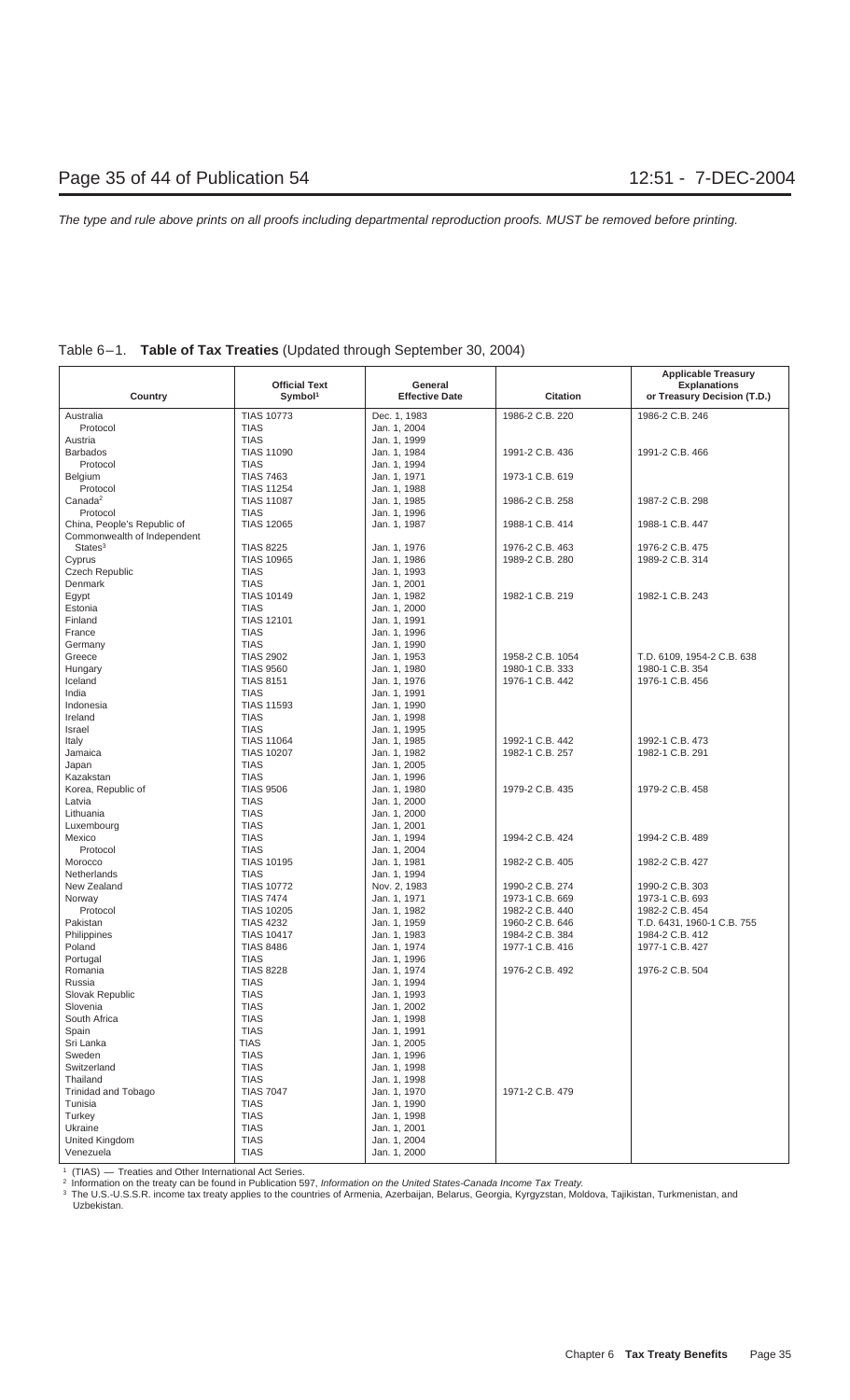

You can order free publications and forms, ask available because you will need to know you will need to know your filing status<br>tax questions, and get more information from the your filing status and the exact whole dol- a that is best for you, you will have quick and easy <br>access to tax help. Access to most of these <br>tions. access to tax help. Access to most of these tions.<br> **Evaluating the quality of our telephone serv-**<br> **Evaluating the quality of our telephone serv-**<br> **Ices.** To ensure that IRS representatives give services depends on whether you are inside or **incertatives accurate. ices.** To ensure that IRS representatives give outside of the United States. **outside States.** Accurate, courteous, and professional answers,

order free publications and forms, ask tax questions, and get more information from the IRS in extention on starting and operating  $\frac{1}{2}$  a small business.<br>
best for you, you will have quick and easy access to tax help.<br>
cess to tax help. The same IRS of the method

Contacting your Taxpayer Advocate. If you and instructions 24<br>
have attempted to deal with an IRS problem<br>
unsuccessfully, you should contact your Tax-<br>
unsuccessfully and offices and instructions 24<br>
unsuccessfully, you

- 
- 
- 
- 

including tax education and assistance pro- 1-800-829-4059 to ask tax questions or to • **Central part of U.S.:**



site 24 hours a day, 7 days a week, at press 2 to listen to pre-recorded

- ww.irs.gov to: messages covering various tax topics.<br>
 E-file your return. Find out about commer- Refund information. If you would like to<br>
cial tax preparation and e-file services beck the status of your 2004 refund. c
- wait at least 6 weeks from the date you weeks from the date you filed your return<br>filed your return (3 weeks if you filed elec- (3 weeks if you filed electronically). Have<br>your 2004 tax return available because tronically). Have your 2004 tax return your 2004 tax return available because
	-
	-
	-
	-
	-
- **United States •** Figure your withholding allowances using **Walk-in.** Many products and services our Form W-4 calculator.
- You can get help with unresolved tax issues,<br>
order free publications and forms, ask tax ques-<br>
news by email.
	-

- To contact your Taxpayer Advocate:<br>current-year forms, instructions, and publi- by calling your local Center and, at the Call the Taxpayer Advocate toll free at cations and prior-year forms and instruc-<br>1-877-777-4778. The tions. You should receive your order within Everyday Tax Solutions help. A represen-<br>10 days. tative will call you back
	-
- Visit www.irs.gov/advocate. The solution of the very business day in IRS Taxpayer As- Service. sistance Centers. An employee can ex-For more information, see Publication 1546,<br>
The Taxpager Advocate Service of the IRS —<br>
How To Get Help With Unresolved Tax<br>
How To Get Help With Unresolved Tax<br>
How To Get Help With Unresolved Tax<br>
Problems.<br>
The tax ser
	- order forms and publications. **Central Area Distribution Center**
- **Internet.** You can access the IRS web- *TeleTax topics.* Call 1-800-829-4477 and
- cial tax preparation and e-file services check the status of your 2004 refund, call<br>available free to eligible taxpayers.<br>
1-800-829-4477 and press 1 for auto-1-800-829-4477 and press 1 for auto-**How To Get** • Check the status of your 2004 refund. The mated refund information or call Click on Where's My Refund. Be sure to a 1-800-829-1954. Be sure to wait at least 6 visit at least 6 visit at least 6 visit at least

• Research your tax questions online. We use several methods to evaluate the quality **Search publications online by topic or** second IRS representative to sometimes listen keyword.<br>**Services Available** in on or record telephone calls. Another is to ask **Services Available**<br>• View Internal Revenue Bulletins (IRBs) in on or record telephone calls. Another is to ask<br>• published in the last few years. end of the call.



are available on a walk-in basis.

- 
- your case is given a complete and impartial  $\overline{)}$  ordering forms, instructions, and publica-<br>
For express to a pay-<br>
To conted your account, or help you set up a pay-<br>
To conted your Townsum The The Superior Material of • Call, write, or fax the Taxpayer Advocate<br>
office in your area.<br>
• Asking tax questions. Call the IRS with the IRS with the days to schedule an in-person appoint-<br>
• Call 1-800-829-4059 if you are a<br>
• Call 1-800-829-405 • Call 1-800-829-4059 if you are a<br>• Solving problems. You can get or look in the phone book under United<br>face-to-face help solving tax problems States Government, Internal Revenue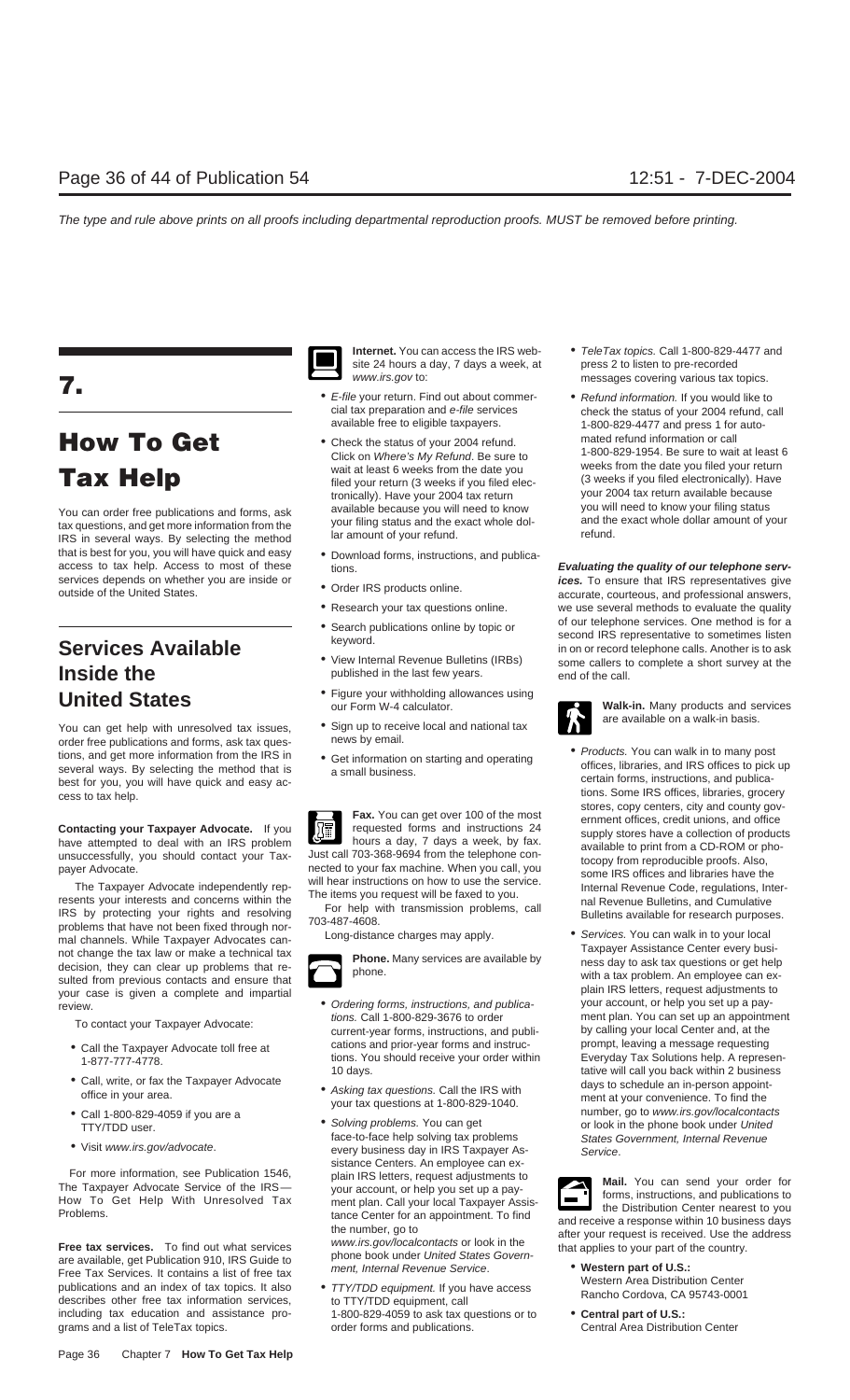

- 
- 
- 
- 

Buy the CD-ROM from National Technical In-<br>formation Service (NTIS) at www.irs.gov/<br>cdorders for \$22 (no handling fee) or call<br>1-877-233-6767 toll free to buy the CD-ROM for<br>\$22 (plus a \$5 handling fee). The first release



must for every small business owner or any<br>taxpayer about to start a business. This handy, Overseas taxpayers can also call the U.S. for<br>interactive CD contains all the business tax help at (215) 516-2000. CD provides other helpful information, such as 1-800-829-1040.<br>how to prepare a business plan, finding financially and a series of the CD makes finding information easy **Mail.** For answers to technical or accept of the CD and quick and incorporates file formats and browsers that can be run on virtually any<br>
desktop or laptop computer.<br>
It is available in early April You can get a linternational Section

It is available in early April. You can get a litternational Section of the International Section of the sectio<br>Example 200 section of the U.S. section of the Section of the Section of the Section of the Section of the Sec free copy by calling 1-800-829-3676 or by visit-<br>ing www.irs.gov/smallbiz. Bensalem, PA 19020-8518. ing www.irs.gov/smallbiz.

During the filing period (January to mid-June), have attempted to deal with an IRS problem **CD-ROM for tax products.** You can you can get the necessary federal tax forms and unsuccessfully, you should contact your Taxorder Publication 1796, IRS Federal publications from U.S. Embassies and consu- payer Advocate.

• Internal Revenue Bulletins. **Phone.** You can also call your nearest **Mail.** Persons living outside the United

|                                          | Berlin, Germany | $(49)$ $(30)$ 8305-1136 |                                             |
|------------------------------------------|-----------------|-------------------------|---------------------------------------------|
| <b>CD-ROM for small businesses. Pub-</b> |                 | 8305-1140               | You can also contact one of the IRS offices |
| lication 3207. The Small Business Re-    | London, England | $(44)$ $(20)$ 7408-8077 | located abroad, listed earlier.             |
| source Guide, CD-ROM 2004, is a          | Paris, France   | $(33)$ $(1)$ 4312-2555  |                                             |

forms, instructions, and publications needed to If you are in Guam, the Bahamas, U.S. Virgin successfully manage a business. In addition, the Islands, or Puerto Rico, you can call



P.O. Box 8903 **P.O. Box 8903 Personal computer.** With your per-Bloomington, IL 61702-8903<br>
• Eastern part of U.S. and foreign<br>
addresses:<br>
Eastern Area Distribution Center<br>
P.O. Box 85074<br>
P.O. Box 85074<br>
P.O. Box 85074<br>
P.O. Box 85074<br>
P.O. Box 85074<br>
P.O. Box 85074<br>
P.O. Box 85074<br>

Richmond, VA 23261-5074 **Contacting your Taxpayer Advocate.** If you

Tax Products CD-ROM, and obtain: lates. You can request Package 1040-7 for The Taxpayer Advocate represents your in-• Current-year forms, instructions, and pub-<br>
Ications.<br>
Ications.<br>
• Prior-year forms and instructions.<br>
• Prior-year forms and instructions.<br>
• Prior-year forms and instructions.<br>
• Prior-year forms and instructions.<br>





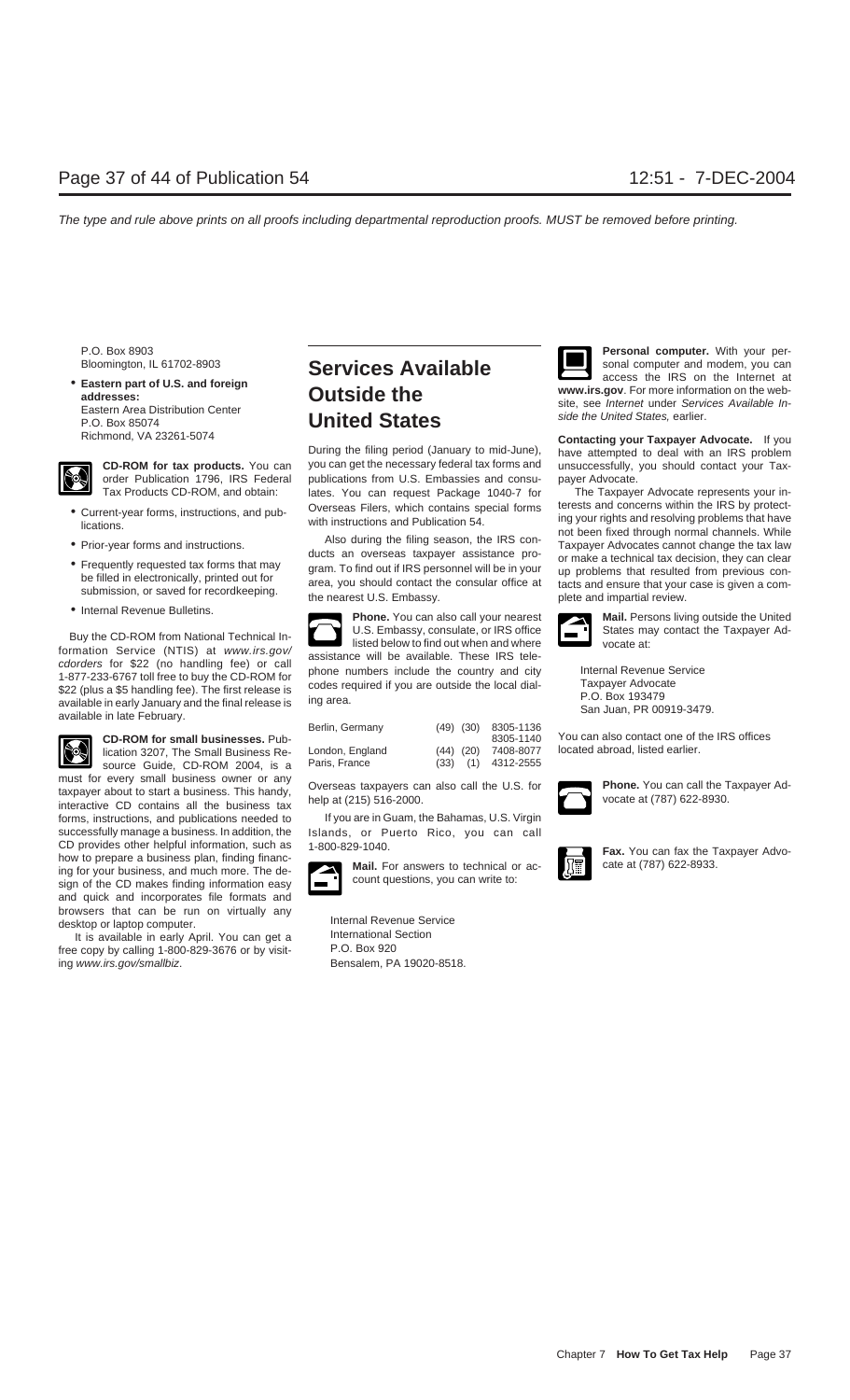## **Questions and Answers**

related questions commonly asked physical presence test and would United States, you may be able to income reported and the excluby taxpayers living abroad. like to have an extension of time to claim a foreign tax credit against sions or deductions claimed.

Generally, for calendar year tax-<br>
C You must file your Form 1040<br>
payers, U.S. income tax returns are<br>
due on April 15. If you are a U.S.<br>
due on April 15. If you are a U.S.<br>
due on April 15. If you are a U.S.<br>
due on Apr States. (See the discussion on fil-<br>the United States and Puerto Rico<br>on the required discussion of the United States and Puerto Rico<br>on the required States and Puerto Rico<br>on the required States and Puerto Rico<br>on the req on the regular due date, an auto-<br>matic extension is granted to lune resident must file a U.S. income tax this publication.) you meet the requirements. You matic extension is granted to June resident must file a U.S. income tax this publication.)<br>15 for filing the return. Interest will return unless total income without are not bound by the test indicated<br>he sharped on any ta

**part of the foreign hous-** 5) I was sent abroad by my com-<br>ing exclusion, the foreign housing pany in November of last year. I States. See the discussion under bona fide residence test until a date<br>deduction, or an exclus Final finance income income and you are not **return for last year because I ex-** include in their estimated income apply for a new extension to a date  $\frac{1}{2}$  making a nay mean the visit of the **angle of the foreign** any making a payment, you should file **pect to qualify for the foreign** any income they receive that is, or 30 days beyond the date you ex-<br>Not the the state of the same **exclusion under** will be exempt from U.S. taxation. pec

residence or principal place of busi-<br>
If your regular filing date has<br>
ness in the United States, you passed, you should file a return,<br>
should send your return to the ad-<br>
form 1040, as soon as possible for<br>
dress shown

If you are not sure of the place this return noting that you have re-<br>
If you are not sure of the place the place the build States and will<br>
Drinced States, you also can file with income exclusion. You must report<br>
United

**How can I secure an extension of 6) I am a U.S. citizen and have no** are claimed. The same that the valuate at the<br> **time to file my return, when taxable income from the United** only the same of the 2350 for an extension time to file my return, when taxable income from the United<br> **should I file my return, and what** States, but I have substantial in- 11) Does a Form 2555 (or to a date 30 days beyond the date **should I file my return, and what States, but I have substantial in- 11) Does a Form 2555 (or** to a date 30 days beyond the date

due date of your return to request  $\sim$  and  $\sim$  your return reflecting the exclusion an extension of time to file. Form Yes. All U.S. citizens and resident No. The Form 2555 (or 2555-EZ), of foreign earned income. This al-2350 is a special form for those aliens are subject to U.S. tax on Schedule C, and Form W-2 are lows you to file only once and U.S. citizens or residents abroad their worldwide income. If you paid merely attachments and do not re- saves you from paying the tax and who expect to qualify under either taxes to a foreign government on lieve you of the requirement to file a waiting for a refund. However, in-

deduction, or an exclusion of in-<br>deduction, or an exclusion of in-<br>come for bona fide residents of **time on Form 2350 to file my tax** Overseas taxpayers should not under the physical presence rule, your return with the:<br> **the physical presence test. How-** Overseas taxpayers can deduct dent.<br>
Internal Revenue Service Center **ever, if my company recalls me** their estimated housing deduction

will be charged from the regular Yes. A Form 2555 (or Form turn, Form 1040X, accompanied by<br>3) I am going abroad this year due date until the date the tax is 2555-EZ) must be filed with each Form 2555 (or 2555-EZ), for a r

This section answers tax- the bona fide residence test or income from sources outside the Form 1040 to show the sources of delay filing until after they have your U.S. income tax liability for the **Filing Requirements—** qualified. The extension is granted the spaid. Form 1116 is **12) On Form 2350, Application**<br>Where When and How b) If the extension is granted used to figure the allowable credit. **for Extension of Ti** 

**expect to qualify for the for-** paid.<br> **eign earned income exclusion.** b) You can postpone the filing of<br> **How can I secure an extension of 6) I am a II S** citizen and baye no are claimed abroad b) You can postpone the fi

### **forms are from a foreign source. Am 2555-EZ) with a Schedule C or** you expect to qualify under either come **from W-2** attached constitute a the bona fide residence test or the **Form W-2 attached constitute a return?** a) You should file Form 2350 by the **tax return? return? return? physical presence test, then file**

**Where, When, and How** b) If the extension is granted, used to figure the allowable credit. **for Extension of Time To File**<br>U.S. Income Tax Return, I stated **U.S. Income Tax Return, I stated**<br>qualify, but by the approved exten. **7) I am a U.S. citizen who has** that I would qualify under the 1) When are U.S. income tax re-<br>turns due?<br>c) You must file your Form 1040<br>c) You must file your Form 1040<br>turns due to remain in physical presence test. If I qual-<br>c) You must file your Form 1040<br>turns of the stream of t

For thing the charged on any tax due, as regard to the foreign earned in-<br>shown on the return, from April 15. come exclusion is below an **dent of a foreign country for over** time. You must be sure, however,<br>amount based on

Internal Revenue Service Center **the United States before the**<br>
Philadelphia, PA 19255-0215. **the United States before the**<br>
If you are not claiming one of **the qualifying period and I**<br>
If you are not claiming one of **fin** 

last day of your tax year. See the However, if you pay the tax due turn?<br>discussion in chapter 1. after the regular due date, interest sion, you can file an amended re-<br>will be charged from the regular Yes. A Form 2555 (or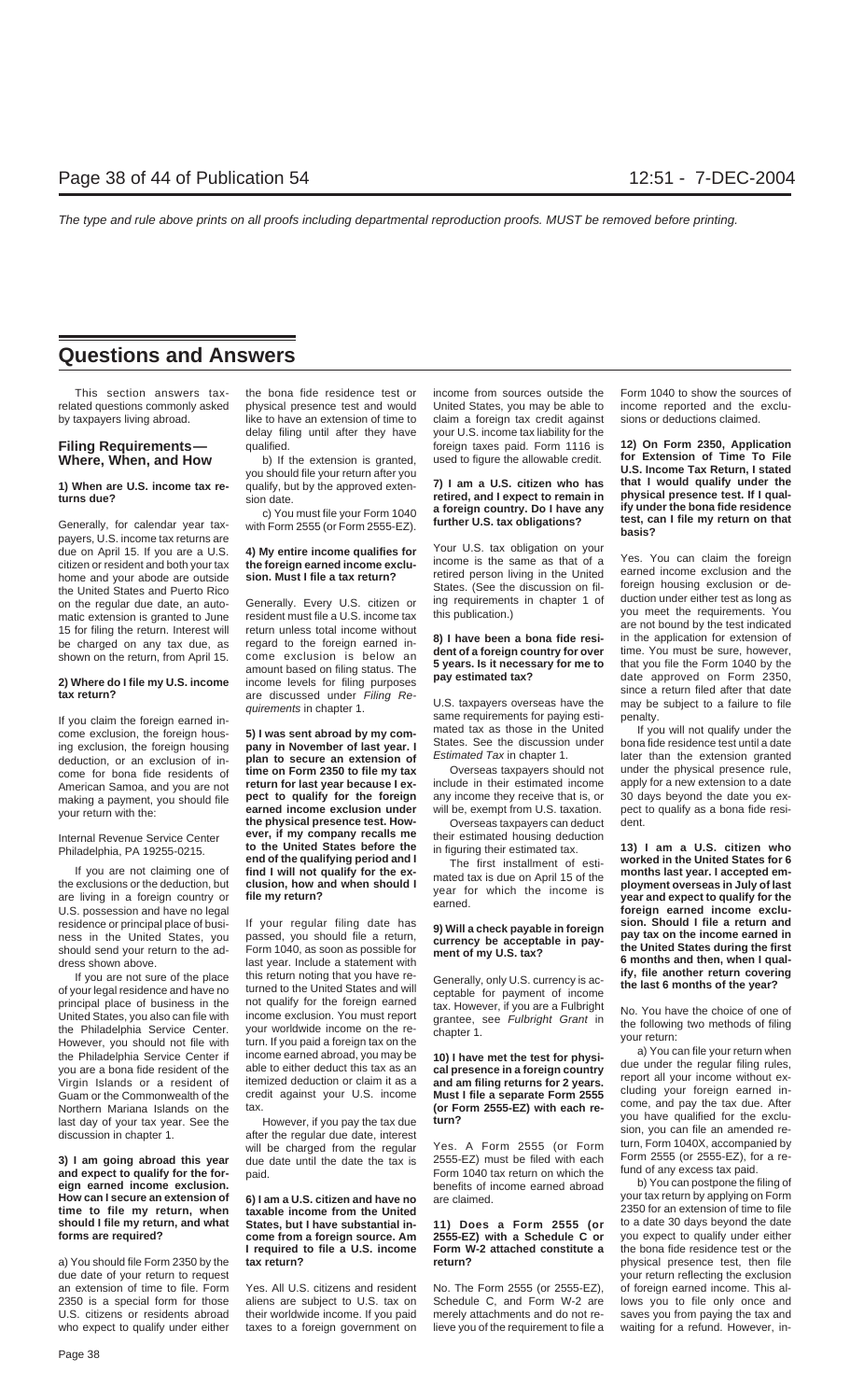terest is charged on any tax due on **IF**, like most U.S. citizens, you **was notified that I was to be as-** because you were not in a foreign the postponed tax return, but inter-<br>the postponed tax return, but inter- file yo the postponed tax return, but inter-<br>
file your return on a calendar year **signed to Country Y. I was re-** country for at least 330 full days as<br>
est is not paid on refunds paid basis, the taxable year referred to **called** est is not paid on refunds paid basis, the taxable year referred to **called to New York for 90 days** required under the physical pres-<br>within 45 days after the return is in the law would be from January 1 **orientation and** within 45 days after the return is in the law would be from January 1 **orientation and then went to** ence test.<br>filed (If you have moving expenses to December 31 of any particular **Country Y, where I have been** filed. (If you have moving expenses to December 31 of any particular **Country Y, where I have been**

File the late returns as soon as pos-<br>sible, stating your reason for filing the residence on a foreign country for at least 330<br>late. For advice on filing the re-<br>late. For advice on filing the re-<br>late. For advice on fili be obtained from your area (details can intending to remain there for an in-<br>be obtained from your nearest U.S. intending to remain there for an in-<br>consulate or Embassy). You can definite or prolonged period and, to No. T also write to the Internal Revenue that end, you are making your<br>Service, International Section, P.O. home in that country. Considera-<br>clusion of foreign earned income performance of personal services Service, International Section, P.O. home in that country. Considera-<br>Box 920, Bensalem, PA tion is given to the type of quarters since you did not complete your abroad. Investment income is not

foreign earned income exclusion, of a foreign country, you must have **least 1 year. However, I was reas- ary into my U.S. employer pays my sal-**<br>foreign earned income exclusion, of a foreign country, you must have **least** the foreign housing exclusion, or a clear intention of returning from **signed back to the United States this income considered earned** the foreign housing deduction, a those trips, without unreasonable and left Country Z on July 1 of in the United States or is it con-<br>person must be a "bona fide resi-<br>delay to your foreign payor this year. Can I exclude a dent of a foreign country or countries for an uninterrupted period **4) I am a U.S. citizen and during** If you performed the services to which includes an entire taxable **2003 was a bona fide resident of** No. You cannot exclude any of the earn this salary

Internal Revenue official who trav-<br>els through your area (details can that you entered a foreign country<br>sion. Can I figure the exclusion count? Box 920, Bensalem, PA tion is given to the type of quarters since you did not complete your abroad. Investment income is not about the to complete your abroad. Investment income is not occupied, whether your family went an

and I expect to be here for 5 or 6 vidual. During the period of bona<br>years. I understand that upon fide residence in a foreign country, the United States and arrived in will usually be the rent your em-<br>the completion of 1 **dence test. Is this correct?** temporary trips back to the United **Manufacturing Company. I ex-** FMV is not included in income are **dence test. Is this correct?** temporary trips back to the United **pected to be able to exc** States or elsewhere for vacation, or<br>Not necessarily. The law provides even for business. To preserve **physical presence test because I**<br>that to qualify under this test for the your status as a bona fide resident **planned** 

2003 was a bona fide resident of

that are for services performed in year. Unless you established resi-<br>two years, you established resi-<br>two years, you country Y on Jamuary 1, it Country Y on Jamuary 1, was a force in Country Y on Jamuary 1, it Country Y a

19020-8518.<br>
The 1989, qualified to exclude with you, the type of visa, the em-<br>
toom is the polytical term from the prementic and the polytical residence that of physical must include it in gross income re-<br>
The prementi

delay, to your foreign residence. **this year. Can I exclude any of sidered income?** 

year." **Country X. On January 15, 2004, I** income you earned in Country Z States, your salary is considered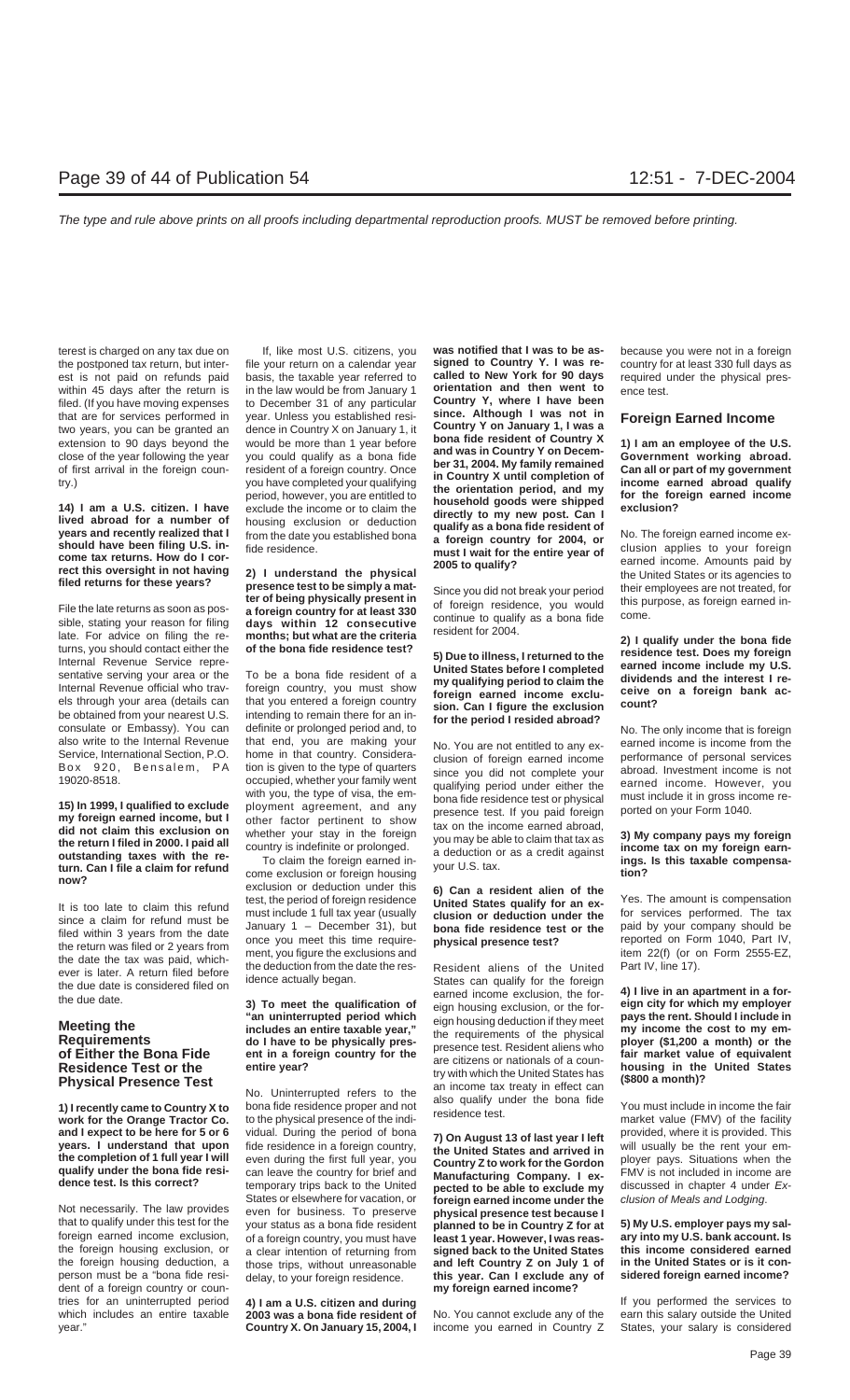that you are paid by a U.S. em- test applies to all resident aliens, separately column in the Tax Table your benefits are includible in inployer or that your salary is depos- while the bona fide residence test or section C of the Tax Computa- come. ited in a U.S. bank account in the applies to resident aliens who are tion Worksheet, unless you qualify United States. The source of sal-<br>
with which the United States began. Question 12 under General Tax **benefits taxed?**<br>
Support the source commissions and with which the United States began. Question 12 under General Tax ary, wages, commissions, and with which the United States has an Question 12 under General Tax

United States is a foreign country. 3) Is it true that my foreign the bulk of their support. Can I that is not considered a social se-<br>Possessions of the United States earned income exclusion cannot claim exemptions for th Possessions of the United States **earned income exclusion cannot** claim exemptions for them? Curity equivalent benefit is treated as foreign coun-<br>are not treated as foreign coun- exceed my foreign earned inare not treated as foreign coun-<br>- come?<br>- It depends on whether they are are tier 2 railroad retirement bene-<br>- It depends on whether they are are tier 2 railroad retirement bene-

The source of earned income is the reducing that income by the foreign most of their support. To qualify as nuities are also treated like private place where the work or personal housing exclusion. The foreign a dependent, place where the work or personal bousing exclusion. The foreign a dependent, a person generally pensions, but are fully taxable.<br>Services that produce the income earned income must be earned must be either a citizen or nat services that produce the income earned income must be earned must be either a citizen or national The proper amounts of the so-<br>are performed. In other words, in-<br>during the part of the tax year that of the United States come received for work in a foreign beautious benefits and any special guaranty you have a factor some part of the tax year. Senefits and any special guaranty country has its source in that coun-<br>country has its source in country has its source in that coun-<br>try, The foreign earned income ex-<br>concept of the physical presence. The other tests of dependency also RRB-1099, Payments by the Railtry. The foreign earned income ex-<br>clusion and the foreign bousing to the test or the physical presence The other tests of dependency also RRB-1099, Payments by the Rail-<br>result be mot the match part of the mot road Retire clusion and the foreign housing test.<br> $R = \frac{1}{2}$  must be met. to earned income from sources **4) My wife and I are both em- 3) Should I prorate my own per-** Board. The taxable amounts of the

**more than \$80,000 during the**<br>year Am Lentitled to the maxi-<br>You figure your foreign earned in**year. Am I entitled to the maxi-** You figure your foreign earned in-<br>mum \$80,000 exclusion? come exclusion separately since

Not necessarily. Although you come. The amount of the exclusion<br>*Rualify for the foreign earned in-* for each of you cannot exceed your qualify for the foreign earned in-<br>
come exclusion, you may not have separate foreign earned incomes.<br> **Benefits 1998 1999 1 1 1 income from abroad and expect** met either the bona fide residence If you each have a housing **1) Are U.S. social security bene- to qualify for the foreign earned**<br>test or the physical presence test amount you can figure your bous-<br>**fits taxable?** Inco test or the physical presence test amount, you can figure your hous-<br>for your entire tax year. If you did a jng exclusion either senarately or for your entire tax year. If you did ing exclusion either separately or not meet either of these tests for iointly. See Married Couples in Benefits received by U.S. citizens your entire tax year, you must pro-<br>sion based on the number of days<br>the your differences the \$80,000 maximum exclu-<br>that you did meet either test during<br>the year.<br>the year.<br>the year.<br>the year.<br>the year.<br>the year.<br>the year

cludes an entire tax year, or you an exemption for your nonresident **how do I figure the amount of my then file another return when I** eign country or countries for at has no income from sources within **include in gross income?** least 330 full days during any pe- the United States and is not the No. You do not need to file a 2004 riod of 12 consecutive months. dependent of another U.S. tax- See Publication 915, Social Secur- Form 1040 (the regular income tax U.S. citizens may qualify under ei- payer. The same ity and Equivalent Railroad Retire- return) when due if you have re-

earned abroad. It does not matter ther test. The physical presence You must use the married filing ment Benefits, to figure if any of

**6) What is considered a foreign** throughout your period of resi-<br>**6) What is considered a foreign** dence or presence. For this pur- alien as a U.S. resident for all fed-<br>**6) What is considered a foreign** dence or presence **COUNTY?**<br>
To the purposes of the foreign<br>
For the purposes of the foreign<br>
exerce is the 330 full days during<br>
exerce is the 330 full days during<br>
exerce is the 330 full days during<br>
the aincome tax purposes. This all-<br>
l

limited each year to the amount of sidents, you cannot claim exemp- and Unearned Income. Vested<br>vour foreign earned income after tions for them even if you provide dual benefits and supplemental anyour foreign earned income after tions for them even if you provide dual benefits and supplemental an-<br>reducing that income by the foreign smost of their support. To qualify as soluties are also treated like private during the part of the tax year that of the United States or a resident of cial security equivalent part of tier 1<br>Vou have vour tax home abroad the United States Canada or Mex. benefits and any special quaranty

**earned income exclusion. Do we clude part of my income?** shown on the Form RRB-1099-R, **Income Exclusion** each figure a separate foreign each figure a separate foreign

mum \$80,000 exclusion? come exclusion separately since<br>you both have foreign earned in-<br>Not necessarily. Although you come. The amount of the exclusion **Railroad Retirement** 

# duction, any territory under the sov-<br>ereignty of a country other than the **the other part of a tier 1** benefit<br>I hitaly. I am sure that I provide The other part of a tier 1 benefit<br>I hitaly states is a foreign country and

U.S. citizens or residents. If your fits. Pensions and annuities are ex-<br>parents are not U.S. citizens or re- plained in chapter 4 under *Earned* **7) What is the source of earned** Yes. The amount of the exclusion is parents are not U.S. citizens or re- plained in chapter 4 under *Earned* Income. Vested in chapter 4 under *Earned* Income. Vested

### within foreign countries. **ployed, reside together, and file sonal exemption and the exemp-** non-social security equivalent part<br>**a joint return. We meet the quali-** tions for my spouse and of tier 1, tier 2, vested dual **a joint return. We meet the quali- tions for my spouse and** of tier 1, tier 2, vested dual benefits, **Foreign Earned fications for claiming the foreign dependents, since I expect to ex-** and supplemental annuities are<br>**Income Exclusion** earned income exclusion. Do we clude part of my income? shown on the Form RRB-1099

1) I qualify for the foreign earned earned income exclusion and No. Do not prorate exemptions for road Retirement Board, that you re-<br>income exclusion and earned foreign housing exclusion?<br>more than \$80,000 during the pend

# **U.S. social security benefits to**

other personal service income is income tax treaty in effect.<br>
the place where you perform the Your tax home must be in the AU.S. citizen or resident mar-<br>
services.<br>
throughout your period of resi-<br>
throughout your period

ceive from the Railroad Retirement

income from abroad and expect<br>to qualify for the foreign earned

2) How do I qualify for the foreign nonesident alien who has no incountry of residence.<br>
To be eligible, you must have a tax<br>
To be eligible, you must have a tax<br>
To be eligible, you must have a tax<br>
To be eligible, you mu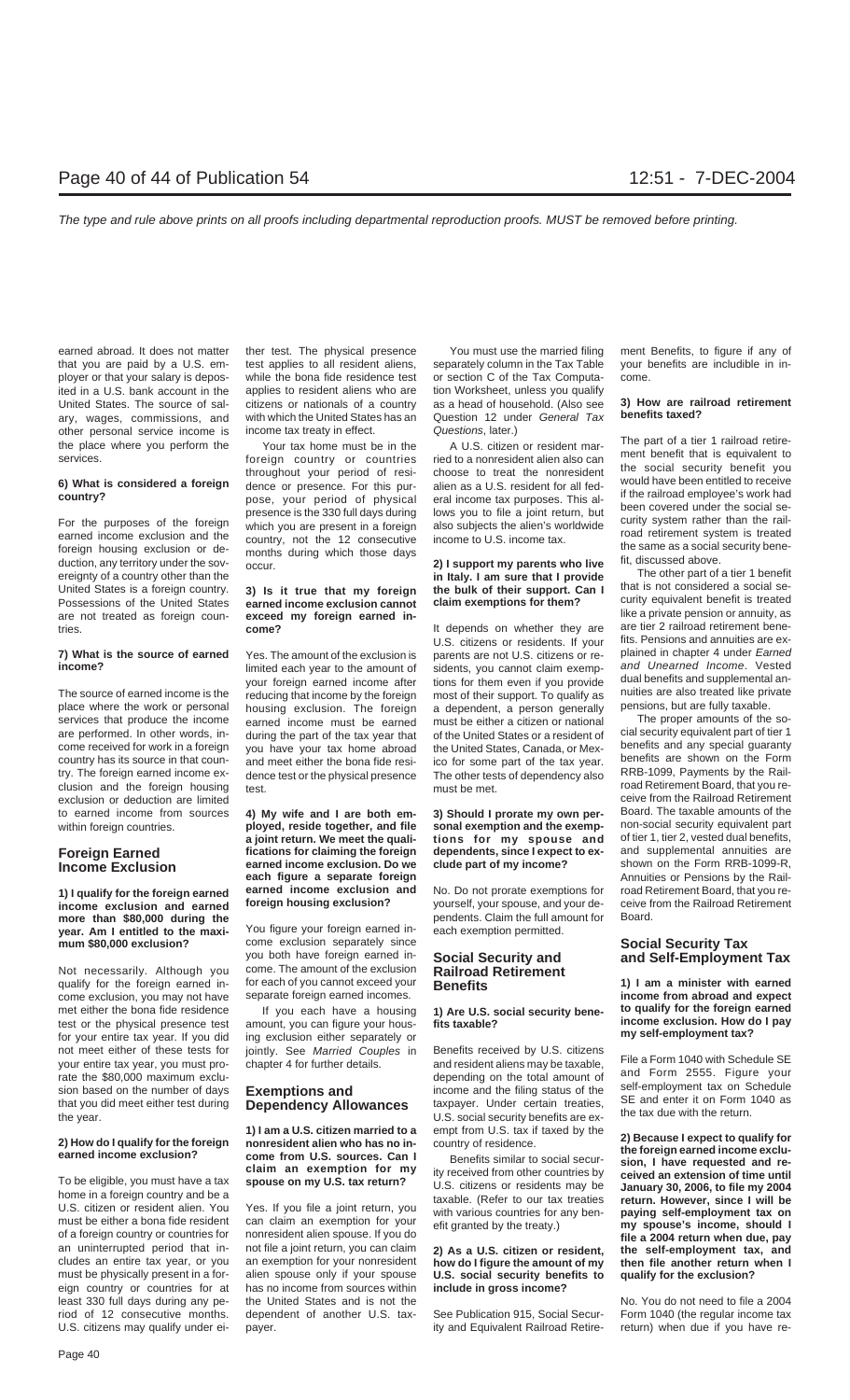est from accruing on the plaining this tax credit so there will **Fellowship Grantees** bers. self-employment tax due for 2004, you can pay enough estimated tax credit allowable. **1) I am a Fulbright grantee. What 4) I have not received my refund** to cover the self-employment tax and any income tax that would be **Deductions my return? claim the credit against this** due after taking out the amount of<br>excludable income. **1) Can I claim a foreign tax credit** a) There are no special tax

File a statement in duplicate with **the from Europe last summer.** eign currency, you should submit a phone numbers.) Otherwise, call or your employer stating that with **Can I include customs fees with** certified statement

**used by employees requesting ones are they?** You may be able to deduct your

**withheld at a rate of 30%. How** are deductione is a rate and foreign authorized only to answer tax sion, all my foreign income withheld at a rate of 30%. How Generally, real estate and foreign tax. You should write your h

the dividends and interest. This is on excluded income are not de-<br>their authority to stop withholding ductible as an itemized deduction.<br>the 30% income tax at the source **Note.** Foreign income taxes are **titioners who pre** the 30% income tax at the source **Note.** Foreign income taxes are **titioners who prepare returns?** income taxes paid on income that the source usually claimed under the credit

**idend and interest income from** cases. **the United States from which tax 7) I am a U.S. citizen stationed has been withheld, do I report 5) I rented an apartment in the 3) I just filed my return. How long abroad. I made a personal loan the net dividend and interest in- United Kingdom and had to pay will it take to get my refund? to a nonresident alien who later come on my return, or do I report a** local tax called a "general **can be a badden a** went bankrupt. Can I claim the gross amount and take credit rates" tax, which is based on oc- It may take up to 10 weeks to issue debt

of the income received and take a **just before the filing deadline.** Schedule D (Form 1040). You have tax credit for the tax withheld. This No. This tax does not qualify as a An error on the return will also the burden of proving the validity of is to your advantage since the tax real estate tax since it is levied on delay the refund. Among the most the loan, the subsequent bank-<br>withheld is deducted in full from the the occupant of the premises rather common caus withheld is deducted in full from the the occupant of the premises rather common causes of delay in receivtax due. It is also advisable to at- than on the owner of the property. ing refunds are unsigned returns nonrecovery from the loan.

ceived an extension. To stop inter- tach a statement to your return ex- **Scholarship and** and incorrect social security num-

1) Can I claim a foreign tax credit

**2) I had to pay customs duty on a** c) If you are located in a foreign Available Outside the United few things I brought back with country and wish to pay tax in for-<br>factors on the States in chapter 7 for a list of **few things I brought back with** country and wish to pay tax in for-<br>**me from Europe last summer.** eign currency, you should submit a phone numbers ) Otherwise call or

# 3) Some taxes paid in the United under taxable grants. What ex-<br>2) Does the Internal Revenue States are not deductible if I penses can I deduct?<br>1) Service provide forms to be itemize my deductions. Which week what should

employers to stop withholding<br>
income taxes, as well as the state person if you are the promotion of this sort you<br>
income to be excluded as income<br>
income and local taxes levied specifically sent from your regular place o

**can I have the correlation correlation correlation** be exempt from the exempt from the exempt from the exempt from  $\frac{1}{2}$  tax. You should write your home File Form W-9 (indicating that you come taxes are deductible only if<br>are a U.S. citizen) with the with-<br>holding agents who are paying you do not claim the foreign tax<br>holding agents who are paying you credit. Foreign incom

on payments due you. usually claimed under the credit is exempt from U.S. tax because of<br>-provisions, if they apply, because No. IRS employees are not permit- the foreign earned income excluprovisions, if they apply, because No. IRS employees are not permit- the foreign extending the income extending the standard explorers sign. **4) As a U.S. citizen receiving div-** this is more advantageous in most ted to recommend tax practitioners idend and interest income from cases

**for the apartment. Can I** 

**even though I do not itemize de-** forms for Fulbright grantees. File No. That would cause problems to

**1) How can I get my employer to** Yes. You can claim the foreign tax scholarship or fellowship grantee, the IRS and ask about the status of **stop withholding federal income** credit even though you do not item-<br>**taxes from wages while I am** ize deductions. **In the refundering the grant and your taxes from wages while I am** ize deductions. ence describing the grant and your United States, call or write the cover seas and eligible for the for-<br>duties. ence the formal part of the for-

to the Internal Revenue Service,<br>
International Revenue Service,<br>
Some state and local taxes are<br>
920, Bensalem, PA 19020-8518.<br>
3) I am a U.S. citizen residing<br>
3) I am a U.S. citizen residing<br>
3) I am a U.S. citizen resi

**the gross amount and take credit rates" tax, which is based on oc-** It may take up to 10 weeks to issue **for the tax withheld?**<br>**cupancy of the apartment. Can I** a refund on a return that is properly **deduct this tax as a foreign real** made out. A refund may take Yes. The loss should be reported estate tax? You must report the gross amount **estate tax? and a short-term** is filed as a short-term capital loss on the return is filed

**ductions?** on a regular Form 1040. both years' returns. If your last **Income Tax Withholding** ductions?<br>b) If you claim exemption as a year's refund is overdue, contact **overseas and eligible for the for-** duties. duties. nearest IRS office. (See Services in a services of the for-<br> **eign earned income exclusion?** 2) I had to pay customs duty on a change of the discreted in a foreign a ser

rected?<br>income taxes are deductible as<br>ite's tax office for state lax information and contact the tax officials<br>File Form W-9 (indicating that you come taxes are deductible only if<br>File Form W-9 (indicating that you come t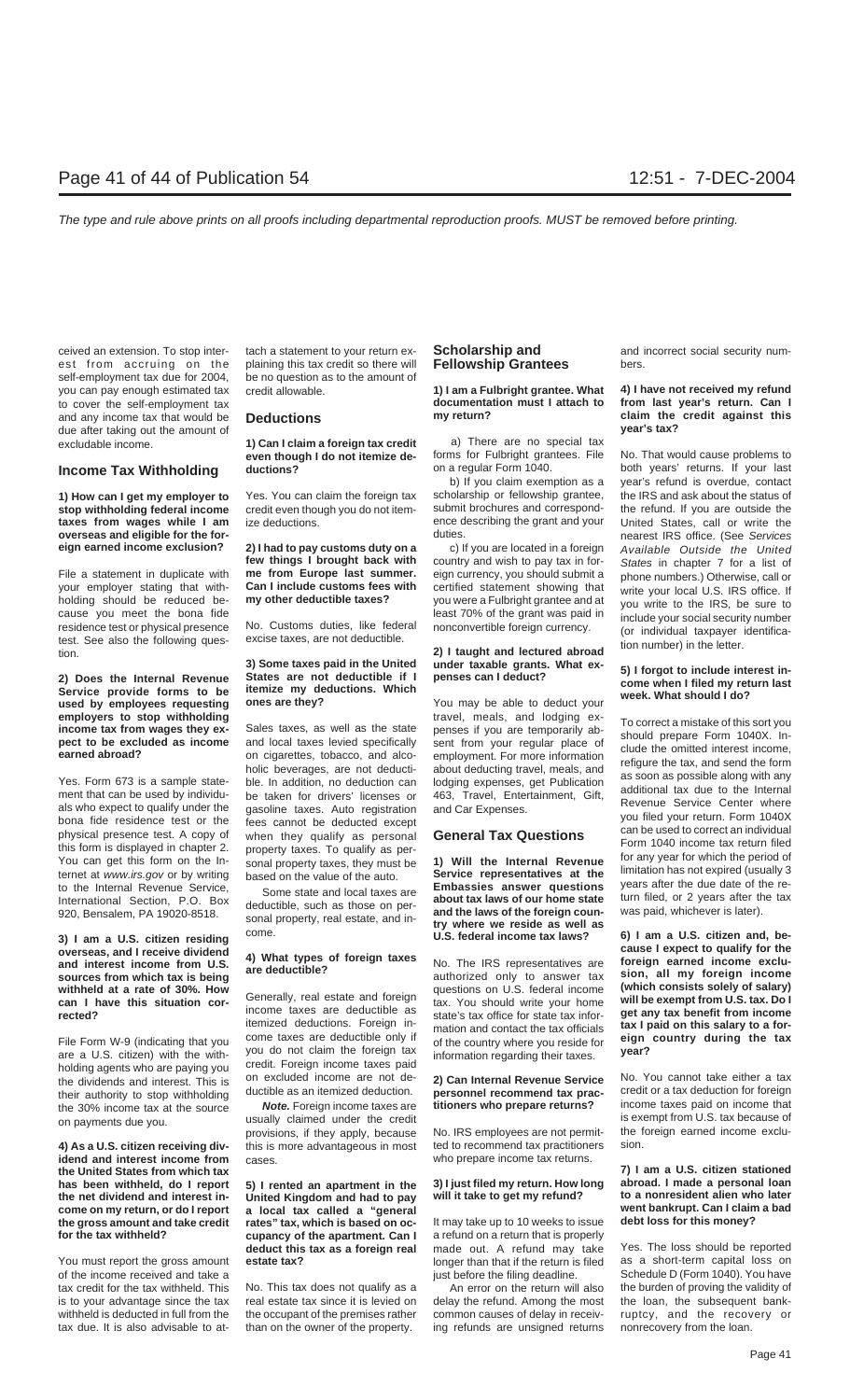Table 6-1, at the end of chapter 6,<br>lists those countries with which the As long as your employer is not the claim the exemption of the **States and Puerto Rico on the** 

### **8) With which countries does the** Rico. I understand that my salary for whom you could claim an **1)** Does the June 15 extended United States have tax treaties? earned in Puerto Rico is tax ex-<br>By a semption except hat you **Exemption Example 18 and States Have Convention Except that you and a date for filing my return be-<br>
<b>Pupt. Is this correct? example a statement allowing** a cause both my tax home and my

lists those countries with which the As long as your employer is not the claim the exemption, or the **States and Puerto Rico on the** United States and **Puerto Rico on the** contribution of the states and **Puerto Rico on the** United States has income tax trea-<br>ties.<br>
S. Government, all income from<br>
ties.<br> **S. Sources within Puerto Rico** is ex-<br> **example to Rico** at least \$600 support and<br> **example to Rico** at least \$600 support and<br> **example to** same income in the foreign<br>
exactly and the payment of interest on the tax<br>
avoid double taxation?<br>
avoid double taxation?<br>
moved to Puerto Rico can be and the payment of interest on the tax<br>
avoid double taxation?<br>
moved

- 
- Ferred me to our office in Puerto can claim an exemption, or **Penalties and Interest** appect will be due on the return.<br>**ferred me to our office in Puerto** can claim an exemption, or **Penalties and Interest EXECUTE:**

| arent         | Brother-in-law      |
|---------------|---------------------|
| randparent    | Sister-in-law       |
| rother        | Half-sister         |
| alf-brother   | Son-in-law          |
| ister         | Daughter-in-law     |
| tepbrother    |                     |
| tepsister     | If related by blood |
| tepmother     | - Uncle             |
| tepfather     | - Aunt              |
| lother-in-law | - Nephew            |
| ather-in-law  | - Niece             |

signed a statement allowing **cause both my tax home and my** 

If you reside in a country that has real car being that a series are control to the state of the state of the state of the state of the state of the state of the state of the state of the state of the state of the state o housing deduction, you cannot of household filing status, get Pub-<br>claim the earned income credit. <br>**11) Last May my employer trans-** adopted child for whom you<br>**11) Last May my employer trans-** adopted child for whom you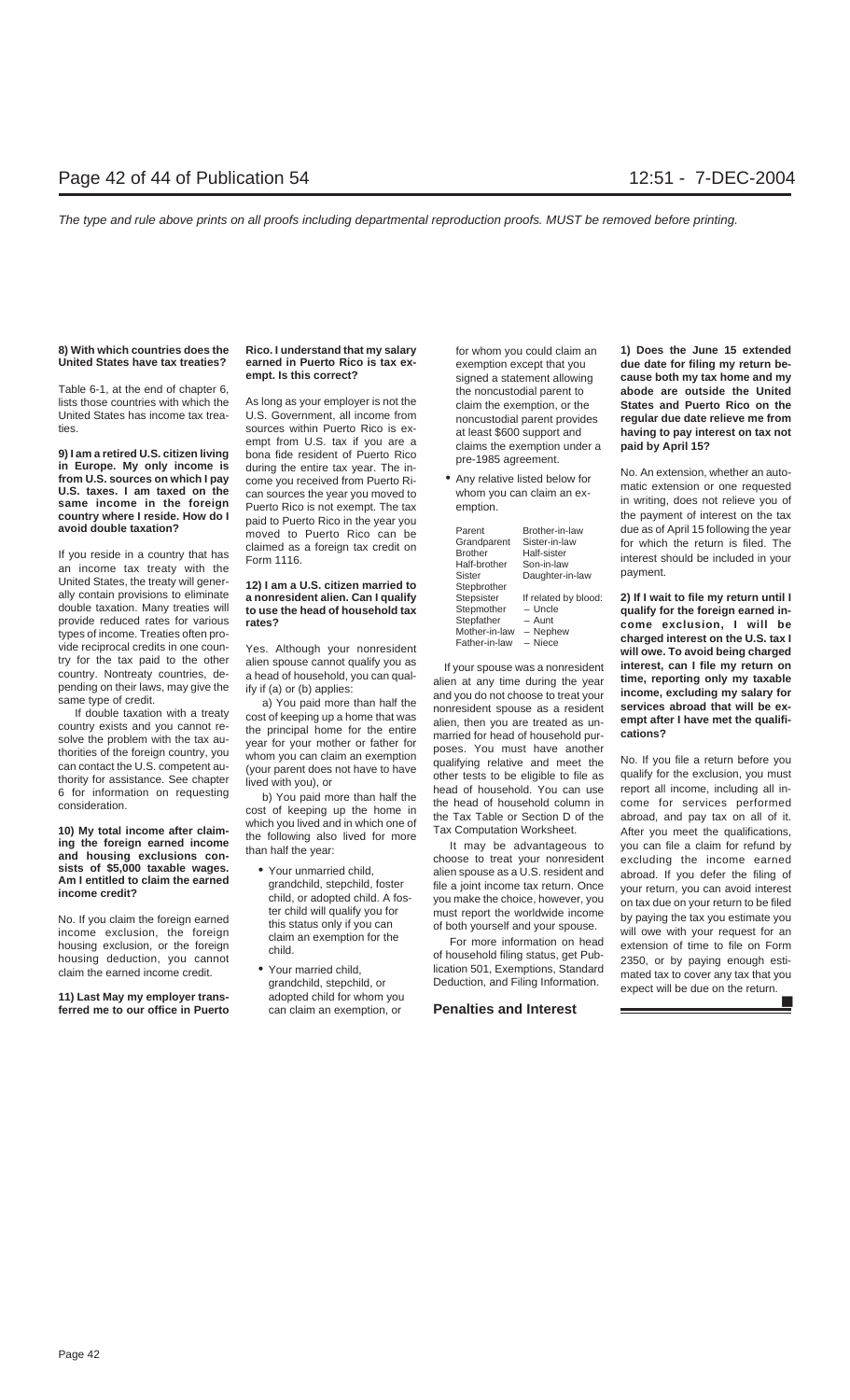

To help us develop a more useful index, please let us know if you have ideas for index entries.<br>**Index** See "Comments and Suggestions" in the "Introduction" for the ways you can reach us.

| ۰. |  |
|----|--|
|    |  |

| Allen:                        |
|-------------------------------|
| Resident  2                   |
| American Institute in Taiwan, |
| U.S. employees of  17         |
| American Samoa, possession    |
| exclusion  12                 |
| Apprentices, treaty benefits  |
|                               |
| Assistance (See Tay heln)     |

| <b>Binational social security</b> |
|-----------------------------------|
| agreements  9                     |
| Blocked income 4                  |
| <b>Bona fide residence test:</b>  |
| Defined  13                       |
| First year  13                    |
| Last year  13                     |
| Meeting the                       |
| requirements 39                   |
| Qualifying for 13-14              |
| Treaty provisions  13             |
| Voting by absentee                |
| ballot  13                        |
| Waiver of time                    |
| requirements 14-15                |

| Camps, foreign  18                           |
|----------------------------------------------|
| <b>Carryover of housing</b><br>deduction  21 |
|                                              |
| Change of address  2                         |
| Choosing the exclusion  19                   |
| Clergy, self-employment tax                  |
|                                              |
| Comments on publication  2                   |
| Community income  19                         |
| <b>Competent authority</b>                   |
| assistance  33                               |
| <b>Contributions:</b>                        |
| To foreign charitable                        |
| organizations  29                            |
| To IRAs  30                                  |
| Conventions, income tax  33                  |
| Credit:                                      |
| Earned income  19, 21                        |
| Foreign tax  9, 31-32, 33                    |
| Related to excluded                          |
| income  29                                   |
| Currency:                                    |
|                                              |

| eductions:                   | disbursing office  |
|------------------------------|--------------------|
| Contributions to foreign     | Foreign earned ind |
| charitable                   | Defined            |
| organizations  29            | U.S. Government    |
| Foreign taxes  31-32, 33, 41 | employees          |
| Housing, foreign 21          | Foreign earned ind |
| IRA contributions  30        | exclusion:         |
| Moving expenses  30          | Choosing           |
| Related to excluded          | Defined            |
| income  29                   | Earned income ci   |
| Reporting  32-33             | Foreign tax credit |

| Exemption for $\dots\dots\dots$ 29, 40 |    |
|----------------------------------------|----|
| Individual taxpayer identification     |    |
| number (ITIN)  29                      |    |
| Social security number 1,              |    |
|                                        | 29 |
| eposit of foreign currency with        |    |
| dishursing officer 5                   |    |

| <b>Earned income:</b>                        |  |
|----------------------------------------------|--|
| Foreign 15-18, 39                            |  |
| Source of  15-16                             |  |
| Types of  16-17                              |  |
| Earned income credit 19, 21                  |  |
| <b>Employer-provided</b>                     |  |
| amounts  20                                  |  |
|                                              |  |
| <b>Exclusion:</b>                            |  |
| Foreign earned                               |  |
| income  18-19                                |  |
| Housing  20-21                               |  |
| Meals and lodging  18                        |  |
| $U.S.$ possessions $\ldots \ldots \ldots$ 12 |  |
| <b>Exemptions:</b>                           |  |
| Dependents  29, 40                           |  |
| Spouse  29, 40                               |  |
| <b>Extensions:</b>                           |  |
| Filing income tax return  3-4                |  |
| Meeting bona fide residence or               |  |
| physical presence test  4                    |  |
|                                              |  |
|                                              |  |

| Choosing the exclusion  19<br>Clergy, self-employment tax<br>Comments on publication  2<br><b>Community income</b> 19<br><b>Competent authority</b><br>assistance  33<br><b>Contributions:</b><br>To foreign charitable | Fellowships  16<br>Figuring estimated tax on<br>nonconvertible foreign<br>$income \ldots \ldots \ldots \ldots \ldots \ldots 5$<br>Figuring U.S. income tax  5<br><b>Filing information:</b><br>Estimated tax  7<br>Filing requirements  3<br>Nonresident spouse treated as<br>resident  6-7 | 2350  4<br>2555  19, 21-22<br>2555-EZ  19, 21-22<br>2688  4                                                                                   | Source of  15-16<br>Stock options  16<br>Students, treaty benefits<br>Teachers, treaty benefits<br>Trainees, treaty benefits<br>$for \ldots \ldots \ldots \ldots \ldots \ldots$<br>Unearned  16<br>Indefinite assignment  12<br>Individual retirement |
|-------------------------------------------------------------------------------------------------------------------------------------------------------------------------------------------------------------------------|---------------------------------------------------------------------------------------------------------------------------------------------------------------------------------------------------------------------------------------------------------------------------------------------|-----------------------------------------------------------------------------------------------------------------------------------------------|-------------------------------------------------------------------------------------------------------------------------------------------------------------------------------------------------------------------------------------------------------|
| organizations  29<br>To IRAs  30<br>Conventions, income tax  33<br>Credit:<br>Earned income  19, 21<br>Foreign tax  9, 31-32, 33<br>Related to excluded<br>income  29                                                   | <b>Filing requirements:</b><br>By filing status  3<br>Foreign currency  4<br>When to file and pay $\dots \dots 3-4$ ,<br>38<br>Where to file $\dots\dots\dots\dots5.38$<br>Foreign:<br>Camps  18                                                                                            | Free tax services  36-37<br><b>Frequently asked questions</b><br>$(FAQs)$ 38-42<br>Fulbright grant 5, 41                                      | arrangements (IRAs)  30<br>Individual taxpayer<br>identification number<br>Investment income, treaty<br>benefits for  33                                                                                                                              |
| Currency:<br>D<br><b>Deductions:</b><br>Contributions to foreign<br>charitable                                                                                                                                          | Country, defined  12<br>Earned income  15-18, 39<br>Household, second  20<br>Foreign currency, deposit with<br>disbursing officer  5<br>Foreign earned income:<br>Defined  15-18                                                                                                            | G<br>General tax questions  41<br>Guam:<br>Possession exclusion  12<br>Residents of  6                                                        | Limit on:<br>Foreign housing<br>$deduction \ldots \ldots \ldots \ldots 21$<br>Income exclusion $\ldots$ ,  18-19<br>Lodging, exclusion of  18                                                                                                         |
| organizations  29<br>Foreign taxes  31-32, 33, 41<br>Housing, foreign 21<br>IRA contributions  30<br>Moving expenses  30<br>Related to excluded<br>income  29<br>Reporting  32-33                                       | U.S. Government<br>employees 17-18<br>Foreign earned income<br>exclusion:<br>Choosing  19<br>Defined  18<br>Earned income credit  19<br>Foreign tax credit  19                                                                                                                              | Where to file $\dots\dots\dots\dots\dots$ 6<br>н.<br>Help (See Tax help)<br>Housing:<br>Amount 20, 21<br>Deduction 20, 21<br>Exclusion  20-21 | M<br>Married couples  21<br>Meals and lodging, exclusion<br>More information (See Tax help)<br>Movina:<br>Allocating expenses  30                                                                                                                     |
|                                                                                                                                                                                                                         |                                                                                                                                                                                                                                                                                             |                                                                                                                                               |                                                                                                                                                                                                                                                       |

| Α                                                 | Dependents:                                                                  | Income received after year                                                            | Expenses  20                                                            |
|---------------------------------------------------|------------------------------------------------------------------------------|---------------------------------------------------------------------------------------|-------------------------------------------------------------------------|
| Alien:<br>Resident  2                             | Exemption for $\dots\dots\dots$ 29, 40<br>Individual taxpayer identification | earned  18-19<br>Limit 18-19, 40<br>Maximum exclusion  18-19                          |                                                                         |
| American Institute in Taiwan,                     | $number (ITIN) \ldots \ldots \ldots 29$<br>Social security number 1,         | Part-year exclusion  19                                                               | Illustrated example  22-29                                              |
| U.S. employees of $\ldots$ 17                     | 29                                                                           | Physical presence test,                                                               | Income:                                                                 |
| American Samoa, possession                        | Deposit of foreign currency with                                             | maximum exclusion  19                                                                 | Apprentices, treaty benefits                                            |
| exclusion $\ldots \ldots \ldots \ldots \ldots$ 12 | disbursing officer  5                                                        | Requirements  11-18                                                                   |                                                                         |
| <b>Apprentices, treaty benefits</b>               |                                                                              | Revoking choice  20                                                                   | Artist  16                                                              |
| Assistance (See Tax help)                         | Е                                                                            | Foreign housing exclusion:                                                            | Blocked 4                                                               |
|                                                   |                                                                              | Earned income credit  21                                                              | Community  19                                                           |
|                                                   | <b>Earned income:</b>                                                        | Foreign tax credit  21                                                                | Corporation  16<br>Earned  15-18, 39                                    |
| в                                                 | Foreign  15-18, 39                                                           | Foreign housing exclusion/                                                            | Employer's property or facilities,                                      |
| <b>Binational social security</b>                 | Source of  15-16<br>Types of  16-17                                          | deduction:                                                                            | use of  16                                                              |
| agreements  9                                     |                                                                              | Carryover of deduction  21                                                            | Investment, treaty benefits                                             |
| Blocked income 4                                  | Earned income credit 19, 21                                                  | Deduction, figuring  21                                                               |                                                                         |
| Bona fide residence test:                         | <b>Employer-provided</b>                                                     | Exclusion, figuring $\ldots \ldots$ 20-21<br>Housing amount $\ldots \ldots \ldots$ 20 | Partnership  16                                                         |
| Defined  13                                       | amounts  20                                                                  | Housing expenses 20                                                                   | Pensions and annuities  16.                                             |
| First year  13                                    |                                                                              | Married couples  21                                                                   | 33                                                                      |
| Last year  13                                     | <b>Exclusion:</b><br>Foreign earned                                          | Requirements  11-18                                                                   | Personal service, treaty benefits                                       |
| Meeting the                                       | income  18-19                                                                | Second foreign                                                                        |                                                                         |
| requirements 39                                   | Housing  20-21                                                               | household $\ldots$ 20                                                                 | Professional fees  16                                                   |
| Qualifying for $\dots\dots\dots\dots$ 13-14       | Meals and lodging  18                                                        | Foreign tax credit:                                                                   | Professors, treaty benefits                                             |
| Treaty provisions  13                             | U.S. possessions $\ldots$ 12                                                 | Earned income                                                                         |                                                                         |
| Voting by absentee                                | <b>Exemptions:</b>                                                           | exclusion  19, 21                                                                     | Railroad retirement                                                     |
| ballot  13                                        | Dependents  29, 40                                                           | Foreign taxes:                                                                        | benefits 40                                                             |
| Waiver of time                                    | Spouse  29, 40                                                               | Credit for  9, 31-32, 33                                                              | Reimbursement of employee<br>$express \dots \dots \dots \dots \dots 16$ |
| requirements 14-15                                | <b>Extensions:</b>                                                           | Deduction for  31-32, 33, 41                                                          | Reimbursement of moving                                                 |
|                                                   | Filing income tax return  3-4                                                | Paid on excluded                                                                      | expenses  17                                                            |
| С                                                 | Meeting bona fide residence or                                               | income  31                                                                            | Rental  16                                                              |
| Camps, foreign 18                                 | physical presence test  4                                                    | Form:                                                                                 | Royalties  16                                                           |
| <b>Carryover of housing</b>                       |                                                                              |                                                                                       | Social security benefits  40                                            |
| deduction $\ldots \ldots \ldots \ldots \ldots 21$ | F.                                                                           |                                                                                       | Sole proprietorship  16                                                 |
|                                                   |                                                                              |                                                                                       | Source of  15-16                                                        |
| <b>Choosing the exclusion  19</b>                 | Fellowships  16                                                              | 2032  9                                                                               | Stock options  16                                                       |
| Clergy, self-employment tax                       | Figuring estimated tax on                                                    | 2555 19, 21-22                                                                        | Students, treaty benefits                                               |
|                                                   | nonconvertible foreign                                                       | 2555-EZ  19, 21-22                                                                    |                                                                         |
| <b>Comments on publication  2</b>                 | $income \ldots \ldots \ldots \ldots \ldots 5$                                |                                                                                       | Teachers, treaty benefits                                               |
| Community income  19                              | Figuring U.S. income tax  5                                                  |                                                                                       | Trainees, treaty benefits                                               |
| <b>Competent authority</b>                        | <b>Filing information:</b>                                                   |                                                                                       |                                                                         |
| assistance  33                                    | Estimated tax  7<br>Filing requirements  3                                   |                                                                                       | Unearned  16                                                            |
| <b>Contributions:</b>                             | Nonresident spouse treated as                                                |                                                                                       | Indefinite assignment  12                                               |
| To foreign charitable                             | resident  6-7                                                                |                                                                                       | <b>Individual retirement</b>                                            |
| organizations  29                                 | <b>Filing requirements:</b>                                                  |                                                                                       | arrangements (IRAs)  30                                                 |
| To IRAs  30                                       | By filing status $\dots\dots\dots\dots$ 3                                    |                                                                                       | Individual taxpayer                                                     |
| Conventions, income tax  33                       | Foreign currency  4                                                          |                                                                                       | identification number                                                   |
| Credit:                                           | When to file and pay $\dots \dots 3-4$ ,                                     |                                                                                       |                                                                         |
| Earned income  19, 21                             | 38                                                                           | Free tax services  36-37                                                              | Investment income, treaty                                               |
| Foreign tax  9, 31-32, 33                         | Where to file $\dots\dots\dots\dots5$ , 38                                   | <b>Frequently asked questions</b>                                                     | benefits for  33                                                        |
| Related to excluded                               | Foreign:                                                                     | <b>(FAQs)</b> 38-42                                                                   |                                                                         |
| income  29                                        | Camps  18                                                                    | Fulbright grant 5, 41                                                                 |                                                                         |

| Earned income  15-18, 39<br>Household, second  20<br>oreign currency, deposit with<br>disbursing officer $\ldots \ldots \ldots 5$<br>oreign earned income:<br>Defined 15-18 | General tax questions  41<br>Guam:<br>Possession exclusion  12<br>Where to file $\dots\dots\dots\dots\dots$ 6 | Limit on:<br>Foreigr<br>dedu<br>Income<br>Lodging, |
|-----------------------------------------------------------------------------------------------------------------------------------------------------------------------------|---------------------------------------------------------------------------------------------------------------|----------------------------------------------------|
| $H \subseteq$ Covernment                                                                                                                                                    |                                                                                                               |                                                    |

| <b>lelp</b> (See Tax help) |  |
|----------------------------|--|
| lousing:                   |  |
| Amount 20, 21              |  |
| Deduction 20, 21           |  |
| Exclusion  20-21           |  |
|                            |  |

| Ilustrated example  22-29               |     |
|-----------------------------------------|-----|
| ncome:                                  |     |
| Apprentices, treaty benefits            |     |
|                                         | 33  |
|                                         | 16  |
| Blocked 4                               |     |
| Community                               | 19  |
| Corporation  16                         |     |
| Earned  15-18, 39                       |     |
| Employer's property or facilities,      |     |
| use of  16                              |     |
| Investment, treaty benefits             |     |
|                                         | 33  |
| Partnership  16                         |     |
| Pensions and annuities                  | 16, |
|                                         | 33  |
|                                         |     |
| Personal service, treaty benefits       |     |
|                                         | 33  |
| Professional fees                       | 16  |
| Professors, treaty benefits             |     |
|                                         | 33  |
| Railroad retirement                     |     |
| benefits 40                             |     |
| Reimbursement of employee               |     |
| expenses                                | 16  |
| Reimbursement of moving                 |     |
| $express \dots \dots \dots \dots \dots$ | 17  |
| Rental                                  | 16  |
| Royalties                               | 16  |
| Social security benefits                | 40  |
| Sole proprietorship                     | 16  |
| Source of  15-16                        |     |
| Stock options                           | 16  |
| Students, treaty benefits               |     |
|                                         | 33  |
| Teachers, treaty benefits               |     |
|                                         | 33  |
| Trainees, treaty benefits               |     |
|                                         | 33  |
| Unearned                                | 16  |
| ndefinite assignment                    | 12  |
|                                         |     |
| ndividual retirement                    |     |
| arrangements (IRAs)  30                 |     |
| ndividual taxpayer                      |     |
| identification number                   |     |
|                                         |     |
| nvestment income, treaty                |     |
| benefits for                            | 33  |
| RAs                                     | 30  |
|                                         |     |

| Limit on:                                  |  |
|--------------------------------------------|--|
| Foreign housing                            |  |
| $deduction \ldots \ldots \ldots \ldots 21$ |  |
| Income exclusion $\ldots \ldots$ 18-19     |  |
| Lodging, exclusion of  18                  |  |
|                                            |  |